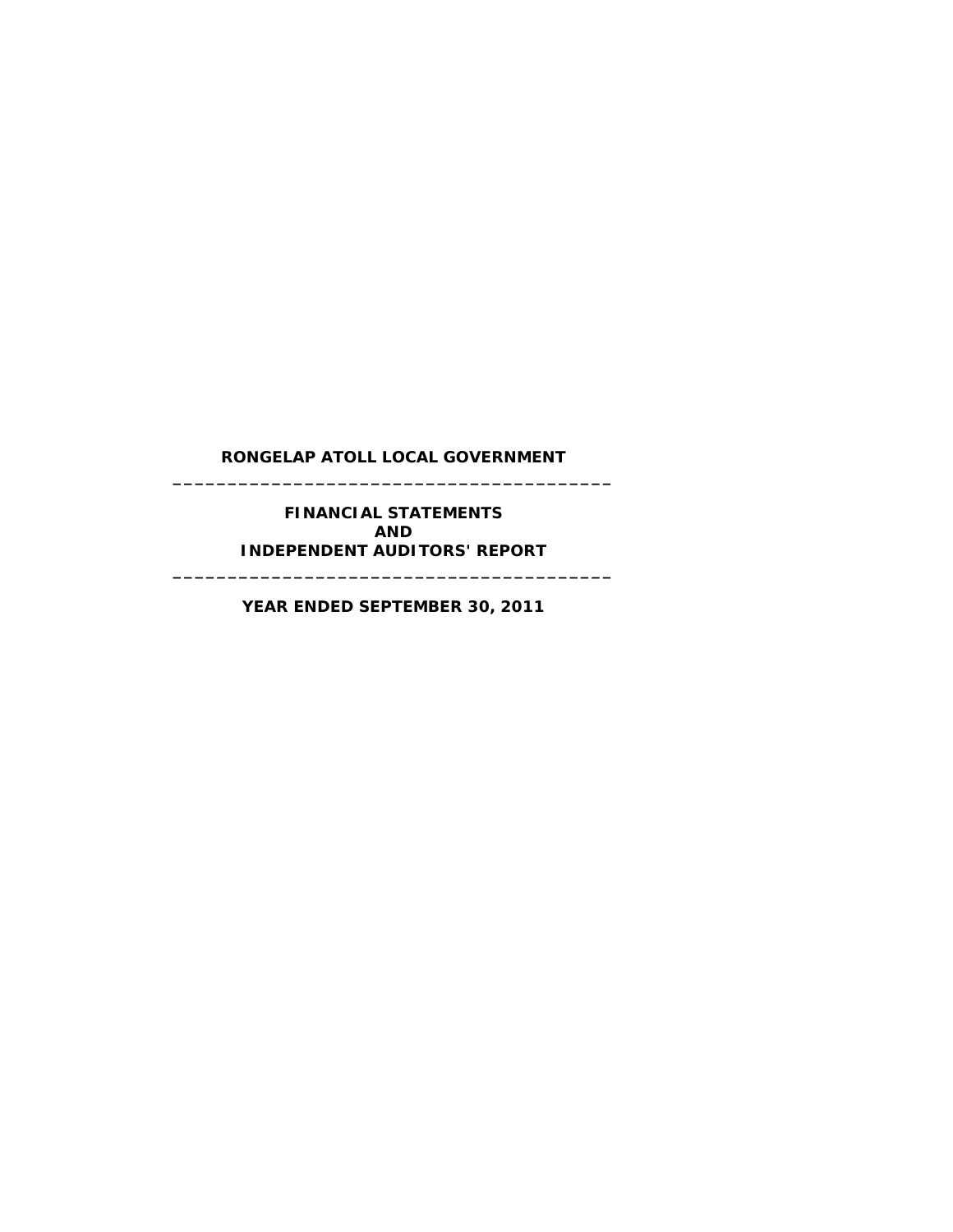# Table of Contents Year Ended September 30, 2011

|      |                                                                                                                                                                                                                                    | Page    |
|------|------------------------------------------------------------------------------------------------------------------------------------------------------------------------------------------------------------------------------------|---------|
| Ι.   | Independent Auditors' Report                                                                                                                                                                                                       | 1       |
| П.   | Management's Discussion and Analysis                                                                                                                                                                                               | 3       |
| III. | <b>Basic Financial Statements:</b>                                                                                                                                                                                                 |         |
|      | Government-Wide Financial Statements:<br><b>Statement of Net Assets</b><br><b>Statement of Activities</b>                                                                                                                          | 9<br>10 |
|      | <b>Governmental Fund Financial Statements:</b><br><b>Balance Sheet</b>                                                                                                                                                             | 11      |
|      | Statement of Revenues, Expenditures, and Changes in Fund<br>Balances (Deficit)                                                                                                                                                     | 12      |
|      | Reconciliation of the Statement of Revenues, Expenditures, and<br>Changes in Fund Balances of Governmental Funds to the<br><b>Statement of Activities</b>                                                                          | 13      |
|      | Notes to the Basic Financial Statements                                                                                                                                                                                            | 14      |
| IV.  | Required Supplementary Information - Other than Management's Discussion<br>and Analysis:                                                                                                                                           |         |
|      | Schedule of Revenues, Expenditures, and Changes in Fund Balance<br>(Deficit) - Budget and Actual - General Fund                                                                                                                    | 31      |
|      | Notes to the Required Supplementary Information - Budgetary<br>Reporting                                                                                                                                                           | 32      |
| V.   | Independent Auditors' Reports on Internal Control and on Compliance:                                                                                                                                                               |         |
|      | Independent Auditors' Report on Internal Control Over Financial<br>Reporting and on Compliance and Other Matters Based on an<br>Audit of Financial Statements Performed in Accordance With<br><b>Government Auditing Standards</b> | 33      |
|      | Independent Auditors' Report on Compliance with Requirements<br>that could have a Direct and Material Effect on Each Major<br>Program and on Internal Control Over Compliance in Accordance                                        |         |
|      | With OMB Circular A-133 and on the Schedule of Expenditures of<br><b>Federal Awards</b>                                                                                                                                            | 35      |
|      | Schedule of Expenditures of Federal Awards                                                                                                                                                                                         | 37      |
|      | Notes to Schedule of Expenditures of Federal Awards                                                                                                                                                                                | 39      |
|      | Schedule of Findings and Questioned Costs                                                                                                                                                                                          | 40      |
|      | Unresolved Prior Year Findings and Questioned Costs                                                                                                                                                                                | 50      |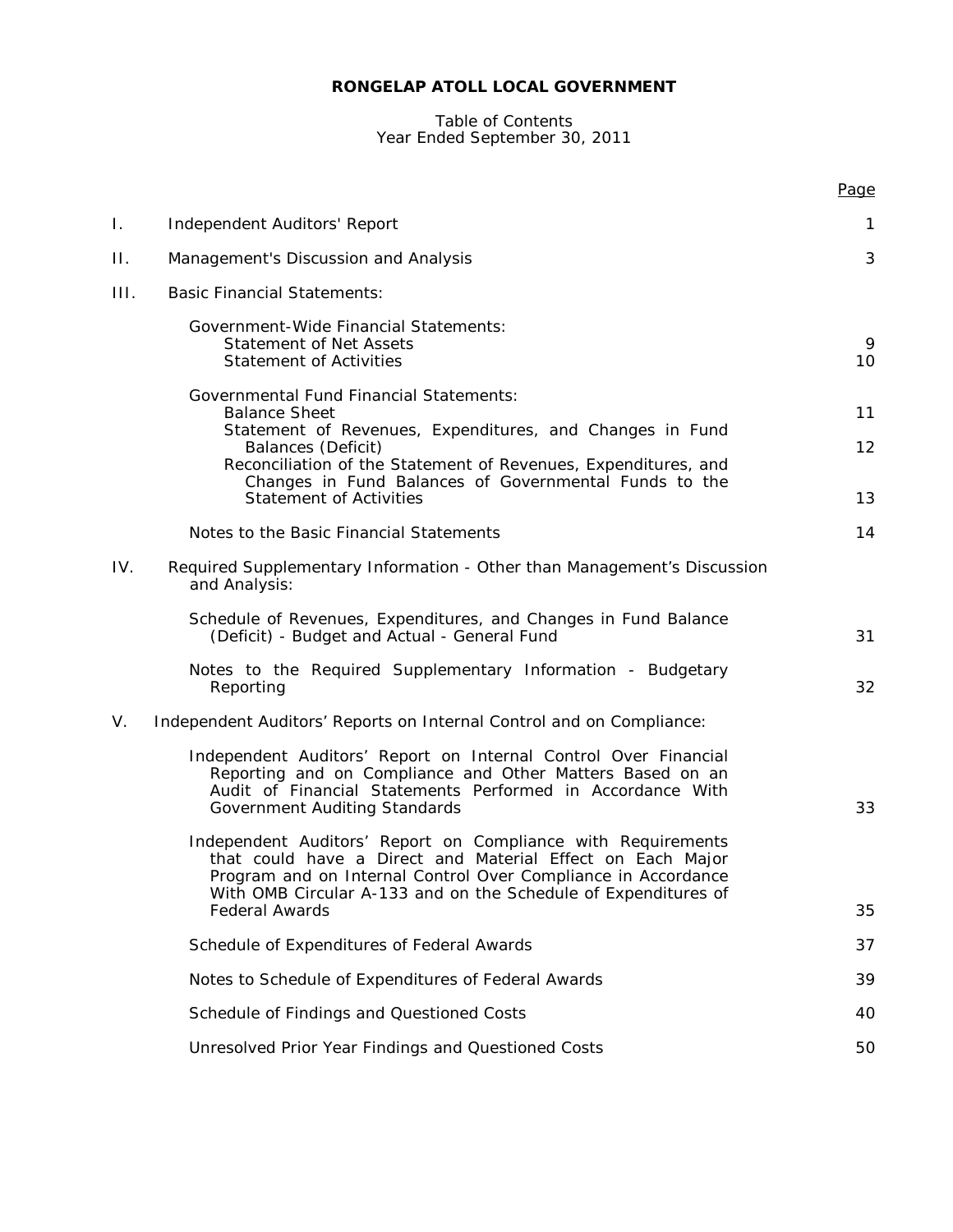# **Deloitte**.

Deloitte & Touche LLP 361 South Marine Corps Drive Tamuning, GU 96913-3973 USA

Tel: +1 (671) 646-3884 Fax: +1 (671) 649-4265

www.deloitte.com

# **INDEPENDENT AUDITORS' REPORT**

Mayor James Matayoshi Rongelap Atoll Local Government Republic of the Marshall Islands:

We have audited the accompanying financial statements of the governmental activities, each major fund, and the aggregate remaining fund information of the Rongelap Atoll Local Government (RALGOV), as of and for the year ended September 30, 2011, which collectively comprise RALGOV's basic financial statements as set forth in Section III of the foregoing table of contents. These financial statements are the responsibility of the management of RALGOV. Our responsibility is to express an opinion on the respective financial statements based on our audit.

Except as discussed in the following paragraph, we conducted our audit in accordance with auditing standards generally accepted in the United States of America and the standards applicable to financial audits contained in *Government Auditing Standards*, issued by the Comptroller General of the United States. Those standards require that we plan and perform the audit to obtain reasonable assurance about whether the financial statements are free of material misstatement. An audit includes consideration of internal control over financial reporting as a basis for designing audit procedures that are appropriate in the circumstances, but not for the purpose of expressing an opinion on the effectiveness of RALGOV's internal control over financial reporting. Accordingly, we express no such opinion. An audit also includes examining, on a test basis, evidence supporting the amounts and disclosures in the financial statements, assessing the accounting principles used and significant estimates made by management, as well as evaluating the overall financial statement presentation. We believe that our audit provides a reasonable basis for our opinions.

Because of inadequacies in RALGOV's accounting records, we were unable to form an opinion regarding an investment of \$300,000 recorded by the governmental activities and the Local Distribution Authority Fund, expenses/expenditures of \$522,965 recorded by the governmental activities and the Resettlement Phase One Fund, and expenditures of \$103,807 recorded by the aggregate remaining fund information.

In our opinion, except for the effects of such adjustments, if any, as might have been determined to be necessary had investments recorded by the governmental activities and the Local Distribution Authority Fund, expenses/expenditures recorded by the governmental activities and the Resettlement Phase One Fund, and expenditures recorded by the aggregate remaining fund information been susceptible to satisfactory audit tests, the financial statements referred to above present fairly, in all material respects, the respective financial position of the governmental activities, each major fund, and the aggregate remaining fund information of the Rongelap Atoll Local Government as of September 30, 2011, and the respective changes in financial position thereof for the year then ended in conformity with accounting principles generally accepted in the United States of America.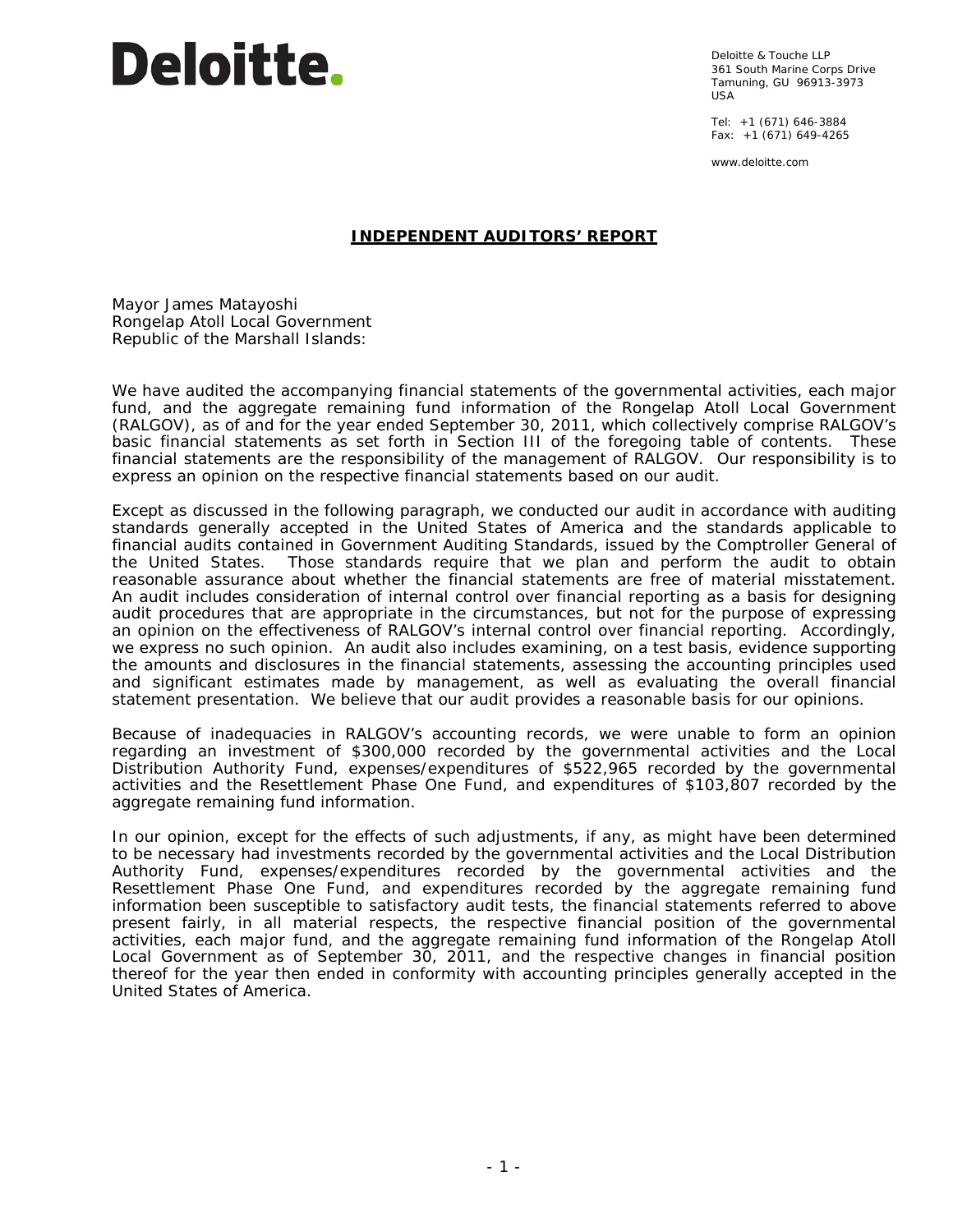

In accordance with *Government Auditing Standards*, we have also issued our report dated December 29, 2017, on our consideration of the RALGOV's internal control over financial reporting and on our tests of its compliance with certain provisions of laws, regulations, contracts, and grant agreements and other matters. The purpose of that report is to describe the scope of our testing of internal control over financial reporting and compliance and the results of that testing, and not to provide an opinion on internal control over financial reporting or on compliance. That report is an integral part of an audit performed in accordance with *Government Auditing Standards* and should be considered in assessing the results of our audit.

The Management's Discussion and Analysis, on pages 3 through 8, as well as the Schedule of Revenues, Expenditures, and Changes in Fund Balance (Deficit) - Budget and Actual - General Fund and notes thereto, as set forth in Section IV of the foregoing table of contents, are not a required part of the basic financial statements but are supplementary information required by the Governmental Accounting Standards Board. This required supplementary information is the responsibility of the management of RALGOV. We have applied certain limited procedures, which consisted principally of inquiries of management regarding the methods of measurement and presentation of the required supplementary information. However, we did not audit such information and we do not express an opinion on it.

loite Nachell

December 29, 2017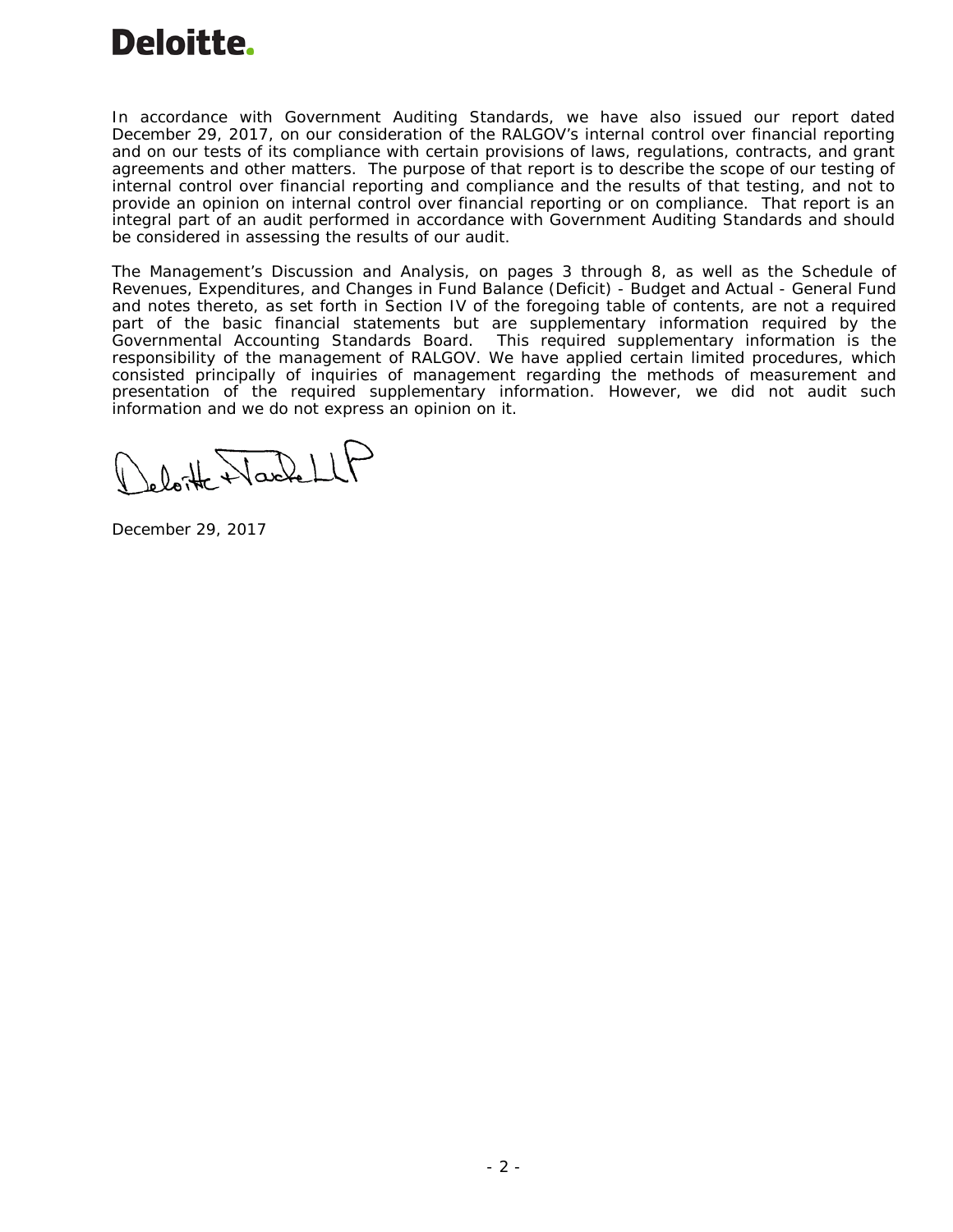Management's Discussion and Analysis Year Ended September 30, 2011

This Management's Discussion and Analysis (MD&A) is prepared by the Finance Department of the Rongelap Atoll Local Government (RALGov) in compliance with Governmental Accounting Standards Board (GASB). This MD&A is a narrative overview of the activities of the local government for the fiscal year ended September 30, 2011. This analysis is a required supplementary information (RSI) to the accompanying financial statements and notes to financial statements. It is intended to serve as an introduction to RALGov's basic financial statements and should assist readers of these financial statements in understanding the results of operations of RALGov.

# **Financial Highlights**

- 1. The Claims Trust Fund (CTF) lost \$63,854 or 0.20%, net of investment management fees of \$241,285, to end at \$29,890,409 at the end of fiscal year 2011. Total drawdowns during the year amounted to \$1,333,994.
- 2. The Resettlement Trust Fund (RTF) earned \$267,501 or 1.65%, net of investment management fees of \$108,533, to end at \$11,484,673 at the end of fiscal year 2011. Total drawdowns during the year amounted to \$4,970,208.
- 3. RALGov's total net assets decreased by \$4,258,725 (or 8.5%) during the fiscal year.
- 4. Total Local Distribution Authority (LDA) payments to claimants during the fiscal year were \$2,017,103 for distribution and food.
- 5. Total Resettlement and operational activities expenditures were \$6,306,109.
- 6. RALGov ended FY2011 with net assets of \$45,710,492 down 8.5% from \$49,969,217 at the end of FY2010.

# **RALGov's Financial Statements**

RALGov's basic financial statements comprise of three components 1) Government-wide financial statements, 2) Fund financial statements, and 3) Notes to financial statements. The report also contains additional required supplementary information in the form of a budgetary schedule that is prepared on the budgetary basis of accounting in addition to the basic financial statements themselves.

# **Government-wide Financial Statements**

The government-wide financial statements are designed to provide readers with a broad overview of RALGov's finances, similar in format to a financial statement of a private sector business. The government-wide statements provide short and long-term information about RALGov's financial status as a whole. The statement of net assets presents all of the local government's assets and liabilities. Net assets is the difference between total assets and total liabilities. The statement of activities accounts for the current year's revenues and expenses regardless of when cash is received or paid.

The two government-wide statements report RALGov's net assets and how such has changed. Measuring net assets is one way to gauge RALGov's financial condition. Over time, increases or decreases in RALGov's net assets is an indicator of whether its financial condition is improving or deteriorating.

The government-wide financial statements can be found on pages 9 and 10 of this report.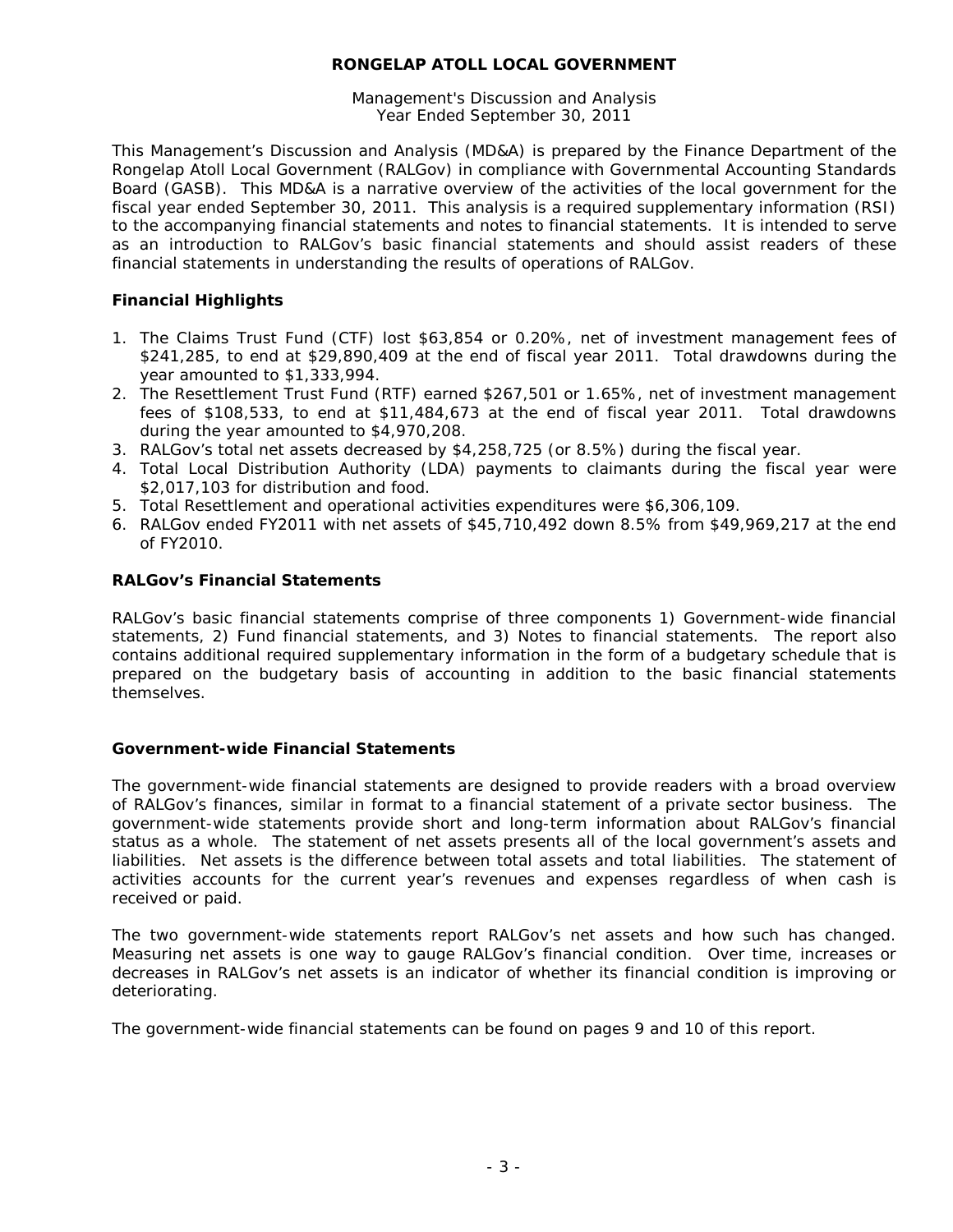Management's Discussion and Analysis Year Ended September 30, 2011

# **Fund Financial Statements**

The fund financial statements provide more detailed information about RALGov's most significant activities. A fund is a grouping of related accounts that is used to maintain control over resources that have been segregated for specific activities or objectives. RALGov, like other governments, uses fund accounting to ensure and demonstrate compliance with finance-related legal requirements.

- Some funds are required by agreements.
- RALGov establishes other funds to control and manage money for particular purposes.

Governmental Funds – These are used to account for those functions reported as governmental activities in the government-wide financial statements. RALGov's basic services are accounted for in governmental funds. These funds focus on how assets can readily be converted into cash flow in and out, and what monies are left at year-end that will be available for spending in the next year. Governmental funds are reported using an accounting method called modified accrual accounting, which provides a short-term spending focus. As a result, the governmental fund financial statements give the reader a detailed short-term view that helps him or her determine if there are more or less financial resources available to finance RALGov's programs. The relationship between governmental activities (reported in the Statement of Net Assets and the Statement of Activities) and governmental funds is described in a reconciliation that is a part of the fund financial statements.

The basic governmental financial statements can be found on pages 11 and 12 of this report.

#### **Notes to Financial Statements**

The notes provide additional information that is asserted to a full understanding of the data provided in the government-wide and fund financial statements. The notes to the financial statements can be found on pages 14 through 29 of this report.

#### **RALGov's Trust Funds**

- 1. Resettlement Trust Fund (RTF) This fund was established to account for funds awarded to RALGov by the United States of America for the purpose of rehabilitating Rongelap Atoll and the resettlement of its people back to Rongelap Atoll. The RTF finances the General Fund and the Resettlement Phase One Fund (Capital Project Fund).
- 2. Claims Trust Fund (CTF) This fund was established to be the depository of the claims awards by the Nuclear Claims Tribunal to the Local Distribution Authority (LDA) for compensating the Rongelapese affected by the BRAVO thermonuclear hydrogen-bomb testing in the Marshall Islands on March 1, 1954. It has one sub-fund account maintained locally to account for the distribution of claims to Rongelapese exposed to the test and their downline family members "listed" in the LDA list.
	- LDA Fund. This sub-fund account receives its funding from the CTF. It was established to account for the distribution to entitled beneficiaries of the LDA.

#### **Other Information**

In addition to the basic financial statements and accompanying notes, this report also presents certain required supplementary information concerning budgetary comparisons. Required supplementary information can be found on pages 30 through 32 of this report.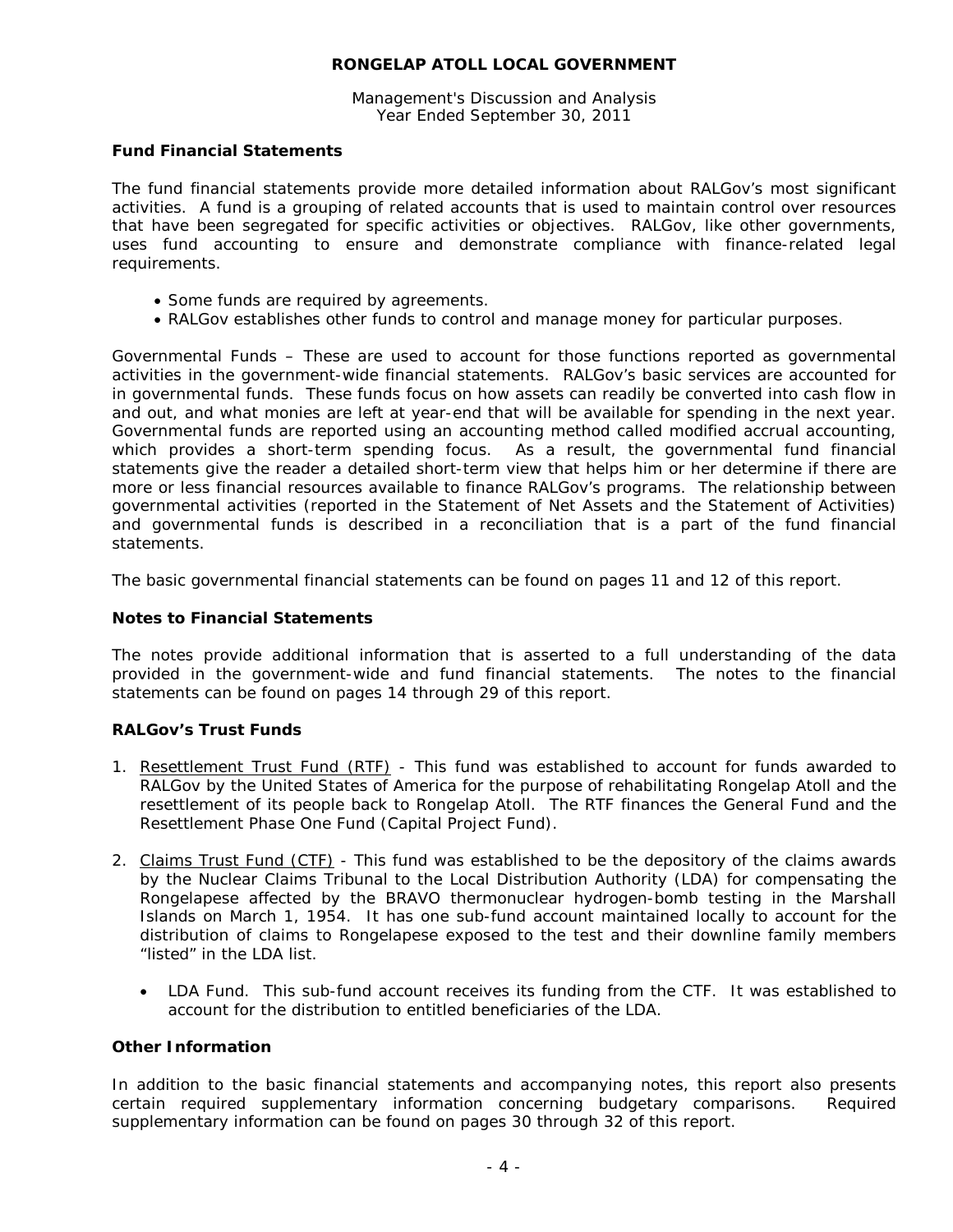Management's Discussion and Analysis Year Ended September 30, 2011

# **GOVERNMENT-WIDE FINANCIAL ANALYSIS**

# **Net Assets**

Net assets may serve over time as a useful indicator of a government's financial position. At the end of fiscal year 2011, RALGov's assets exceeded liabilities by \$45,710,492; however, it should be noted that \$35,591,720 is restricted for resettlement and nuclear claims related distribution payments as well as \$10,060,671 being invested in capital assets. The summary of RALGov's net assets for 2011 as compared with 2010 follows:

Summary of Statements of Net Assets

|                                                                         | 2011                                  | 2010                                  | % Change                   |
|-------------------------------------------------------------------------|---------------------------------------|---------------------------------------|----------------------------|
| Current and other assets<br>Capital assets, net of depreciation         | \$42,963,573<br>10,060,671            | \$50,374,694<br>6,768,010             | (14.7%)<br>48.7%           |
| Total assets                                                            | 53,024,244<br>S.                      | \$57,142,704                          | $(7.2\%)$                  |
| Current and other liabilities<br>Long-term obligations                  | 1,987,752<br>\$<br>5,326,000          | \$<br>1,847,487<br>5,326,000          | 7.5%<br>0%                 |
| <b>Total liabilities</b>                                                | <u>7,313,752</u>                      | 7,173,487                             | 1.9%                       |
| Net assets:<br>Invested in capital assets<br>Unrestricted<br>Restricted | 10,060,671<br>(41, 899)<br>35,691,720 | 6,768,010<br>(417, 691)<br>43,618,898 | 48.7%<br>90.0%<br>$-18.2%$ |
| Total net assets                                                        | 45,710,492                            | 49,969,217                            | $-8.5\%$                   |
|                                                                         | 53,024,244                            | 51.142.704<br>\$.                     |                            |

- 1. Current and other assets decreased by \$7,411,121. The decrease in current and other assets was mainly brought about by the FY2011 budget utilization and additional invested capital assets through equipment and house construction at Rongelap Island.
- 2. Capital assets, net of depreciation, increased by \$3,292,661. The increase in capital assets was brought about by the year's depreciation of \$365,847 and additions of \$3,658,508 mainly on equipment and Houses Construction Project at Rongelap Island during the year.
- 3. Unrestricted net asset deficiency decreased by \$375,792. The decrease was brought about by the fiscal year's utilization of net assets thru LDA, Resettlement and Operations activities including the effect of budget drawdowns, net of revenues from trust fund investments.
- 4. Restricted net assets decreased by \$7,927,178. The decrease in restricted net assets (or the trust funds) was brought about by budget drawdowns, trust fund expenses and the effect of investment performance in the market.
- 5. At the end of FY2011, RALGov's net assets decreased by \$4,258,725 from \$49,969,217 at the close of FY2010 to end at \$45,710,492 in FY2011. Again, the decrease was caused by utilization of net assets thru LDA, Resettlement and Operations activities net of trust fund drawdowns and financial performance.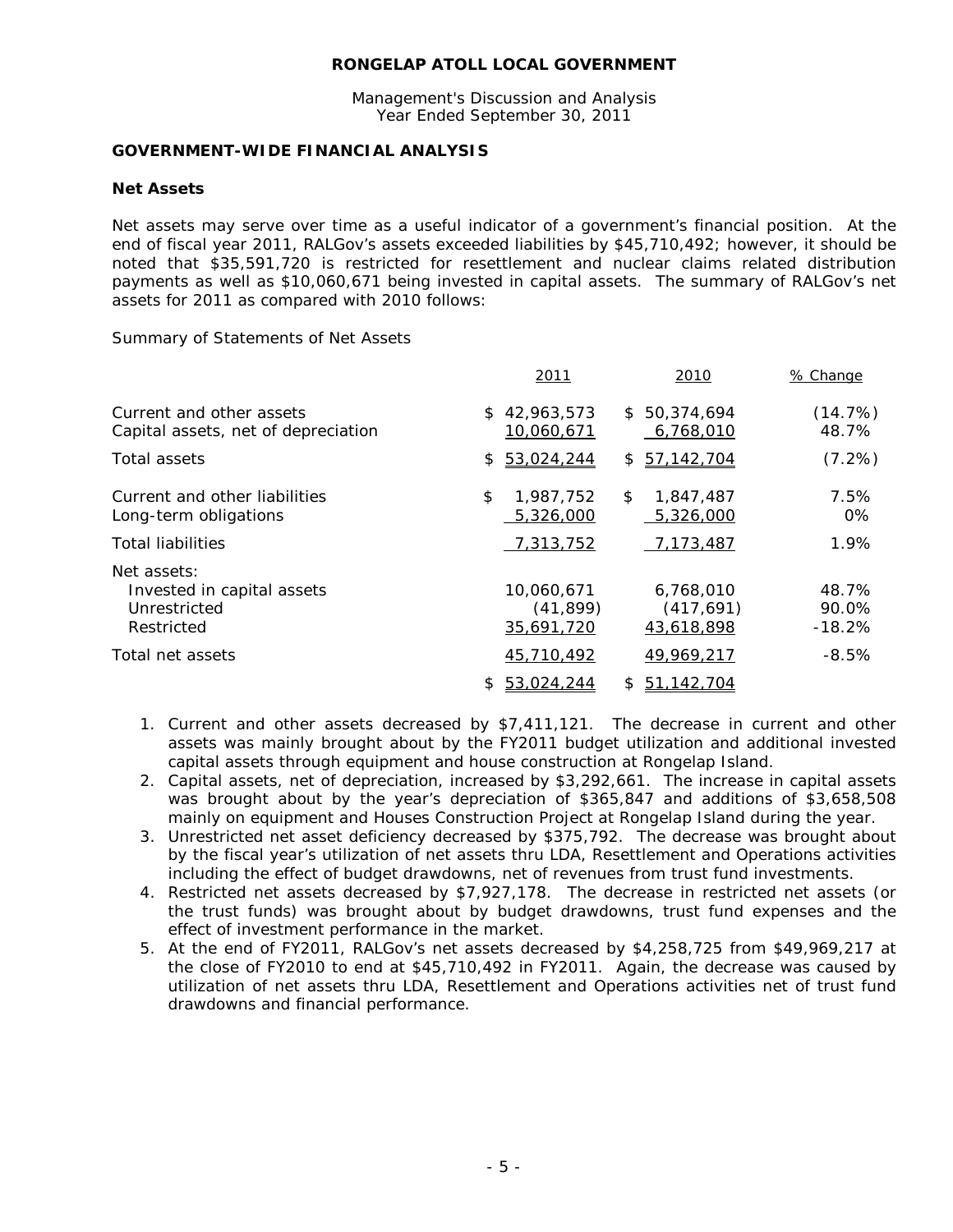Management's Discussion and Analysis Year Ended September 30, 2011

#### **Changes in Net Assets**

Governmental activities for the year ended September 30, 2011 decreased RALGov's net assets by \$4,258,725. Key elements of the decrease were the fund utilization increase in connection with the Resettlement Program activities for FY2011. RALGov's governmental activities revenues decreased by \$4,089,164; from \$4,923,157 in FY2010 to \$833,993 in FY2011. Below is the comparative statement of activities for FY2010 and FY2011.

#### Summary of Statements of Activities

|                                        |    | 2011          | 2010             | % Change  |
|----------------------------------------|----|---------------|------------------|-----------|
| Revenues:                              |    |               |                  |           |
| Operating grants                       | \$ | 60,435        | \$<br>48,864     | 24%       |
| Investment earnings                    |    | 288,291       | 1,790,192        | (84%)     |
| Contributions from (to) permanent fund |    | (63, 854)     | 3,012,410        | (102%)    |
| Other                                  |    | 549,121       | 71,691           | $(666\%)$ |
| <b>Total revenues</b>                  |    | 833,993       | 4,923,157        | (83%)     |
| Expenses:                              |    |               |                  |           |
| Council                                |    | 48,142        | 50,447           | (5%)      |
| Education                              |    | 127,735       | 77,764           | 64%       |
| Finance                                |    | 253,470       | 248,705          | 2%        |
| Health and sanitation                  |    | 46,398        | 28,824           | 61%       |
| Office of the Mayor                    |    | 452,806       | 948,732          | (52%)     |
| Engineering                            |    | 177,152       | 28,201           | 528%      |
| Public safety                          |    | 79,087        | 54,185           | 46%       |
| Social services                        |    | 280,457       | 254,516          | 10%       |
| Transportation and communication       |    | 114,659       | 89,895           | 28%       |
| Resettlement program                   |    | 1,048,354     | 2,160,697        | (51%)     |
| Nuclear claims related                 |    | 2,017,103     | 2,985,326        | (32%)     |
| Rongelap bungalows and tourism         |    | 228,909       | 53,012           | 332%      |
| Pearl farming                          |    | 69,073        |                  | 100%      |
| Livestock                              |    | 30,946        |                  | 100%      |
| Interest                               |    | 118,427       | 140,342          | (16%)     |
| Total expenses                         |    | 5,092,718     | 7,120,646        | (28%)     |
| Change in Net Assets                   |    | (4, 258, 725) | (2, 197, 489)    | 94%       |
| <b>Beginning Net Assets</b>            |    | 49,969,217    | 52,166,706       | (4%)      |
| <b>Ending Net Assets</b>               | \$ | 45,710,492    | \$<br>49,969,217 | (8%)      |

Highlight of changes in net assets is as follows:

- Unrestricted earnings received from investments decreased by \$1,501,901 as market values of investments dropped, as a result of the U.S. and Global Market crash of 2011.
- Decrease of \$3,076,264 in the value of investments of the CTF was due to realized gains and unrealized losses in the value of RALGov trust funds in the United States stock market as a result of U.S. and Global Market crash of 2011.
- Increase of \$148,951 in Engineering expenses was brought about by more general maintenance and engineering activities in FY2011.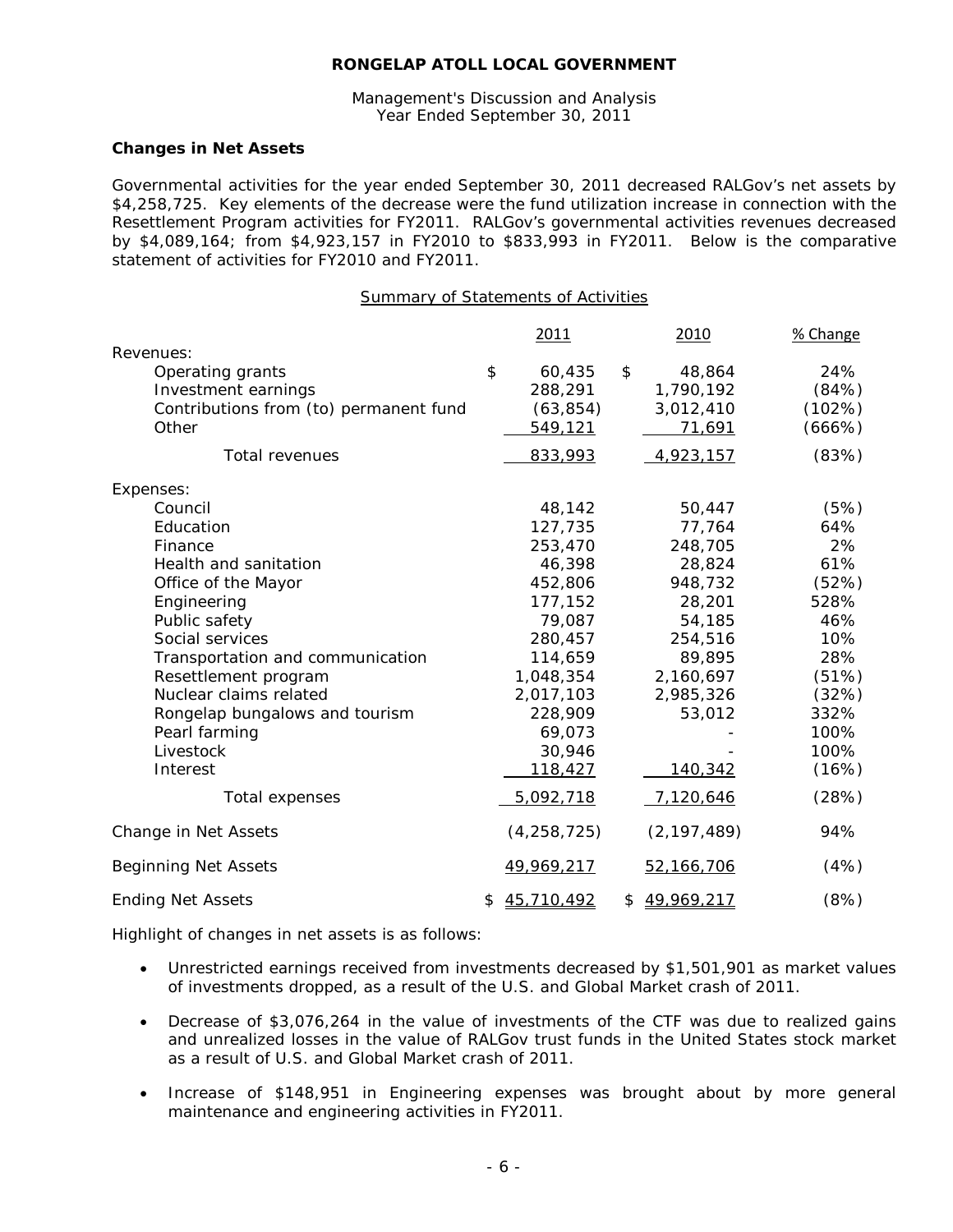Management's Discussion and Analysis Year Ended September 30, 2011

- Increase of \$175,897 in Rongelap Bungalows & Tourism expenses was brought about by the overhauling of tourism boat and increased bungalows and tourism activities in FY2011.
- Interest expense of \$118,427 is associated with the \$5,326,000 term loan with a bank.

# **FINANCIAL ANALYSIS OF RALGOV FUNDS**

As noted earlier, RALGov uses fund accounting to ensure and demonstrate compliance with finance related legal requirements. As of the end of fiscal year 2011, RALGov's governmental funds reported a combined fund balance of \$41,918,232, a decrease of \$7,590,712 or 15.33% of the \$49,508,944 fund balance at the beginning of fiscal year. The decrease is primarily due to the decline in value of trust funds investment brought about by the drop in market values, acquisition of fixed assets and normal utilization of funds.

# **GENERAL FUND BUDGETARY HIGHLIGHTS**

During the fiscal year, RALGov did not have any amendments to its original budget ordinance pertaining to the general fund.

Actual revenues and financing sources totaling \$2,135,540 were more than the budgeted revenues and financing sources totaling \$1,412,071 primarily because drawdown of previous fiscal year's operational budget was received on FY2011. Expenditures were held in check to comply with budgetary requirements, resulting in actual expenditures of \$1,678,030 from budgeted amounts of \$1,412,071. The excess of revenues and other financing sources over expenditures amounted to \$457,510 at the end of the fiscal year. However, due to carry over fund deficit of \$399,409 at the beginning of fiscal year, total fund balance at the end of fiscal year is \$58,101.

# **CAPITAL ASSETS AND DEBT ADMINISTRATION**

RALGov's investment in capital assets for its governmental activities as of September 30, 2011 amounted to \$14,799,368 with accumulated depreciation of \$4,738,697 or a net book value of \$10,060,671. During FY2011, \$3,658,508 additions were made, of which \$731,582 is for Other Equipment and \$2,729,081 is for houses construction-in-progress at Rongelap Island. Details of fixed assets follow:

|                                     | <u>2011</u>      | <u>2010</u>     | % Change        |
|-------------------------------------|------------------|-----------------|-----------------|
| Airport and Dock                    | \$<br>5,030,372  | 5,030,372<br>\$ | \$              |
| Roads                               | 2,393,680        | 2,393,680       |                 |
| Buildings/facility and improvements | 2,566,420        | 2.529.579       | 36,841          |
| Motor vehicles                      | 439,145          | 278,141         | 161.004         |
| Other Equipment                     | 1,534,734        | 803,152         | 731,582         |
| Office equipment                    | 23,566           | 23,566          |                 |
| Furniture and fixtures              | 8,647            | 8,647           |                 |
| <b>Total Fixed Assets</b>           | 11,996,564       | 11,067,137      | 929,427         |
| Less accumulated depreciation       | (4,738,697)      | (4,372,850)     | (365, 847)      |
|                                     | 7,257,867        | 6,694,287       | 563,580         |
| <b>Construction in Progress</b>     | 2,802,804        | 73,723          | 2,729,081       |
| <b>Total Capital Assets</b>         | \$<br>10,060,671 | \$6,768,010     | 3,292,661<br>\$ |

For additional information concerning RALGov's capital assets, please refer to note 6 to the financial statements.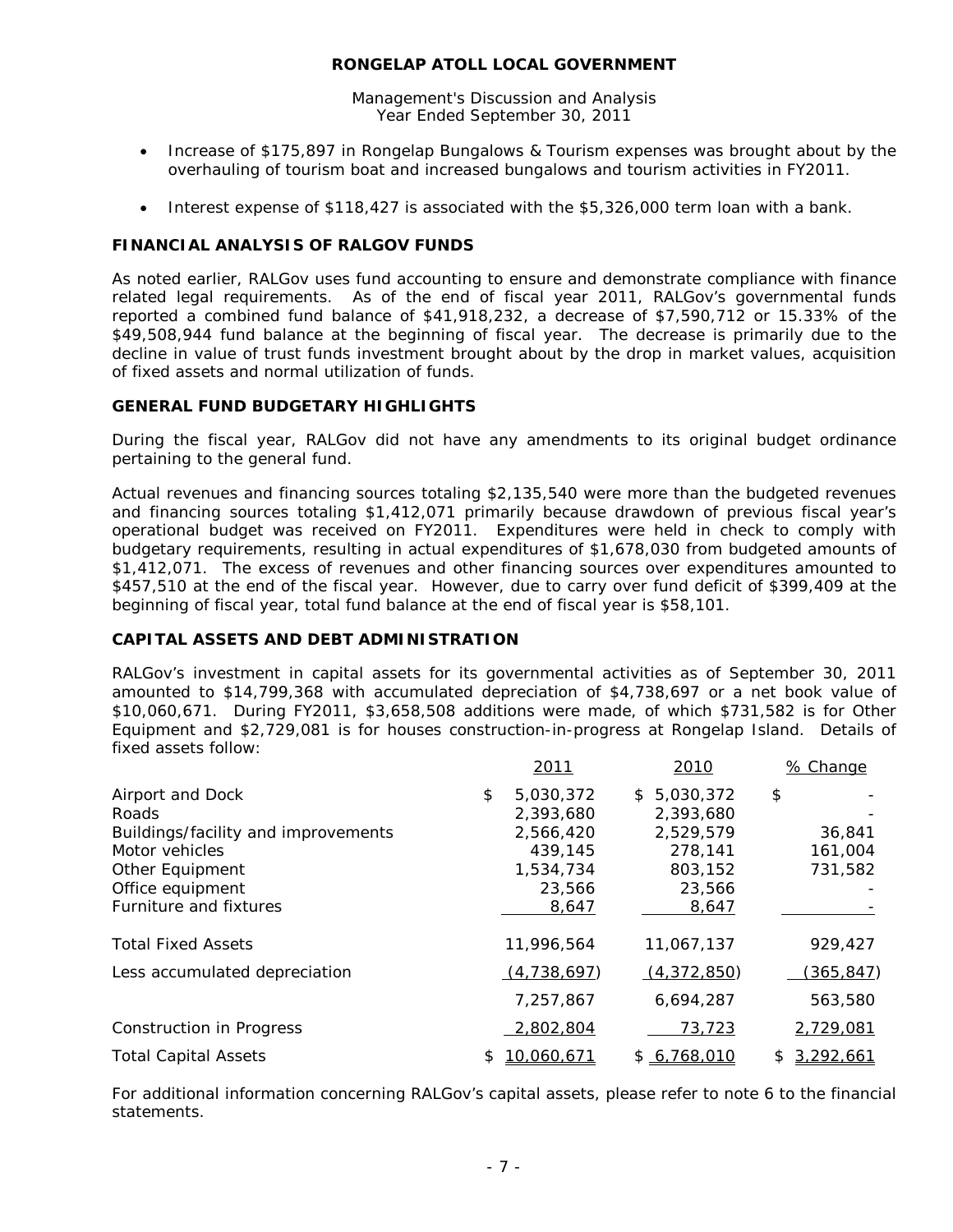Management's Discussion and Analysis Year Ended September 30, 2011

RALGov has \$934,514 in long-term debt from USDA rural housing development program. These loans carry interest of 4.875% to 6.38% per annum with maturities of 32 to 35 years. During FY2010, RALGov incurred \$5,326,000 in additional long-term debt associated with a term loan from a bank for the purpose of funding distribution payments from the LDA Fund.

|                                 | <u> 2011</u>         | <u> 2010</u>         | % Change     |
|---------------------------------|----------------------|----------------------|--------------|
| USDA notes payable<br>Term Ioan | 934.514<br>5,326,000 | 953,713<br>5,326,000 | \$(19, 199)  |
| Total long-term obligations     | \$6,260,514          | 6,279,713            | \$ (19, 199) |

For additional information concerning RALGov's long-term debt, please refer to notes 7 and 8 to the financial statements.

#### **NEXT YEAR'S BUDGET**

For FY2012, RALGov's total budget is \$5,010,204, \$1,298,188 of which is allocated for the General Fund.

For Resettlement Fund, RALGov budgeted in FY2012 a total of \$1,380,613, part of which will be used for soil remediation, budgeted at \$50,000.

FY2012 budget for Local Distribution Authority Fund amounts to \$2,014,600 intended for Six (6) months distributions and Four (4) quarterly food payments to entitled beneficiaries.

# **CONTACTING RALGOV'S MANAGEMENT**

This financial report is designed to provide our constituents, donors and customers with a general overview of RALGov's finances and to demonstrate its transparency and accountability for the money it is entrusted to manage. If you have questions about this report or need additional information, you may contact the City Manager at P.O. Box 1766, Majuro MH 96960, telephone number (692) 625-7099.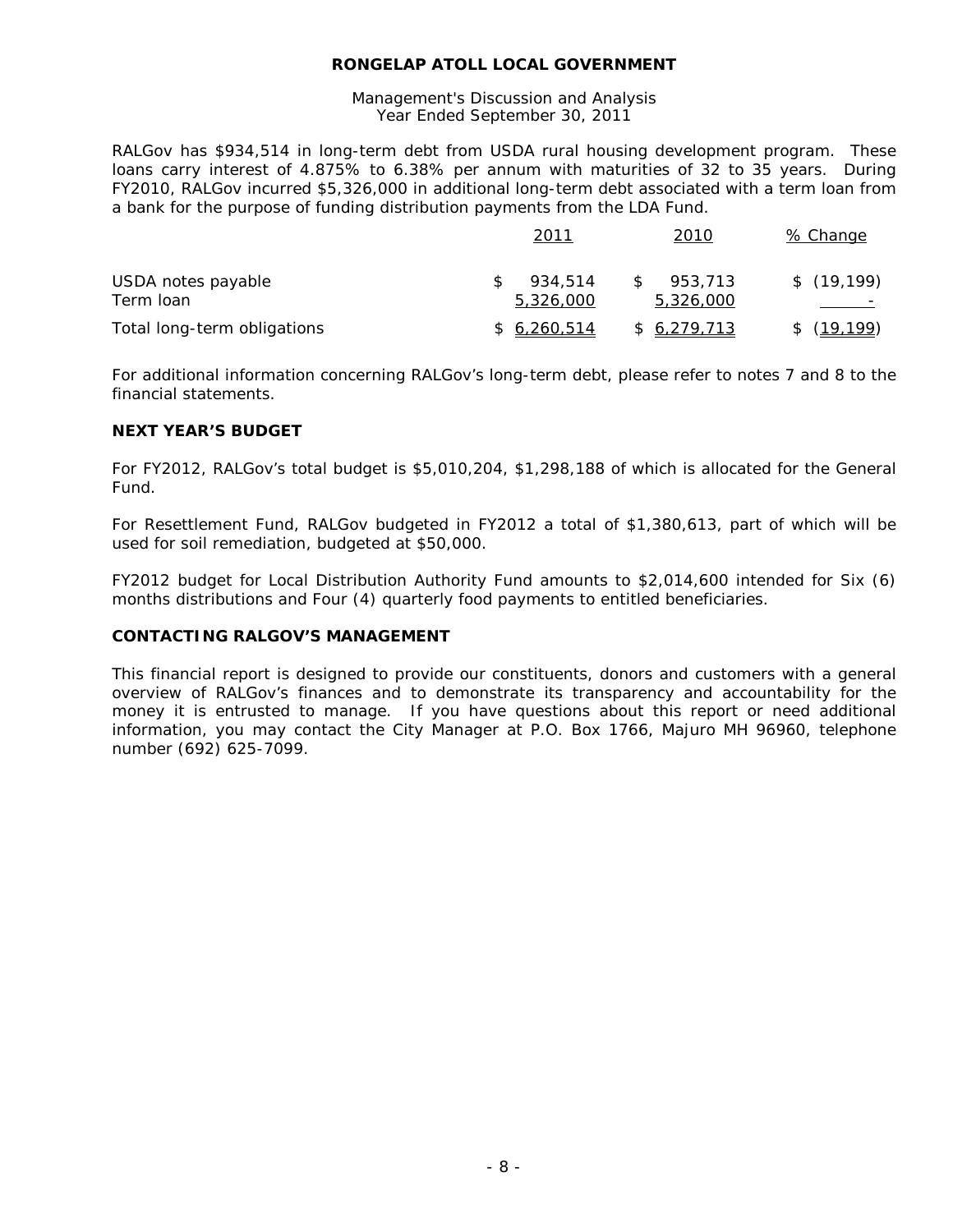#### Statement of Net Assets September 30, 2011

# **ASSETS**

| Current assets:                                               |                  |
|---------------------------------------------------------------|------------------|
| Cash and cash equivalents                                     | \$<br>92,697     |
| Time certificate of deposit                                   | 14,069           |
| Receivables, net of allowance for uncollectibles of \$783,971 | 337,992          |
| Prepaid items                                                 | 33,100           |
| Total current assets                                          | 477,858          |
| Noncurrent assets:                                            |                  |
| Investments                                                   | 894,054          |
| Restricted assets:                                            |                  |
| Time certificate of deposit                                   | 321,340          |
| Investments                                                   | 41,270,321       |
| Capital assets:                                               |                  |
| Nondepreciable capital assets                                 | 2,802,804        |
| Other capital assets, net of accumulated depreciation         | <u>7,257,867</u> |
| <b>Total noncurrent assets</b>                                | 52,546,386       |
| Total assets                                                  | \$53,024,244     |
| <b>LIABILITIES</b>                                            |                  |
| Current liabilities:                                          |                  |
| Current portion of notes payable                              | \$<br>16,593     |
| Accounts payable                                              | 988,317          |
| Interest payable                                              | 7,897            |
| Other liabilities and accruals                                | 57,024           |
| <b>Total current liabilities</b>                              | 1,069,831        |
| Noncurrent liabilities:                                       |                  |
| Notes payable, net of current portion                         | 917,921          |
| Loan payable                                                  | 5,326,000        |
| <b>Total liabilities</b>                                      | 7,313,752        |
| Commitments and contingencies                                 |                  |
| <b>NET ASSETS</b>                                             |                  |
| Invested in capital assets, net of related debt               | 10,060,671       |
| Restricted for:                                               |                  |
| Nonexpendable:                                                |                  |
| Claims                                                        | 24,556,512       |
| Expendable:                                                   |                  |
| Resettlement                                                  | 10,550,159       |
| Claims                                                        | 485,049          |
| Other                                                         | 100,000          |
| Unrestricted                                                  | (41, 899)        |
| Total net assets                                              | 45,710,492       |
| Total liabilities and net assets                              | \$53,024,244     |
|                                                               |                  |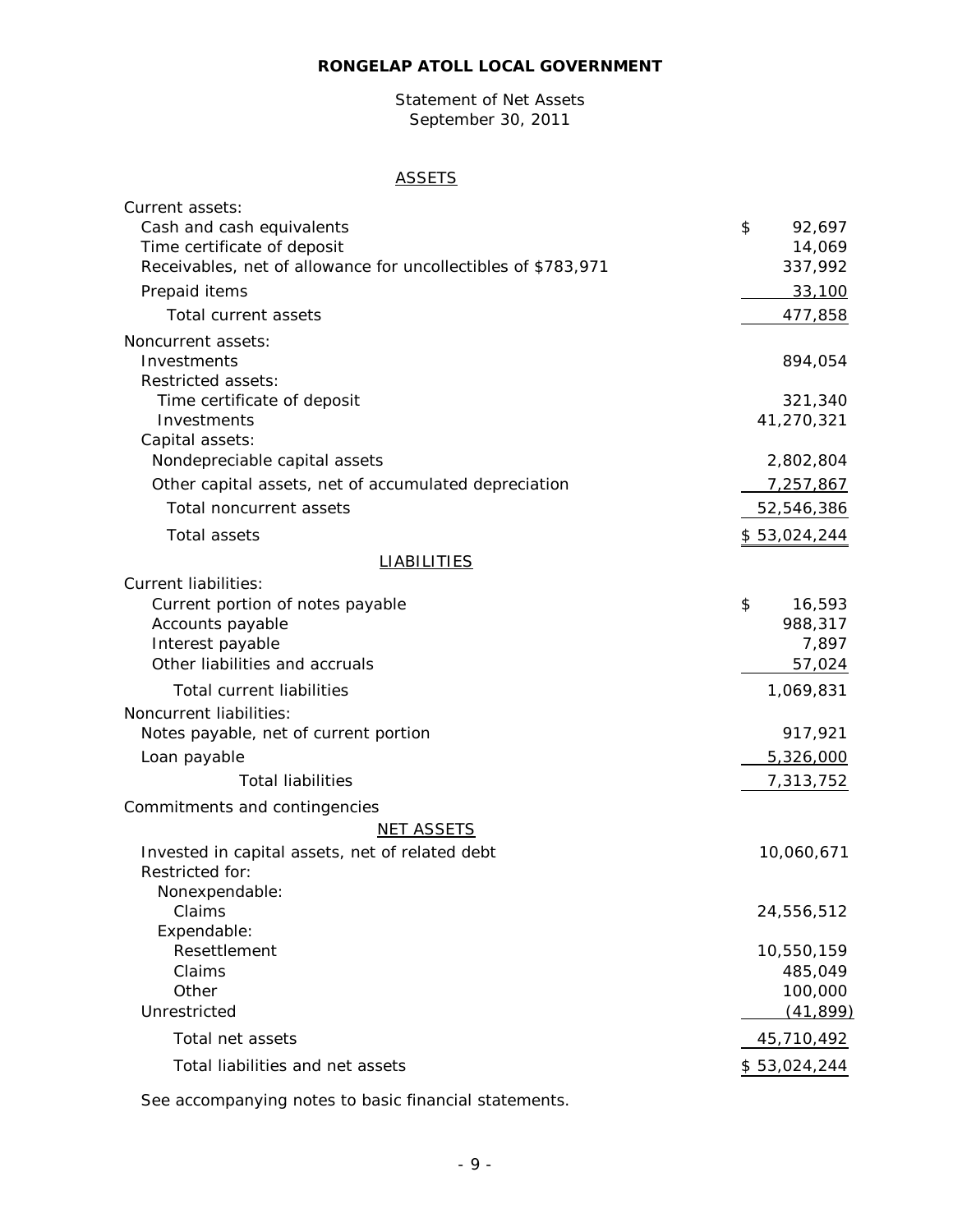# Statement of Activities Year Ended September 30, 2011

|                                       |                                         | Program<br>Revenues<br>Operating<br>Grants and | Net (Expenses)<br>Revenues and<br>Changes in |
|---------------------------------------|-----------------------------------------|------------------------------------------------|----------------------------------------------|
|                                       | Expenses                                | Contributions                                  | Net Assets                                   |
| <b>Functions/Programs</b>             |                                         |                                                |                                              |
| Government activities:                |                                         |                                                |                                              |
| Council                               | \$<br>48,142                            | \$                                             | \$<br>(48, 142)                              |
| Education                             | 127,735                                 |                                                | (127, 735)                                   |
| Finance                               | 253,470                                 |                                                | (253, 470)                                   |
| Health and sanitation                 | 46,398                                  |                                                | (46, 398)                                    |
| Office of the Mayor                   | 452,806                                 |                                                | (452, 806)                                   |
| Phase 1 - engineering                 | 177,152                                 |                                                | (177, 152)                                   |
| Public safety                         | 79,087                                  |                                                | (79, 087)                                    |
| Social services                       | 280,457                                 | 60,435                                         | (220, 022)                                   |
| Transportation and communication      | 114,659                                 |                                                | (114, 659)                                   |
| Resettlement program                  | 1,048,354                               |                                                | (1,048,354)                                  |
| Pearl farming                         | 69,073                                  |                                                | (69, 073)                                    |
| Livestock                             | 30,946                                  |                                                | (30, 946)                                    |
| Nuclear claims related                | 2,017,103                               |                                                | (2,017,103)                                  |
| Tourism                               | 38,131                                  |                                                | (38, 131)                                    |
| Rongelap bungalows                    | 190,778                                 |                                                | (190, 778)                                   |
| Unallocated interest - long-term debt | 118,427                                 |                                                | (118, 427)                                   |
|                                       | 5,092,718<br>\$                         | \$<br>60,435                                   | (5,032,283)                                  |
|                                       | General revenues:                       |                                                |                                              |
|                                       | Investment earnings                     |                                                | 288,291                                      |
|                                       | Other                                   |                                                | 549,121                                      |
|                                       |                                         |                                                |                                              |
|                                       |                                         | Total general revenues                         | 837,412                                      |
|                                       |                                         | Contributions to permanent fund                | (63, 854)                                    |
|                                       |                                         | Total general revenues and contributions       | 773,558                                      |
|                                       | Change in net assets                    | (4, 258, 725)                                  |                                              |
|                                       | Net assets at the beginning of the year | 49,969,217                                     |                                              |
|                                       |                                         | Net assets at the end of the year              | $\overline{v}$<br>45,710,492                 |
|                                       |                                         |                                                |                                              |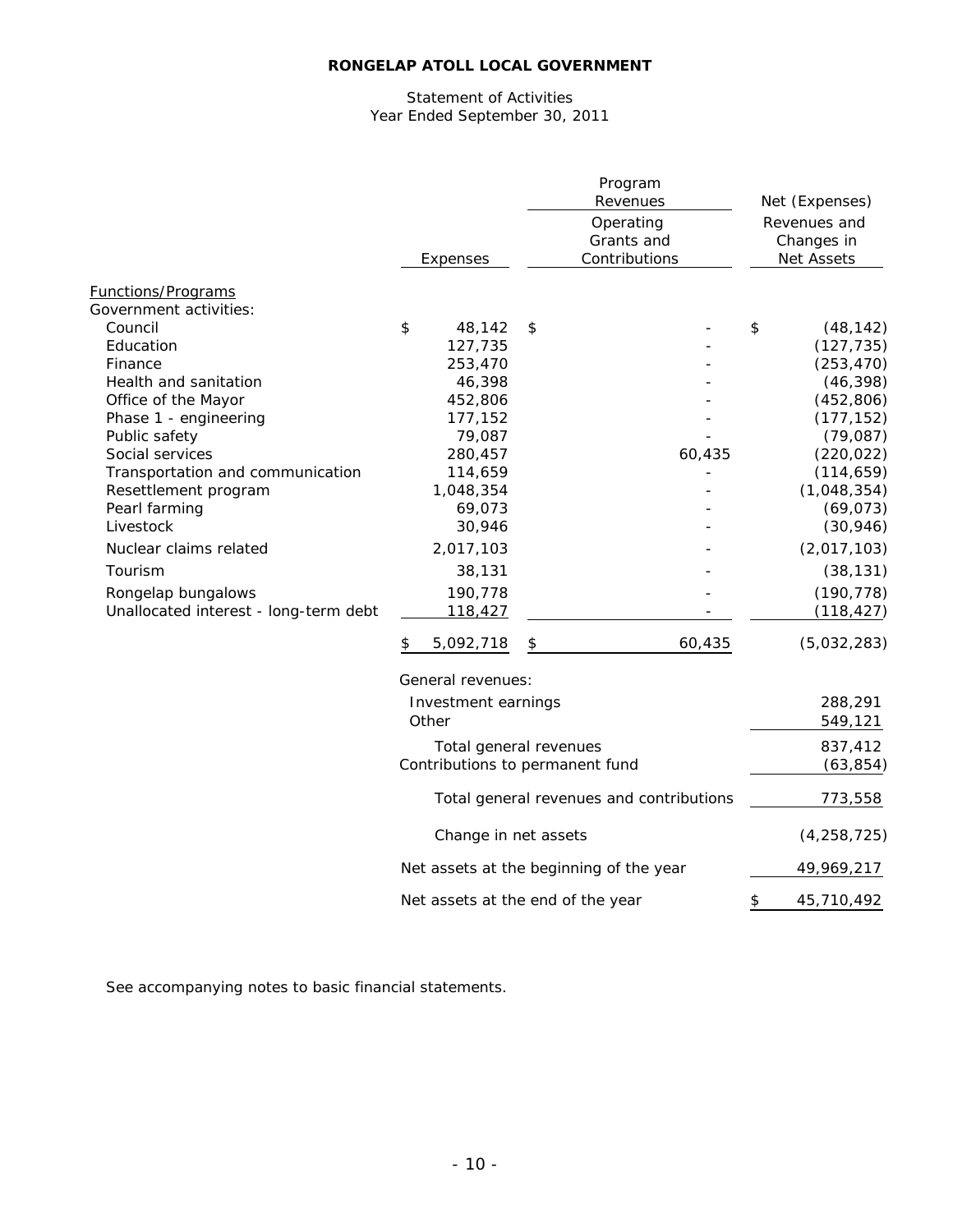# Balance Sheet Governmental Funds September 30, 2011

|                                                                                                                                                                                                          |                                                                                   | Special Revenue                                                                                                                                                                                                                        |                                                               | Capital<br>Projects                     | Permanent                                     |                                |                                                                                            |
|----------------------------------------------------------------------------------------------------------------------------------------------------------------------------------------------------------|-----------------------------------------------------------------------------------|----------------------------------------------------------------------------------------------------------------------------------------------------------------------------------------------------------------------------------------|---------------------------------------------------------------|-----------------------------------------|-----------------------------------------------|--------------------------------|--------------------------------------------------------------------------------------------|
| <b>ASSETS</b>                                                                                                                                                                                            | General                                                                           | Resettlement<br>Trust                                                                                                                                                                                                                  | Local<br>Authority                                            | Distribution Resettlement<br>Phase One  | Claims<br>Trust                               | Other<br>Governmental<br>Funds | Total                                                                                      |
| Cash and cash equivalents<br>Time certificate of deposit<br>Investments<br>Receivables, net<br>Prepaid items<br>Due from other funds<br>Restricted assets:<br>Time certificate of deposit<br>Investments | \$<br>26,441<br>$\overline{\phantom{a}}$<br>48,069<br>93,184<br>28,300<br>168,948 | \$<br>÷<br>57,732<br>11,426,941                                                                                                                                                                                                        | 48,419<br>\$<br>14.069<br>300,750<br>139,067<br>L,<br>321,340 | 17,837<br>\$<br>545,235<br>191,271      | \$<br>47,029<br>29,843,380                    | \$<br>980<br>4,800             | \$<br>92,697<br>14,069<br>894,054<br>337,992<br>33,100<br>360,219<br>321,340<br>41,270,321 |
|                                                                                                                                                                                                          | \$364,942                                                                         | \$11,484,673                                                                                                                                                                                                                           | \$823,645                                                     | \$754,343                               | \$29,890,409                                  | 5,780<br>\$                    | \$43,323,792                                                                               |
| LIABILITIES AND FUND BALANCES                                                                                                                                                                            |                                                                                   |                                                                                                                                                                                                                                        |                                                               |                                         |                                               |                                |                                                                                            |
| Liabilities:<br>Accounts payable<br>Other liabilities and accruals<br>Due to other funds                                                                                                                 | 80,916<br>\$<br>34,654<br>191,271                                                 | \$                                                                                                                                                                                                                                     | \$173,528<br>÷.<br>165,068                                    | \$732,523<br>21,820<br>$\sim$           | \$                                            | \$<br>1,350<br>550<br>3,880    | \$<br>988,317<br>57,024<br>360,219                                                         |
| <b>Total liabilities</b>                                                                                                                                                                                 | 306,841                                                                           |                                                                                                                                                                                                                                        | 338,596                                                       | 754,343                                 |                                               | 5,780                          | 1,405,560                                                                                  |
| Fund balances:<br>Nonspendable<br>Restricted<br>Committed<br>Unassigned                                                                                                                                  | 48,069<br>100,000<br>(89,968)                                                     | 11,484,673                                                                                                                                                                                                                             | 392,065<br>92,984<br>$\overline{\phantom{a}}$                 | 545,235<br>$\overline{a}$<br>(545, 235) | 29,890,409                                    |                                | 985,369<br>41,468,066<br>100,000<br>(635, 203)                                             |
| Total fund balances                                                                                                                                                                                      | 58,101                                                                            | 11,484,673                                                                                                                                                                                                                             | 485,049                                                       | $\sim$                                  | 29,890,409                                    |                                | 41,918,232                                                                                 |
| Total liabilities and fund balances                                                                                                                                                                      | \$364,942                                                                         | \$11,484,673<br>Amounts reported for governmental activities in the statement<br>of net assets are different because:                                                                                                                  | \$823,645                                                     | \$754,343                               | \$29,890,409                                  | \$<br>5,780                    |                                                                                            |
|                                                                                                                                                                                                          |                                                                                   | Capital assets used in governmental activites are not financial<br>resources and, therefore, are not reported in the funds                                                                                                             |                                                               |                                         |                                               |                                | 10,060,671                                                                                 |
|                                                                                                                                                                                                          |                                                                                   | Long-term liabilities, including notes payable, are not due and<br>payable in the current period and therefore are not reported in<br>the funds. The liabilities include:<br>Notes payable<br>Loan payable<br>Accrued interest payable |                                                               |                                         | (934, 514)<br>\$<br>(5, 326, 000)<br>(7, 897) |                                |                                                                                            |
|                                                                                                                                                                                                          |                                                                                   |                                                                                                                                                                                                                                        |                                                               |                                         |                                               |                                | (6, 268, 411)                                                                              |

Net assets of governmental activities  $$45,710,492$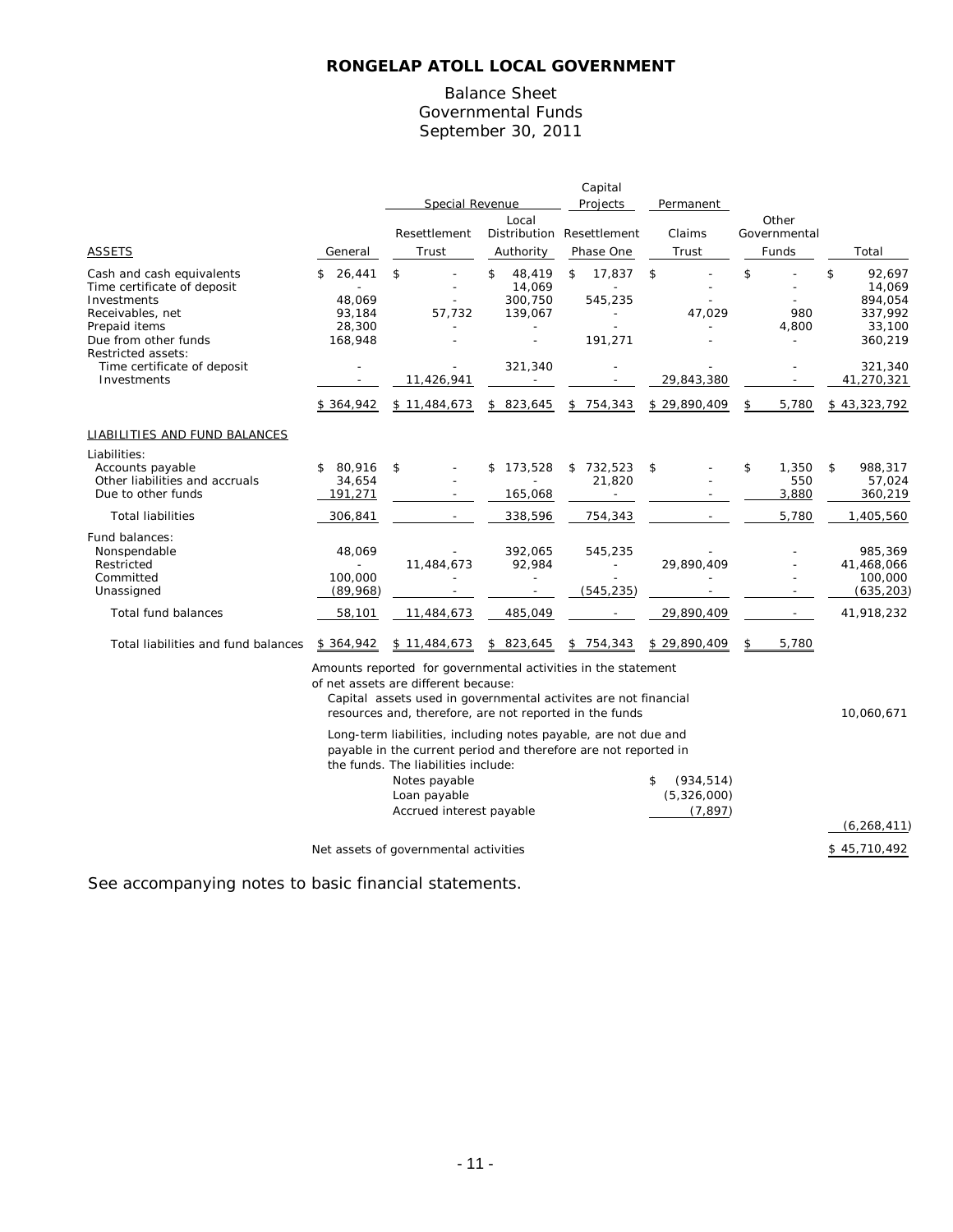# Statement of Revenues, Expenditures and Changes in Fund Balances (Deficit) Governmental Funds Year Ended September 30, 2011

|                                                                                                    |                   | Special Revenue      |                           | Capital<br>Projects      | Permanent           |              |                           |
|----------------------------------------------------------------------------------------------------|-------------------|----------------------|---------------------------|--------------------------|---------------------|--------------|---------------------------|
|                                                                                                    |                   |                      | Local                     |                          |                     | Other        |                           |
|                                                                                                    |                   | Resettlement         | Distribution Resettlement |                          | Claims              | Governmental |                           |
|                                                                                                    | General           | Trust                | Authority                 | Phase One                | Trust               | Funds        | Total                     |
| Revenues:<br>Federal and other grants<br>Dividends and interest<br>Net change in the fair value of | \$<br>60,435      | \$<br>461,768        | \$                        | \$<br>20,790             | \$<br>776,038       | \$           | \$<br>60,435<br>1,258,596 |
| investments<br>Other                                                                               | 316,874           | (118, 577)<br>32,843 | 152,525                   | 3,119                    | (601, 556)<br>2,949 | 76,603       | (720, 133)<br>584,913     |
| <b>Total revenues</b>                                                                              | 377,309           | 376,034              | 152,525                   | 23,909                   | 177,431             | 76,603       | 1,183,811                 |
| Expenditures:<br>Current:                                                                          |                   |                      |                           |                          |                     |              |                           |
| Council<br>Education                                                                               | 39,825<br>127,520 |                      |                           | 215                      |                     |              | 39,825<br>127,735         |
| Finance                                                                                            | 239,961           |                      | 1,371                     | 7,941                    |                     |              | 249,273                   |
| Health and sanitation                                                                              | 46,398            |                      |                           |                          |                     |              | 46,398                    |
| Office of the Mayor                                                                                | 442.806           |                      |                           | 10,000                   |                     |              | 452,806                   |
| Phase I - Engineering                                                                              | 25,922            |                      |                           | 139.478                  |                     |              | 165,400                   |
| Public safety                                                                                      | 79.087            |                      |                           |                          |                     |              | 79.087                    |
| Social services                                                                                    | 279,194           |                      |                           | $\overline{\phantom{a}}$ |                     |              | 279,194                   |
| Transportation and communication                                                                   | 108,659           |                      |                           |                          |                     |              | 108,659                   |
| Resettlement program                                                                               | 17,357            |                      |                           | 4,435,873                |                     |              | 4,453,230                 |
| Pearl Farming                                                                                      | 630               |                      |                           | 68,443                   |                     |              | 69,073                    |
| Livestock                                                                                          |                   |                      |                           | 30,946                   |                     |              | 30,946                    |
| Nuclear claims related                                                                             |                   |                      | 2,017,103                 |                          |                     |              | 2,017,103                 |
| Investment management                                                                              |                   | 108,533              |                           |                          | 241,285             |              | 349,818                   |
| Rongelap Bungalows                                                                                 |                   |                      |                           | 44,416                   |                     | 103,807      | 148,223                   |
| Debt service                                                                                       |                   |                      |                           | 57,631                   | 100,122             |              | 157,753                   |
|                                                                                                    |                   | 108,533              |                           | 4,794,943                |                     | 103,807      |                           |
| <b>Total expenditures</b>                                                                          | 1,407,359         |                      | 2,018,474                 |                          | 341,407             |              | 8,774,523                 |
| Excess (deficiency) of revenues<br>over (under) expenditures                                       | (1,030,050)       | 267,501              | (1,865,949)               | (4, 771, 034)            | (163, 976)          | (27, 204)    | (7, 590, 712)             |
| Other financing sources (uses):<br>Operating transfers in                                          | 1,758,231         |                      |                           | 4,682,075                |                     | 34,445       | 6,474,751                 |
| Operating transfers out                                                                            | (270, 671)        | (4,970,208)          |                           |                          | (1, 233, 872)       |              | (6, 474, 751)             |
| Total other financing sources<br>(uses), net                                                       | 1,487,560         | (4,970,208)          |                           | 4,682,075                | (1, 233, 872)       | 34,445       |                           |
| Net change in fund balances<br>(deficit)                                                           | 457,510           | (4, 702, 707)        | (1,865,949)               | (88, 959)                | (1, 397, 848)       | 7,241        | (7, 590, 712)             |
| Fund balances (deficit) at<br>beginning of year                                                    | (399, 409)        | 16, 187, 380         | 2,350,998                 | 88,959                   | 31,288,257          | (7, 241)     | 49,508,944                |
| Fund balances at end of year                                                                       | \$<br>58,101      | \$11,484,673         | \$485,049                 | \$                       | \$29,890,409        | \$           | \$41,918,232              |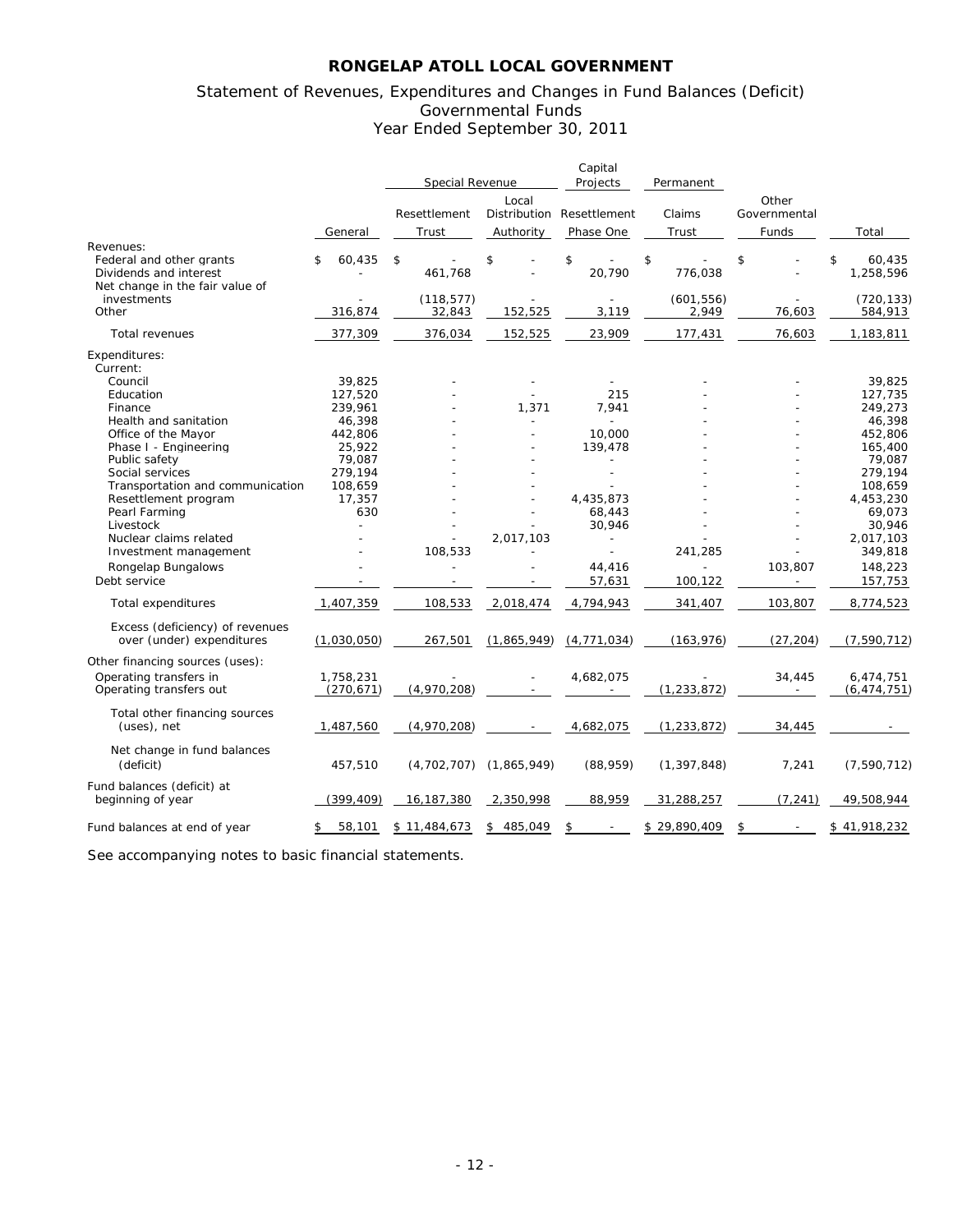# to the Statement of Activities Year Ended September 30, 2011 Reconciliation of the Statement of Revenues, Expenditures, and Changes in Fund Balances of Governmental Funds

| Net change in fund balances - total governmental funds                                                                                                                                                                                                                                                                                         |                 | \$(7,590,712) |
|------------------------------------------------------------------------------------------------------------------------------------------------------------------------------------------------------------------------------------------------------------------------------------------------------------------------------------------------|-----------------|---------------|
|                                                                                                                                                                                                                                                                                                                                                |                 |               |
| Governmental funds report capital outlays as expenditures.<br>However, in the statement of activities, the cost of those assets<br>is allocated over their estimated useful lives and reported as<br>depreciation expense. For the current year, these amounts<br>consist of:                                                                  |                 |               |
| Capital outlays, net of disposals                                                                                                                                                                                                                                                                                                              | \$<br>3,658,508 |               |
| Depreciation, net                                                                                                                                                                                                                                                                                                                              | (365, 847)      | 3,292,661     |
|                                                                                                                                                                                                                                                                                                                                                |                 |               |
| The issuance of long-term debt (e.g. bonds, lease) provides<br>current financial resources to governmental funds, while<br>repayment of principal of long-term debt consumes the current<br>financial resources of governmental funds. Neither transaction<br>has any effect on net assets. For the current year, these<br>amounts consist of: |                 |               |
| Repayment of USDA loans                                                                                                                                                                                                                                                                                                                        |                 | 19,199        |
| Some expenses reported in the statement of activities do not<br>require the use of current financial resources and, therefore, are<br>not reported as expenditures in governmental funds. For the<br>current year, these activities consist of:                                                                                                |                 |               |
| Change in accrued interest payable                                                                                                                                                                                                                                                                                                             |                 | 20,127        |
| Change in net assets of governmental activities                                                                                                                                                                                                                                                                                                |                 | (4, 258, 725) |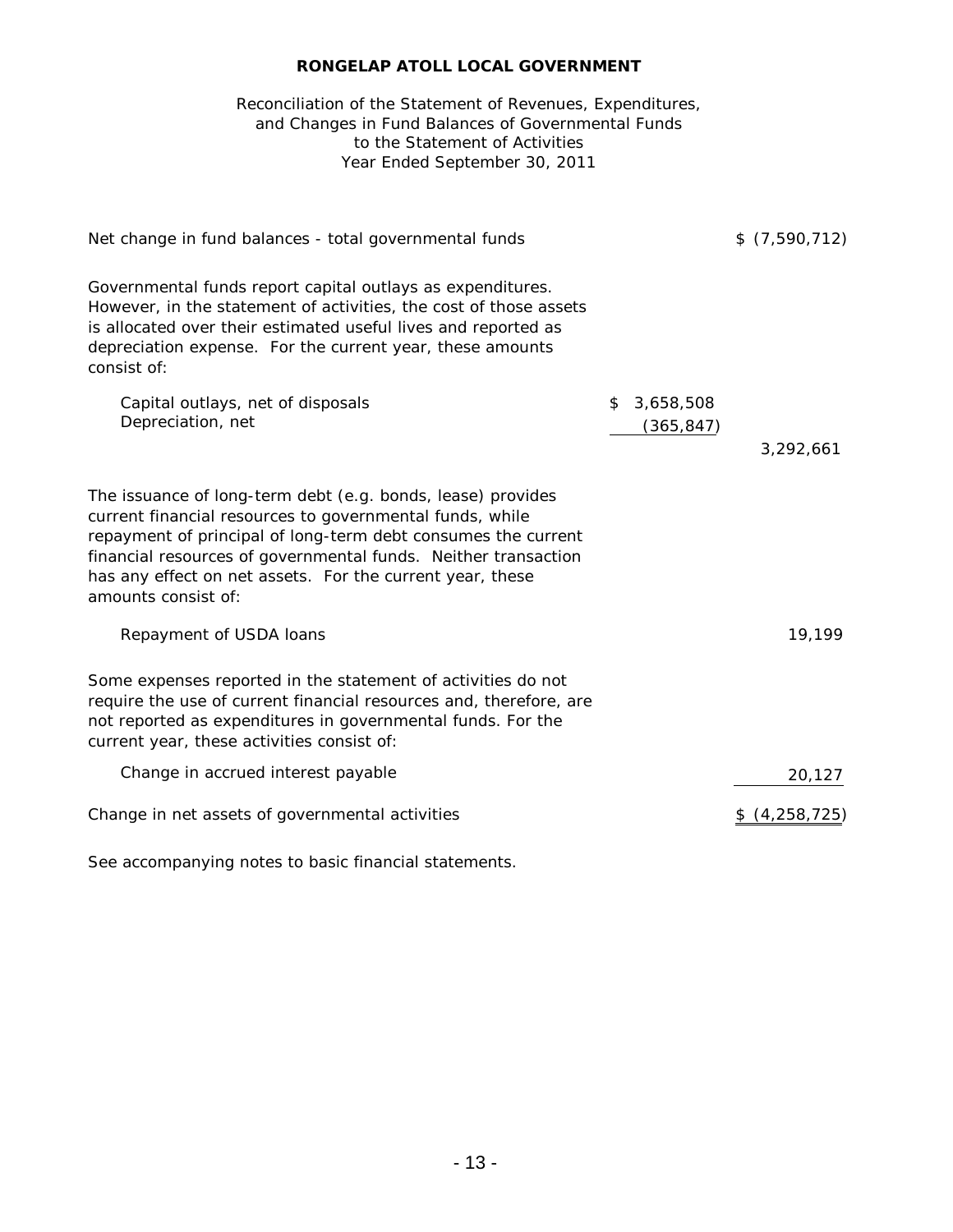Notes to Financial Statements September 30, 2011

#### (1) Organization

The Rongelap Atoll Local Government (RALGOV) was established pursuant to Public Law 1981-2, the Local Government Act of the Republic of the Marshall Islands (RepMar), and operates under the Constitution of the Rongelap Atoll Local Government. RALGOV is governed by an elected mayor and a thirteen-member council.

#### (2) Summary of Significant Accounting Policies

The accompanying financial statements of RALGOV have been prepared in accordance with accounting principles generally accepted in the United States of America (GAAP), as applied to government units. The Governmental Accounting Standards Board (GASB) is the recognized standard-setting body for establishing governmental accounting and financial reporting principles. The more significant of RALGOV's accounting policies are described below.

#### A. Government-Wide Financial Statements

The Statement of Net Assets and the Statement of Activities report financial information on all of the non-fiduciary activities of RALGOV. For the most part, the effect of interfund activity has been eliminated from these statements. RALGOV's activities are defined as governmental activities, which are supported by intergovernmental revenues and other non-exchange revenues.

The Statement of Net Assets presents all of RALGOV's non-fiduciary assets and liabilities, with the difference reported as net assets. Net assets are reported in three categories:

- Invested in capital assets, net of related debt consists of capital assets, net of accumulated depreciation and reduced by outstanding balances for bonds, notes and other debt that are attributed to the acquisition, construction or improvement of those assets.
- Restricted net assets nonexpendable consists of permanent funds in which donors or other outside sources have stipulated that the principal is to be maintained inviolate and in perpetuity, and invested for the purpose of producing present and future income, which may either be expanded or added to the principal.
- Restricted net assets expendable consists of resources in which RALGOV is legally or contractually obligated to spend resources in accordance with restrictions either externally imposed by creditors, grantors, contributors, and the like, or imposed by law.
- Unrestricted net assets consists of net assets, which do not meet the definition of the two preceding categories. Unrestricted net assets often are designated, (for example, internally restricted), to indicate that management does not consider such to be available for general operations.

The Statement of Activities demonstrates the degree to which the direct expenses of given functions or segments are offset by program revenues. Direct expenses are those that are clearly identifiable within a specific function or segment. Program revenues include charges to customers or applicants who purchase, use, or directly benefit from goods, services, or privileges that are restricted to meeting the operational or capital requirements of a particular function. Taxes and other items not meeting the definition of program revenues are, instead, reported as general revenues.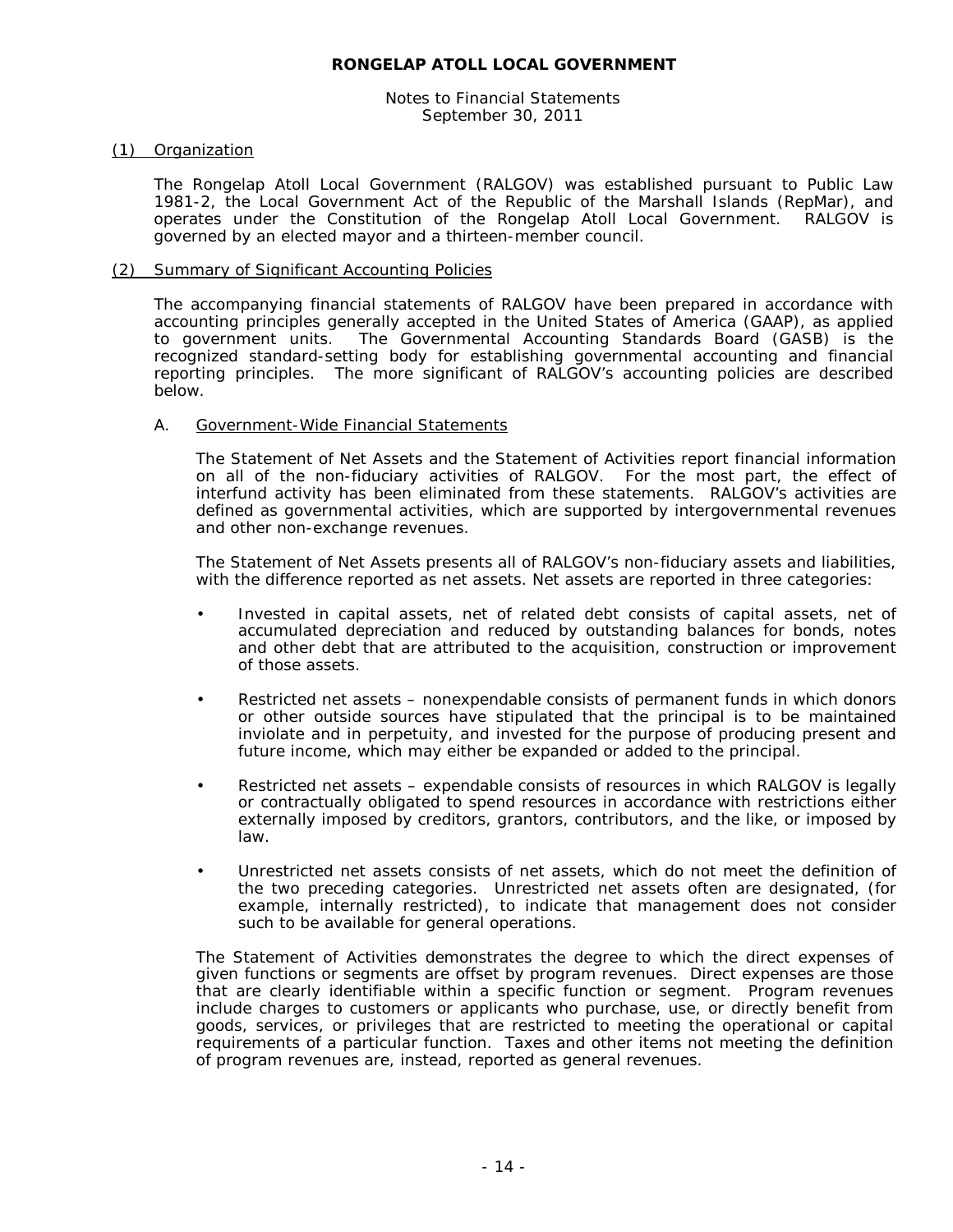Notes to Financial Statements September 30, 2011

#### (2) Summary of Significant Accounting Policies, Continued

#### B. Fund Financial Statements

The fund financial statements present a balance sheet and a statement of revenues, expenditures, and changes in fund balances for RALGOV's major funds. Major individual governmental funds are reported as separate columns in the fund financial statements pursuant to GASB reporting standards.

RALGOV reports its financial position and results of operations in funds, each of which is considered a separate accounting entity. The operations of each fund are accounted for with a set of self-balancing accounts that comprise its assets, liabilities, fund equity, revenues and expenditures/expenses. Transactions between funds within a fund type, if any, have not been eliminated.

#### C. Measurement Focus and Basis of Accounting

Government-Wide Financial Statements:

The government-wide financial statements are reported using the economic resources management focus and the accrual basis of accounting. Revenues are recorded when earned and expenses are recorded when a liability is incurred, regardless of the timing of related cash flows. Grants and similar items are recognized as revenue as soon as all eligibility requirements imposed by the provider have been met.

Amounts reported as program revenues include 1) charges to customers or applicants for goods, services, or privileges provided, 2) operating grants and contributions, and 3) capital grants and contributions. Internally dedicated resources are reported as general revenues rather than as program revenues. taxation, investment income and other fees that are not allocated to specific programs.

Governmental Fund Financial Statements:

Governmental fund financial statements account for the general governmental activities of RALGOV and are reported using the current financial resources measurement focus and the modified accrual basis of accounting. Revenues are recognized as they become susceptible to accrual; when they are generally both measurable and available. Revenues are considered to be available when they are collectible within the current period or soon enough thereafter to pay liabilities of the current period. For this purpose, RALGOV considers revenues to be available if they are collected within 90 days of the end of the current fiscal period.

Miscellaneous revenues from other financing sources are recognized when received in cash because they are generally not measurable until actually received. Investment earnings are recorded as earned, since they are both measurable and available. Investments and related investment earnings are recorded at fair value. Fair value is the amount at which a financial instrument could be exchanged in a current transaction between willing parties, other than in a forced or liquidation sale. Expenditures generally are recorded in the period in which the related fund liability is incurred, as under accrual accounting. However, debt service expenditures, as well as expenditures related to compensated absences and claims and judgments, are recorded only when payment is due.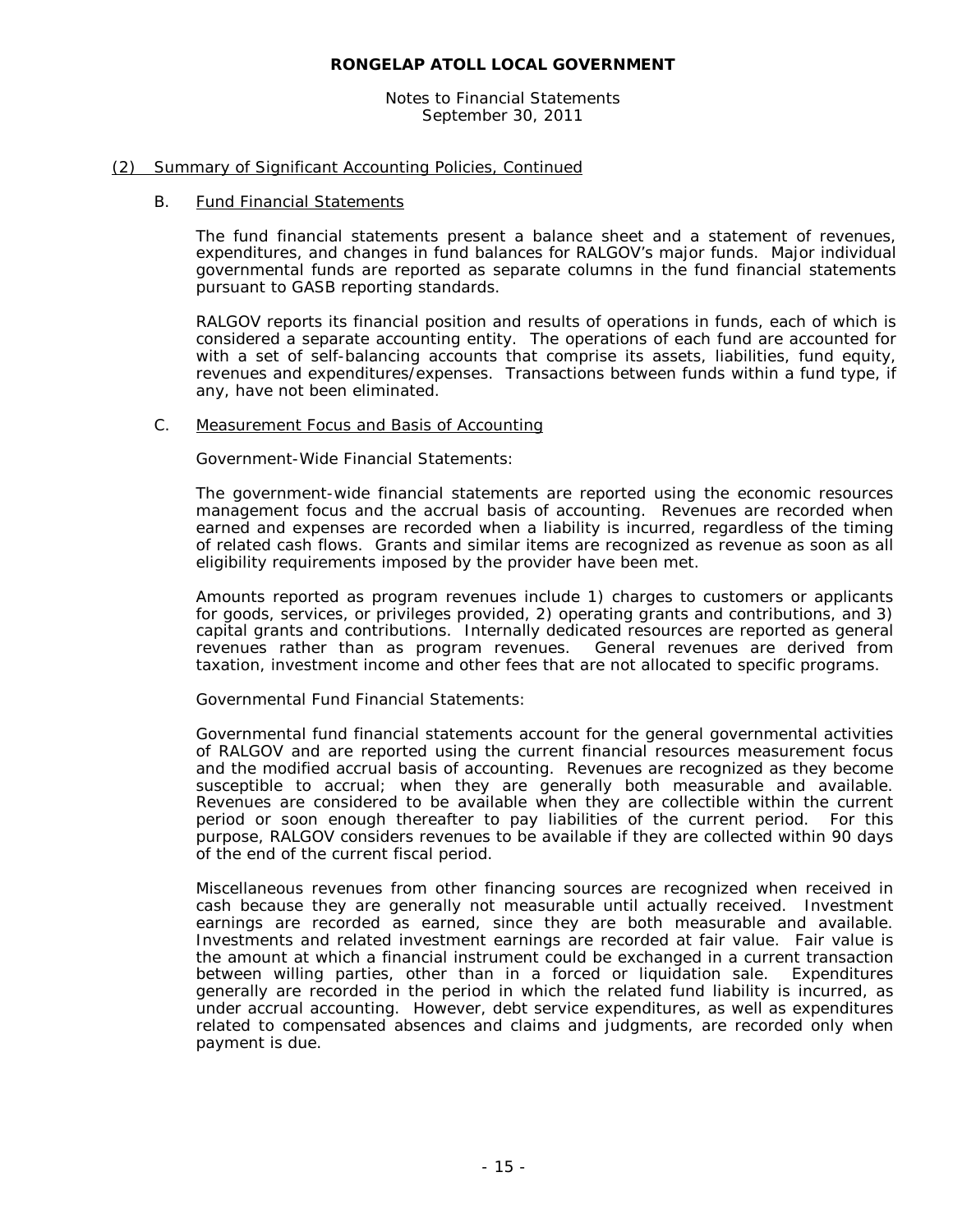Notes to Financial Statements September 30, 2011

#### (2) Summary of Significant Accounting Policies, Continued

#### C. Measurement Focus and Basis of Accounting, Continued

Governmental Fund Financial Statements, Continued:

GASB Statement No. 34, *Basic Financial Statements - and Management's Discussion and Analysis - For State and Local Governments*, as amended by GASB Statement No. 37, *Basic Financial Statements - and Management's Discussion and Analysis - For State and Local Governments*: *Omnibus*, sets forth minimum criteria (percentage of the assets, liabilities, revenues or expenditures/expenses for either fund category or the governmental and enterprise funds combined) for the determination of major funds. Major individual governmental funds are reported as separate columns in the fund financial statements. RALGOV reports the following major funds:

General Fund - This fund is the primary operating fund of RALGOV. It is used to account for all governmental transactions, except those required to be accounted for in another fund.

Resettlement Trust Fund - a special revenue fund that accounts for United States Congress appropriations under United States Public Law 99-239 and 102-154, and which were paid and distributed in accordance with an agreement between the Government of the United States, the Government of the Republic of the Marshall Islands and RALGOV to assist in the resettlement of Rongelap Atoll by the people of Rongelap.

Local Distribution Authority Fund - a special revenue fund that accounts for funds received under the Rongelap Claims Trust Fund and which are distributed by RALGOV to the people of Rongelap based on an approved distribution scheme.

Resettlement Phase One Fund - a capital projects fund that accounts for funds received from the Resettlement Trust Fund under the agreement between the United States Department of the Interior and RALGOV regarding Phase I activities for the resettlement in Rongelap Atoll.

Claims Trust Fund - a permanent fund that accounts for funds received under Article II, Section 4, of the agreement between the Government of the United States and the Government of the Republic of the Marshall Islands for the implementation of Section 177 of the Compact of Free Association (the Compact). In accordance with Article II, Section 8, of the Compact, RALGOV executed the Rongelap Claims Trust Agreement. Under the agreement, the Claims Trust Fund received a total of \$37,500,000 over a period of 15 years as compensation for loss or damage to property and person of the people of Rongelap. The final payment was received on October 2001. Pursuant to Section 7.2(2) of the Agreement, after the final payment is received, the Claims Trust Fund is required to distribute annually to the people of Rongelap, through the Local Distribution Authority, between 15% and 70% of its net income. The remaining 30% to 85% shall be retained and added to the corpus of the Claims Trust Fund. In addition, pursuant to Section 8.1 of the trust agreement, RALGOV may also invade up to 3% of the corpus of the Claims Trust Fund. Such invasion may occur in the event of an unforeseen natural disaster or other similar circumstance, as determined by the sole discretion of RALGOV, in order to prevent hardship to the people of Rongelap. An invasion of the corpus shall not occur more frequently than once every three years. On June 9, 2009, RALGOV executed an amended trust agreement whereby the annual distribution payment to the people of Rongelap shall be \$2,663,000. In the event that the value of the corpus of the Claims Trust Fund falls below \$20,000,000, the annual distribution payment shall be reduced to \$1,331,500. All other terms and conditions of the initial trust agreement remain.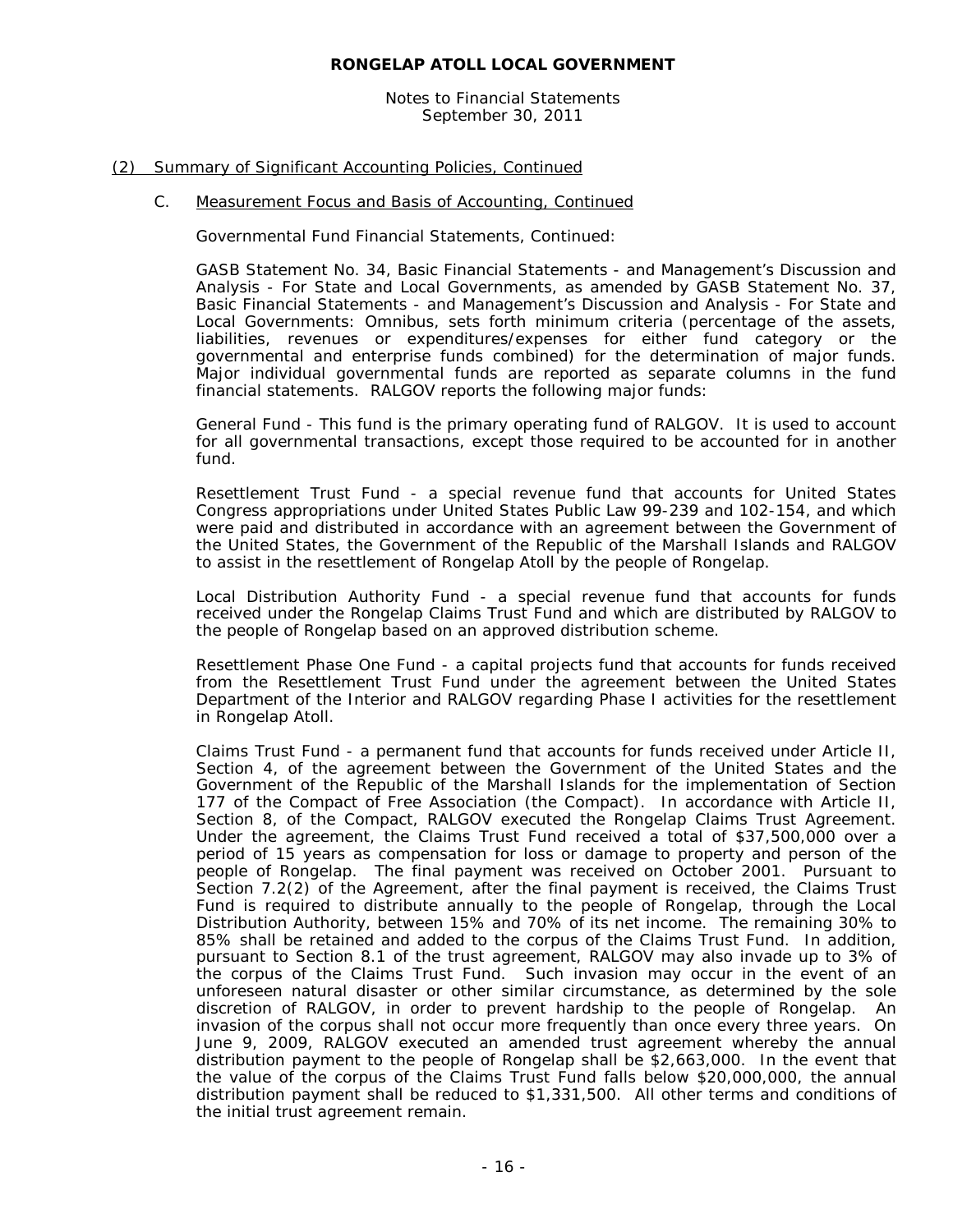Notes to Financial Statements September 30, 2011

#### (2) Summary of Significant Accounting Policies, Continued

#### D. Cash and Cash Equivalents and Time Certificates of Deposit

Cash and cash equivalents include cash held in demand accounts as well as short-term investments with a maturity date within three months of the date acquired by RALGOV. Deposits maintained in time certificates of deposit with original maturity dates greater than three months are separately classified on the statement of net assets/balance sheet.

#### E. Investments

Investments and related investment earnings are recorded at fair value. Fair value is the amount at which a financial instrument could be exchanged in a current transaction between willing parties, other than in a forced or liquidation sale.

An investment of 20% or more of the voting stock of an investee is presumed to give the investor significant influence. Under the equity method, the investor records, as earnings or loss, its proportionate share of the investee's earnings or loss.

#### F. Receivables

Receivables consist of amounts advanced to individuals, on an unsecured basis, substantially all of whom are situated in the Republic of the Marshall Islands. Receivables are stated net of estimated allowances for uncollectible accounts, which is determined based upon past collection experience and aging of the accounts. Reimbursements due to RALGOV for expenditures on federally funded reimbursement and grant programs are included as receivables on the governmental fund balance sheet.

Receivables as of September 30, 2011, for the primary government's individual major governmental funds, including applicable allowance for uncollectible accounts, are as follows:

|                        |              |              | Local                    |              |                                | Other                    |              |
|------------------------|--------------|--------------|--------------------------|--------------|--------------------------------|--------------------------|--------------|
|                        |              | Resettlement | <b>Distribution</b>      | Resettlement | Claims                         | Governmental             |              |
|                        | General      | Trust        | Authority                | Phase One    | Trust                          | Funds                    | Total        |
| Receivables:           |              |              |                          |              |                                |                          |              |
| Employee               | 35,762<br>\$ | \$<br>$\sim$ | \$<br>8,311              | \$11,462     | \$<br>$\overline{\phantom{a}}$ | \$<br>980                | 56,515<br>\$ |
| Loans                  |              |              | 491.315                  |              | $\overline{\phantom{0}}$       |                          | 491,315      |
| Federal agencies       |              |              | $\overline{\phantom{a}}$ | 132.516      | $\overline{\phantom{a}}$       | $\overline{\phantom{a}}$ | 132,516      |
| Interest               |              | 57,732       |                          |              | 47,029                         | $\overline{\phantom{0}}$ | 104,761      |
| Other                  | 95,154       |              | 39,441                   | 198,236      | <b>Service</b>                 | 4,025                    | 336,856      |
|                        | 130.916      | 57,732       | 539,067                  | 342,214      | 47.029                         | 5,005                    | 1,121,963    |
| Allowance for          |              |              |                          |              |                                |                          |              |
| uncollectible accounts | (37, 732)    |              | (400,000)                | (342, 214)   |                                | (4,025)                  | (783, 971)   |
|                        | $$ -93,184$  | \$57,732     | \$139,067                | \$           | \$47,029                       | \$ 980                   | \$337.992    |

# G. Prepaid Items

Certain payments made to vendors or persons for services reflect costs applicable to future accounting periods and are recorded as prepaid items in both the governmentwide and governmental fund financial statements.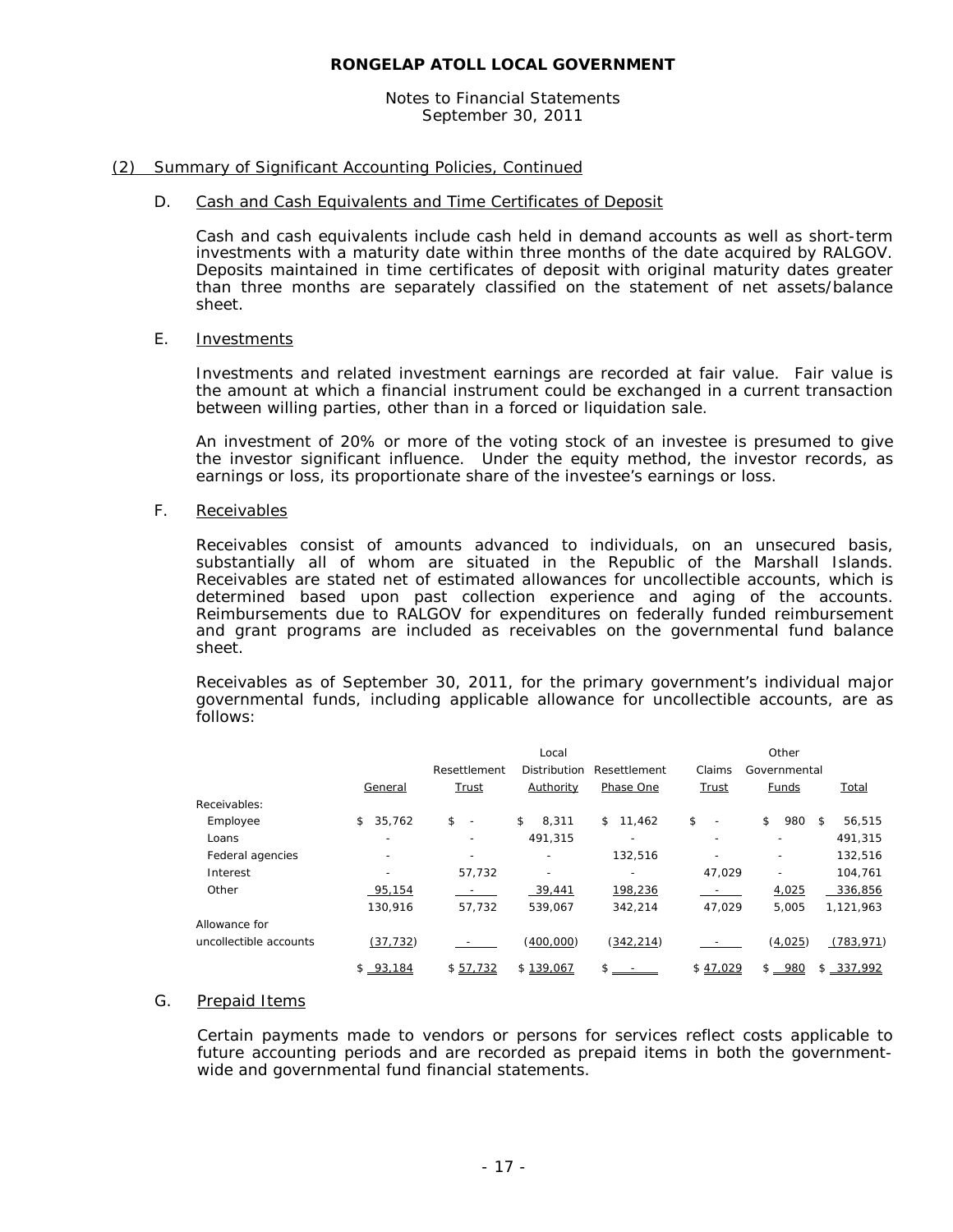Notes to Financial Statements September 30, 2011

#### (2) Summary of Significant Accounting Policies, Continued

#### H. Interfund Receivables/Payables

During the course of its operations, RALGOV records transactions between individual funds for goods provided or services rendered. Receivables and payables resulting from transactions between funds are classified as "due from other funds" or "due to other funds" on the combined balance sheet.

Interfund receivables/payables have been eliminated from the statement of net assets.

#### I. Restricted Assets

Certain assets of RALGOV are classified as restricted assets because their use is completely restricted by trust agreements, loan agreements, or enabling legislation. Specifically, a time certificate of deposit recorded in the Local Distribution Authority of \$321,340 is restricted in that it collateralizes a bank loan of Atoll Marine Aquaculture. In addition, investments recorded in the Resettlement Trust Fund and the Claims Trust Fund of \$11,426,941 and \$29,843,380, respectively, are restricted by trust agreements in that they are not available to be used in current operations.

#### J. Capital Assets

Capital assets, which include property, plant and equipment and infrastructure assets (e.g. roads, docks, airports, water catchments, and other similar items), whether purchased or constructed, are recorded at historical cost. Asset acquisitions of \$5,000 and above are capitalized. Depreciation is provided over the estimated useful lives of the assets through use of the straight-line method.

The estimated useful lives of these assets are as follows:

| Airport and dock                    | 30 - 40 years |
|-------------------------------------|---------------|
| Roads                               | 30 years      |
| Buildings/facility and improvements | 5 - 10 years  |
| Other equipment                     | 3 years       |
| Motor vehicles                      | 3 years       |
| Office equipment                    | 3 years       |
| Furniture and fixtures              | $1 - 3$ years |

#### K. Interfund/Intrafund Transactions

As a general rule, the effect of interfund activity has been eliminated in the governmentwide statements. Exceptions to this rule are: 1) activities between funds reported as governmental activities and funds reported as business-type activities and 2) activities between funds that are reported in different functional categories in either the governmental or business-type activities column. Elimination of these activities would distort the direct costs and program revenues for the functions concerned.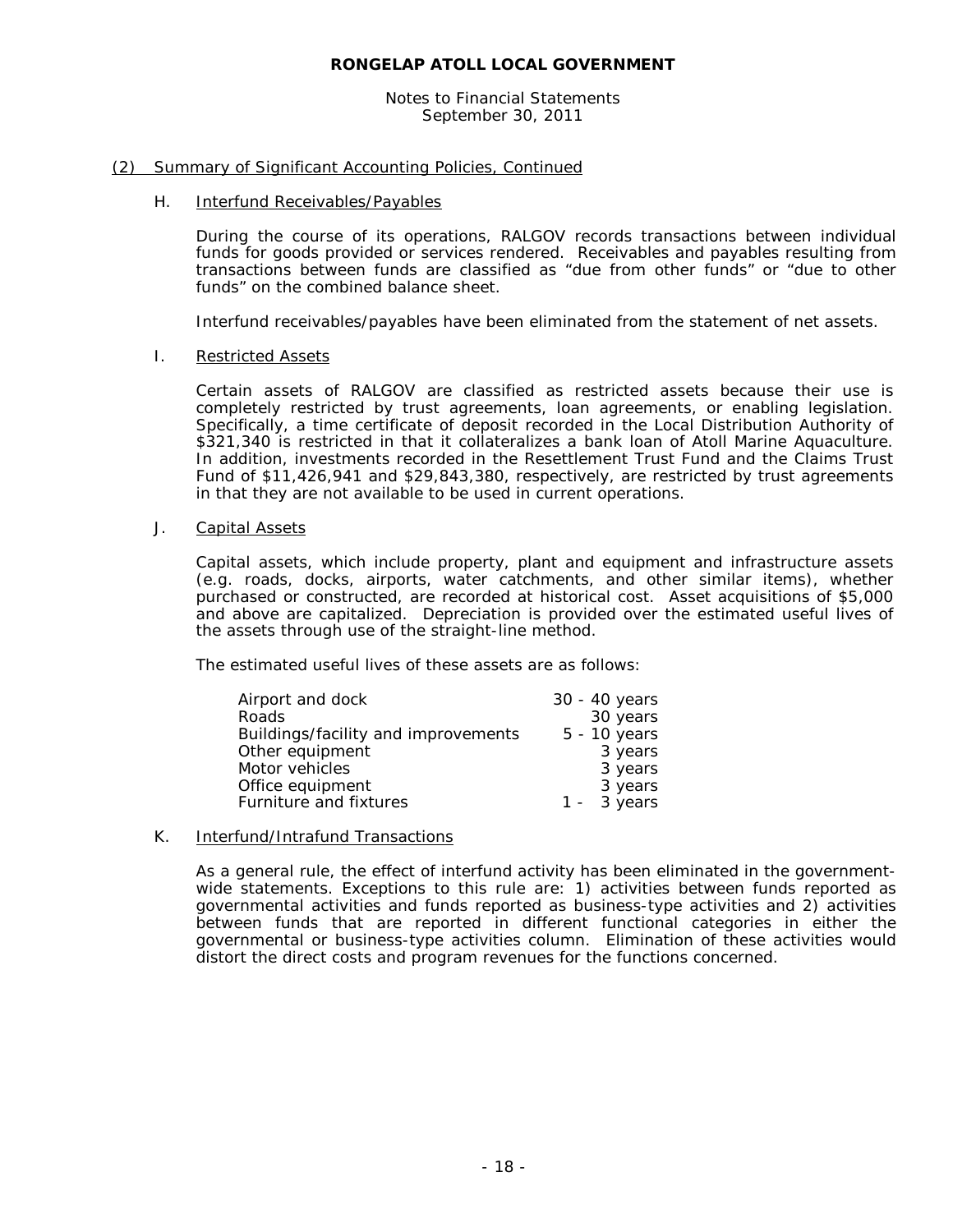Notes to Financial Statements September 30, 2011

#### (2) Summary of Significant Accounting Policies, Continued

#### L. Estimates

The preparation of financial statements in conformity with GAAP requires management to make estimates and assumptions that affect the reported amounts of assets and liabilities and disclosure of contingent assets and liabilities at the date of the financial statements and the reported amounts of revenues and expenditures/expenses during the reporting period. Actual results could differ from those estimates.

#### M. Compensated Absences

RALGOV recognizes expenditures for annual leave and sick leave when leave is actually taken. Accordingly, unused annual leave and sick leave are not included as an obligation within the governmental funds balance sheet. The estimated accumulated amount of unused sick leave at September 30, 2011 is presently not determinable.

#### N. Fund Balances

GASB Statement No. 54, *Fund Balance Reporting and Governmental Fund Type Definitions*, was implemented, effective for the fiscal year ending September 30, 2011. It establishes fund balance classifications based on the extent to which RALGOV is bound to honor constraints on the specific purposes for which amounts in those funds can be spent. As a result of implementing this statement, amounts previously reported as reserved and unreserved fund balance are now reported under the following fund balance classifications:

- Non-spendable includes fund balance amounts that cannot be spent either because it is not in spendable form or because of legal or contractual constraints.
- Restricted includes fund balance amounts that are constrained for specific purposes which are externally imposed by providers, such as creditors or amounts constrained due to constitutional provisions or enabling legislation.
- Committed includes fund balance amounts that are constrained for specific purposes that are internally imposed by the government through formal action of the highest level of decision making authority and does not lapse at year-end.
- Assigned includes fund balance amounts that are intended to be used for specific purposes that are neither considered restricted or committed.
- Unassigned includes negative fund balances in other governmental funds.

RALGOV has a general policy to first use restricted resources for expenditures incurred for which both restricted and unrestricted (committed, assigned, and unassigned) resources are available. When expenditures are incurred for which only unrestricted resources are available, the general policy of RALGOV is to use committed resources first, followed by assigned, and then unassigned. The use of restricted/committed resources may be deferred based on a review of the specific transaction.

A formal minimum fund balance policy has not been adopted.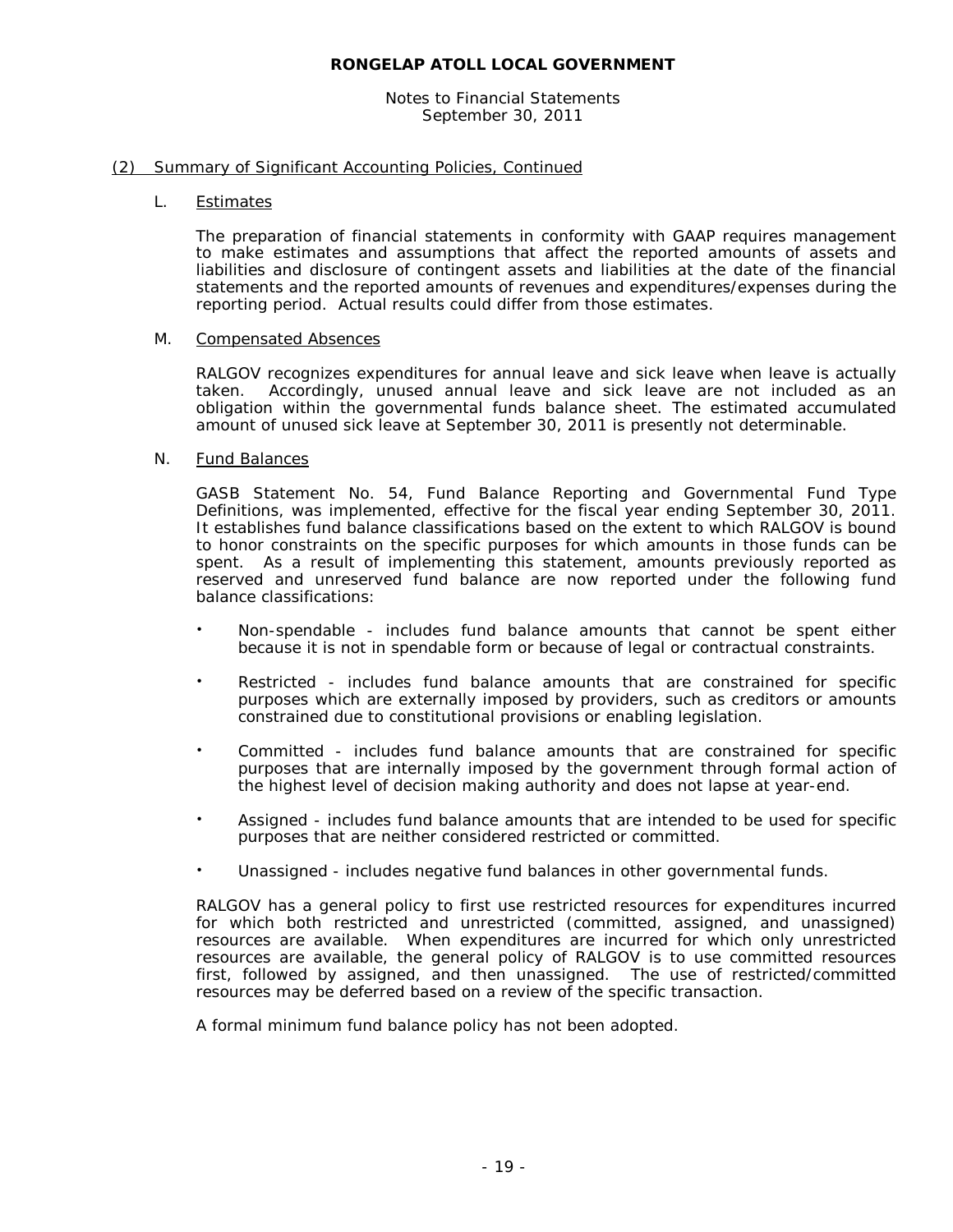Notes to Financial Statements September 30, 2011

#### (2) Summary of Significant Accounting Policies, Continued

#### O. New Accounting Standards

During fiscal year 2011, RALGOV implemented the following pronouncements:

- GASB Statement No. 54, *Fund Balance Reporting and Governmental Fund Type Definitions*, which enhances the usefulness of fund balance information by providing clearer fund balance classifications that can be more consistently applied and by clarifying the existing governmental fund type definitions. Details on RALGOV's fund balance classifications are reflected in Note 10.
- GASB Statement No. 59, *Financial Instruments Omnibus*, which updates and improves existing standards regarding financial reporting of certain financial instruments and external investment pools. pronouncement did not have a material effect on the accompanying financial statements.

In December 2009, GASB issued Statement No. 57, *OPEB Measurements by Agent Employers and Agent Multiple-Employer Plans*, which amends Statement No. 43, *Financial Reporting for Postemployment Benefit Plans Other Than Pension Plans,* and Statement No. 45, *Accounting and Financial Reporting by Employers for Postemployment Benefits Other Than Pensions*, and addresses issues related to measurement of OPEB obligations by certain employers participating in agent multiple-employer OPEB plans. The provisions of Statement 57 related to the use and reporting of the alternative measurement method are effective immediately. The provisions related to the frequency and timing of measurements are effective for actuarial valuations first used to report funded status information in OPEB plan financial statements for periods beginning after June 15, 2011. Management does not believe that the implementation of this statement will have a material effect on the financial statements of RALGOV.

In December 2010, GASB issued Statement No. 60, *Accounting and Financial Reporting for Service Concession Arrangements,* which addresses how to account for and report service concession arrangements (SCAs), a type of public-private or public-public partnership that state and local governments are increasingly entering into. The provisions of this statement are effective for periods beginning after December 15, 2011. Management does not believe that the implementation of this statement will have a material effect on the financial statements of RALGOV.

In December 2010, GASB issued Statement No. 61, *The Financial Reporting Entity: Omnibus,* which is designed to improve financial reporting for governmental entities by amending the requirements of Statements No. 14, *The Financial Reporting Entity, and No. 34, Basic Financial Statements—and Management's Discussion and Analysis—for State and Local Governments,* to better meet user needs and address reporting entity issues that have come to light since those Statements were issued in 1991 and 1999, respectively. The provisions of this statement are effective for periods beginning after June 15, 2012. Management does not believe that the implementation of this statement will have a material effect on the financial statements of RALGOV.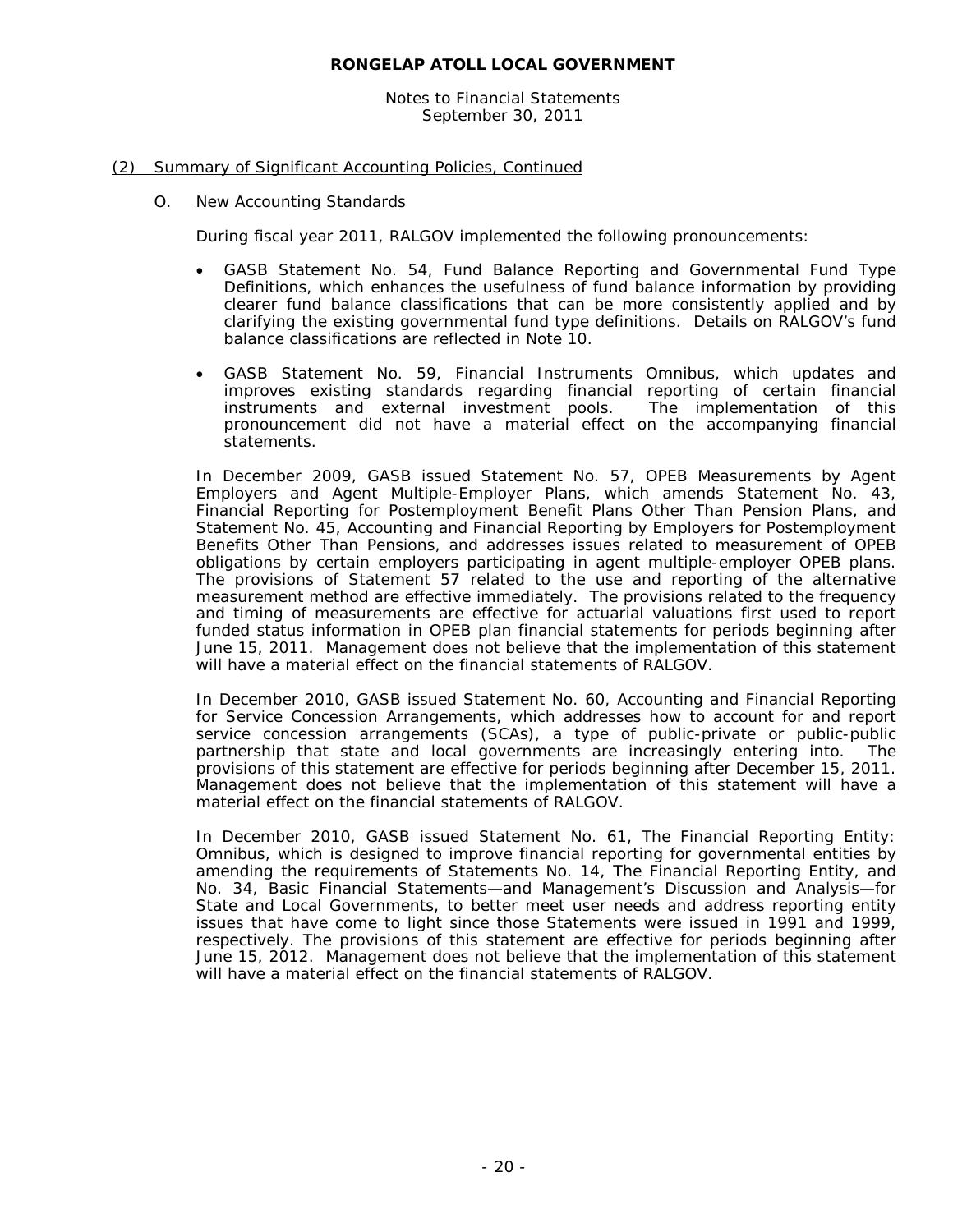Notes to Financial Statements September 30, 2011

#### (2) Summary of Significant Accounting Policies, Continued

#### O. New Accounting Standards, Continued

In December 2010, GASB issued Statement No. 62, *Codification of Accounting and Financial Reporting Guidance Contained in Pre-November 30, 1989 FASB and AICPA Pronouncements*, which is intended to enhance the usefulness of its Codification by incorporating guidance that previously could only be found in certain Financial Accounting Standards Board (FASB) and American Institute of Certified Public Accountants (AICPA) pronouncements. The provisions of this statement are effective for periods beginning after December 15, 2011. Management does not believe that the implementation of this statement will have a material effect on the financial statements of RALGOV.

GASB Statement No. 63, *Financial Reporting of Deferred Outflows of Resources, Deferred Inflows of Resources, and Net Position*, which establishes guidance for reporting deferred outflows of resources, deferred inflows of resources, and net position in a statement of financial position. The provisions of this statement are effective for periods beginning after December 15, 2011. Management does not believe that the implementation of this statement will have a material effect on the financial statements of RALGOV.

In July 2011, GASB issued Statement No. 64, *Derivative Instruments: Application of Hedge Accounting Termination Provisions* (an amendment of GASB Statement No. 53), which will improve financial reporting by state and local governments by clarifying the circumstances in which hedge accounting continues to be applied when a swap counterparty, or a swap counterparty's credit support provider, is replaced. The provisions of this statement are effective for periods beginning after June 15, 2011. Management does not believe that the implementation of this statement will have a material effect on the financial statements of RALGOV.

#### P. Total Columns

Total columns are presented primarily to facilitate financial analysis. The Management's Discussion and Analysis includes certain prior year summarized comparative information in total. Such information does not include sufficient detail to constitute a full comparative presentation. Accordingly, such information should be read in conjunction with RALGOV's financial statements for the year ended September 30, 2010 from which summarized information was derived.

#### (3) Deposits and Investments

GASB Statement No. 40 addresses common deposit and investment risks related to credit risk, concentration of credit risk, interest rate risk and foreign currency risk. As an element of interest rate risk, disclosure is required of investments that have fair values that are highly sensitive to changes in interest rates. GASB Statement No. 40 also requires disclosure of formal policies related to deposit and investment risks.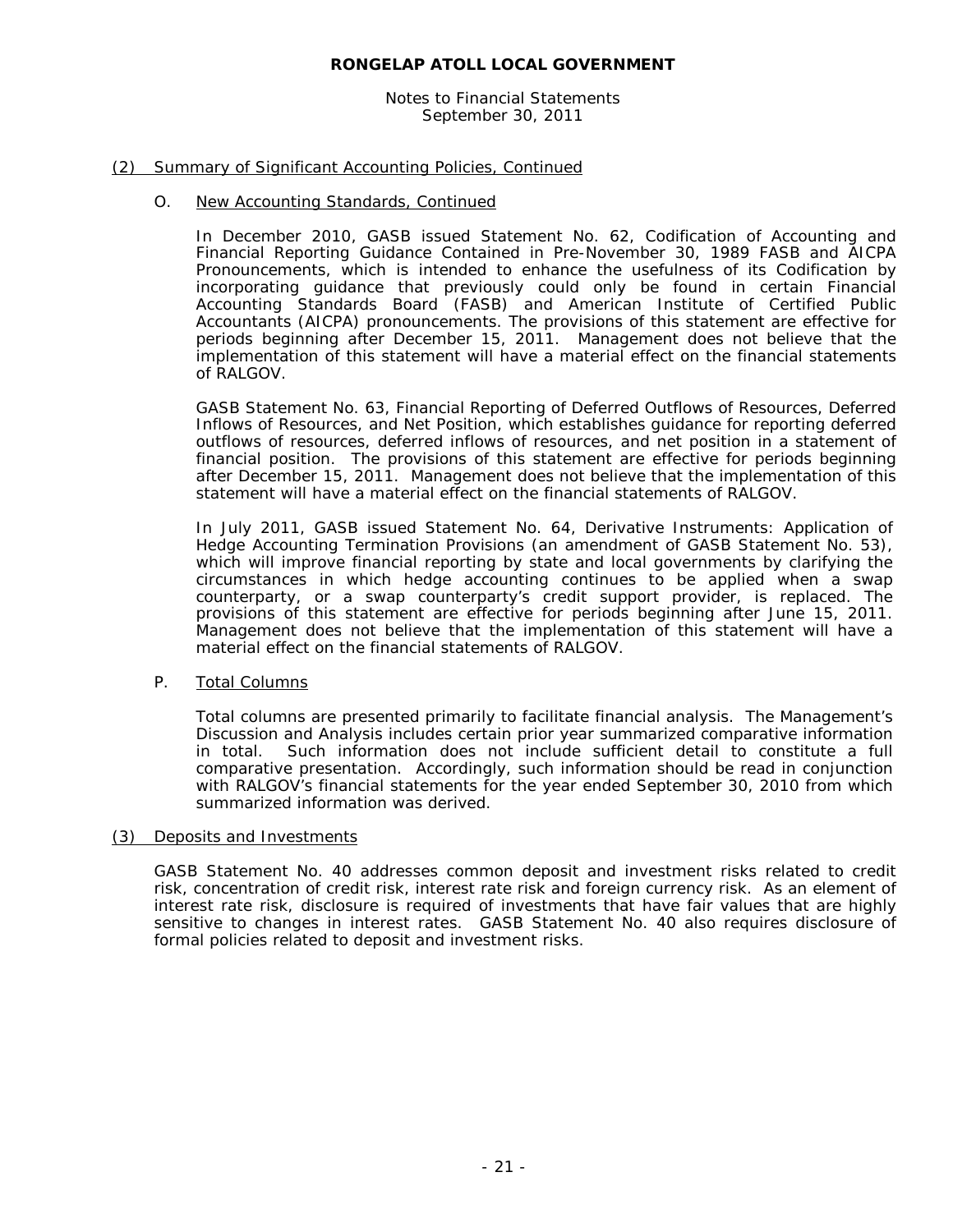Notes to Financial Statements September 30, 2011

#### (3) Deposits and Investments, Continued

RALGOV does not have formal deposit and investment policies. Investments in Resettlement Trust Fund and Claims Trust Fund are governed by their respective trust agreements.

#### A. Deposits

Custodial credit risk is the risk that in the event of a bank failure, RALGOV's deposits may not be returned to it. Such deposits are not covered by depository insurance and are either uncollateralized, or collateralized with securities held by the pledging financial institution or held by the pledging financial institution but not in the depositorgovernment's name. RALGOV does not have a deposit policy for custodial credit risk.

As of September 30, 2011, the carrying amount of the RALGOV's total cash and cash equivalents and time certificates of deposit were \$428,106 and the corresponding bank balances were \$441,771. Of the bank balance amounts, \$408,073 is maintained in financial institutions subject to Federal Deposit Insurance Corporation (FDIC) insurance. As of September 30, 2011, bank deposits in the amount of \$250,000 were FDIC insured. Bank deposits of \$33,698 are maintained in financial institutions not subject to depository insurance. RALGOV does not require collateralization of its cash deposits; therefore, deposit levels in excess of FDIC insurance coverage are uncollateralized. Accordingly, these deposits are exposed to custodial credit risk.

#### B. Investments

As of September 30, 2011, investments at fair value are as follows:

| Resettlement Trust Fund:                                                                         |                                                                            |
|--------------------------------------------------------------------------------------------------|----------------------------------------------------------------------------|
| Fixed income<br>Cash management<br>Domestic equities<br>Foreign equities<br>Real estate<br>Other | 5,082,563<br>\$<br>975,025<br>2,928,103<br>1,166,850<br>993,049<br>281,351 |
|                                                                                                  | \$11,426,941                                                               |
| Claims Trust Fund:                                                                               |                                                                            |
| Fixed income                                                                                     | \$9,786,735                                                                |
| Cash management                                                                                  | 1,743,486                                                                  |
| Domestic equities                                                                                | 9,624,100                                                                  |
| Future managed assets                                                                            | 5,361,056                                                                  |
| Foreign equities                                                                                 | 1,265,052                                                                  |
| Real estate                                                                                      | 1,667,802                                                                  |
| Other                                                                                            | 395,149                                                                    |
|                                                                                                  | \$29,843,380                                                               |

Custodial credit risk for investments is the risk that in the event of the failure of the counterparty to the transaction, RALGOV will not be able to recover the value of investment or collateral securities that are in the possession of an outside party. RALGOV's investments are held and administered by trustees in accordance with various trustee agreements. Based on negotiated trust and custody contracts, all of these investments were held in RALGOV's name by RALGOV's custodial financial institutions at September 30, 2011.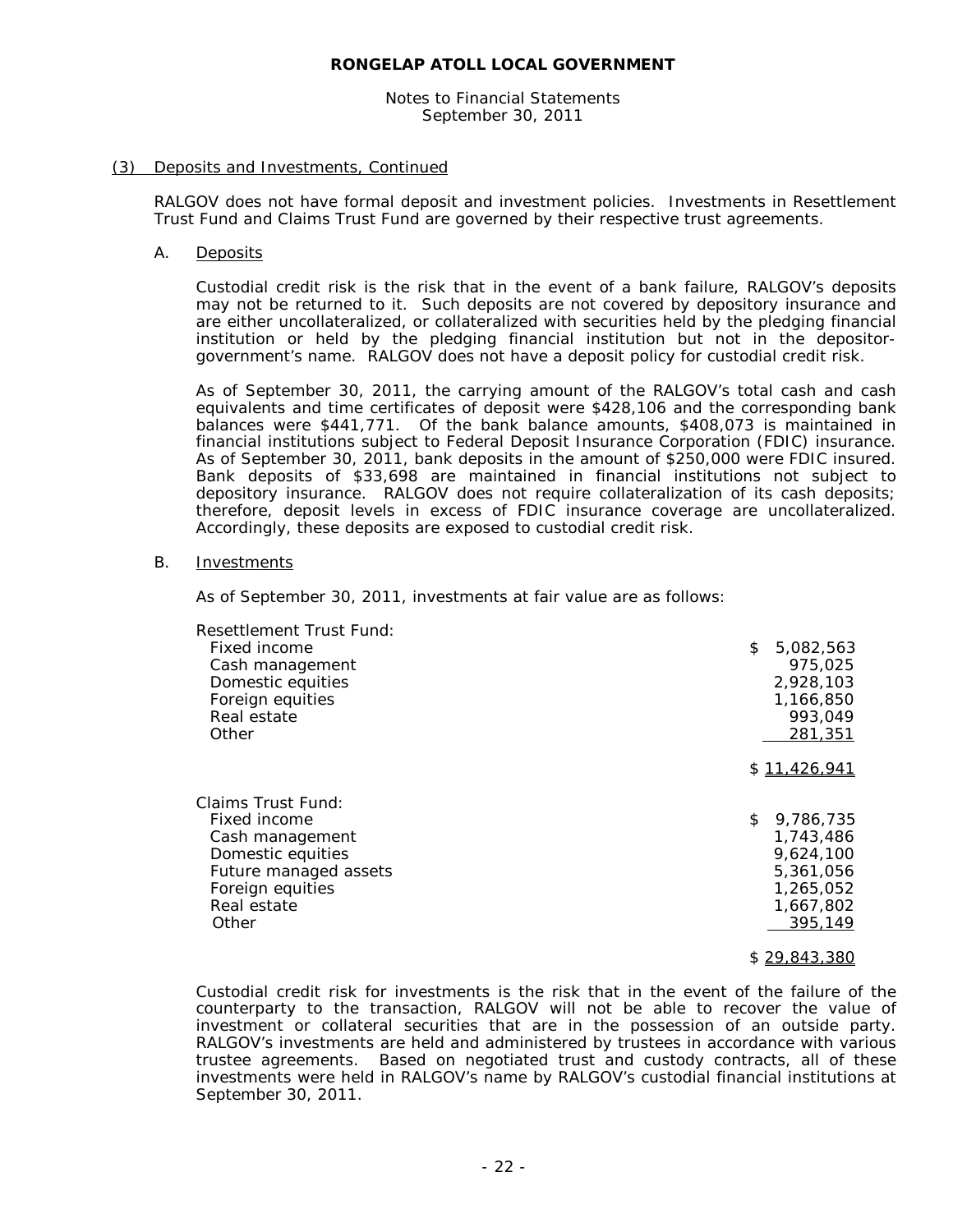Notes to Financial Statements September 30, 2011

#### (3) Deposits and Investments, Continued

#### B. Investments, Continued

Credit risk for investments is the risk that an issuer or other counterparty to an investment will not fulfill its obligations.

Interest rate risk is the risk that changes in interest rates will adversely affect the fair value of debt instruments. RALGOV does not have a formal investment policy that limits investment maturities as a means of managing its exposure to fair value losses arising from increasing interest rates.

Concentration of credit risk for investments is the risk of loss attributed to the magnitude of an entity's investment in a single issuer. GASB Statement No. 40 requires disclosure by issuer and amount of investments in any one issuer that represents five percent (5%) or more of total investments for RALGOV. As of September 30, 2011, there were no investments in any one issuer that exceeded 5% of total investments.

As of September 30, 2011, the Resettlement Trust Funds' investment in debt securities was as follows:

|                         | Moodys           |                | Investment               | <b>Maturities</b>        | (In years)         |             |
|-------------------------|------------------|----------------|--------------------------|--------------------------|--------------------|-------------|
|                         | Credit<br>Rating | Less<br>than 1 | $1$ to $5$               | 6 to 10                  | Greater<br>than 10 | Fair Value  |
| US Treasury Obligations | AAA              | \$             | \$1.796.607              | 741.757<br>\$            | \$                 | \$2,538,364 |
| Corporate notes         | AA <sub>2</sub>  |                | 399.597                  | 170.948                  |                    | 570.545     |
| Corporate notes         | AA3              |                |                          | 287.406                  |                    | 287.406     |
| Corporate notes         | A <sub>1</sub>   |                | 168.504                  | 230.894                  |                    | 399.398     |
| Corporate notes         | A2               |                | 228.251                  | $\overline{\phantom{0}}$ |                    | 228.251     |
| Corporate notes         | A <sub>3</sub>   |                | 286.476                  |                          |                    | 286.476     |
| Corporate notes         | BAA1             |                |                          | 214.996                  |                    | 214.996     |
| Corporate notes         | BAA2             |                | 110.549                  | 113.665                  |                    | 224.214     |
| Foreign bonds           | A3               |                |                          | 112.805                  |                    | 112,805     |
| Foreign bonds           | BAA1             |                | $\overline{\phantom{a}}$ | 108,473                  |                    | 108,473     |
| Foreign bonds           | BAA3             |                |                          | 111,635                  |                    | 111,635     |
|                         |                  |                | \$2.989.984              | \$2,092,579              |                    | \$5,082,563 |

As of September 30, 2011, the Claims Trust Funds' investment in debt securities was as follows:

|                         | Moodys           |                | Investment  | <b>Maturities</b>        | (In years)         |             |
|-------------------------|------------------|----------------|-------------|--------------------------|--------------------|-------------|
|                         | Credit<br>Rating | Less<br>than 1 | $1$ to $5$  | 6 to 10                  | Greater<br>than 10 | Fair Value  |
| US Treasury Obligations | AAA              | \$             | \$3,263,157 | 1,360,085<br>\$          | \$                 | 4,623,242   |
| Corporate notes         | AA <sub>2</sub>  |                | 734.680     | 315.441                  |                    | 1,050,121   |
| Corporate notes         | AA3              |                |             | 543,250                  |                    | 543,250     |
| Corporate notes         | A <sub>1</sub>   |                | 502,405     | 418.884                  |                    | 921,289     |
| Corporate notes         | A2               |                | 441,183     |                          |                    | 441,183     |
| Corporate notes         | A3               |                | 527,433     |                          |                    | 527,433     |
| Corporate notes         | BAA1             |                |             | 369.173                  |                    | 369,173     |
| Corporate notes         | BAA2             |                | 208,582     | 206.082                  |                    | 414,664     |
| Corporate notes         | BAA3             |                | 199.047     | $\overline{\phantom{0}}$ |                    | 199.047     |
| Foreign bonds           | AA3              |                | 299.683     |                          |                    | 299.683     |
| Foreign bonds           | A <sub>3</sub>   |                | 207.346     | $\overline{\phantom{0}}$ |                    | 207,346     |
| Foreign bonds           | BAA1             |                | 190,304     |                          |                    | 190,304     |
|                         |                  |                | \$6,573,820 | \$3.212.915              |                    | \$9,786,735 |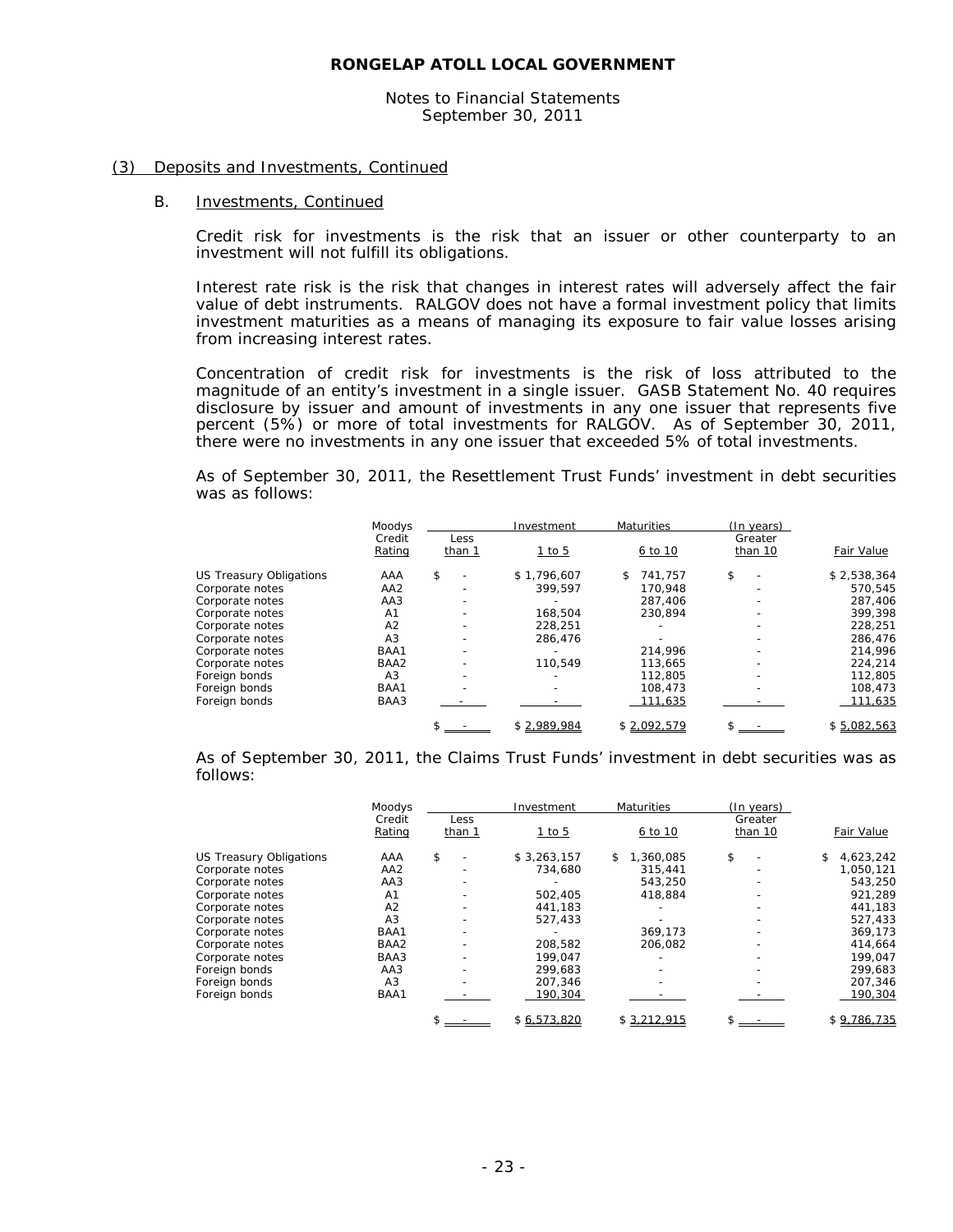Notes to Financial Statements September 30, 2011

#### (3) Deposits and Investments, Continued

#### B. Investments, Continued

General Fund:

RALGOV holds an investment in a life insurance contract, which is recorded at fair value. As of September 30, 2011, the cash surrender value of this life insurance contract is \$48,069. In addition, RALGOV holds a 49.1% ownership equity in Rongelap Tourism Company, Inc. (RTCI), which engages in tourism activities in the Republic of the Marshalls Islands. The investment is accounted for on the equity method. RTCI ceased operations in February 2006 following significant losses from prior years. At September 30, 2011, RALGOV's investment in RTCI amounted to \$0.

Local Distribution Authority Fund:

RALGOV holds a 25% equity ownership in Atoll Marine Aquaculture (AMA), which engages in the export of live aquaria in the Republic of the Marshall Islands to international markets and which is considered a related party as the Mayor is a member of the Board of Directors. As of September 30, 2011, the investment in AMA of \$300,000 is accounted for on the equity method. In addition, RALGOV holds an equity ownership in AcionMobile, Inc., a Nevada corporation, which engages in communications activities. As of September 30, 2011, the investment is accounted for at cost in the amount of \$750 since the fair market value is not readily available. No dividends were received from these investees during the year ended September 30, 2011.

Resettlement Phase One Fund:

RALGOV holds 39% of outstanding preferred stock and 13.27% of outstanding common stock in Ajejdrikdrik Inc., which engages in consumer loan services in the Republic of the Marshall Islands and which is considered a related party as the Mayor is a member of the Board of Directors. As of September 30, 2011, the investment is accounted for at cost in the amount of \$545,235 since the fair market value is not readily available. Dividends of \$20,790 were received from the investee during the year ended September 30, 2011.

(4) Loans Receivable

As of September 30, 2011, loans receivable of the primary government are summarized as follows:

Local Distribution Authority Fund:

Note receivable from Ajejdrikdrik, Inc., dated January 20, 2010 in the amount of \$1,000,000, due July 31, 2011, uncollateralized. Principal and interest at 7% per annum is due in monthly installments of \$25,000 through March 30, 2011, with \$300,000 due on April 30, 2011, \$300,000 due on June 30, 2011, and the remaining principal amount plus accrued interest due on July 30, 2011. **\$ 91,315** \$ 91,315

Note receivable from AcionMobile, Inc., dated January 8, 2010 in the amount of \$400,000, due January 8, 2012, interest at 12% per annum payable annually, with principal due at maturity, uncollateralized. This note has been fully provided for in the allowance for uncollectible accounts. 400,000

\$491,315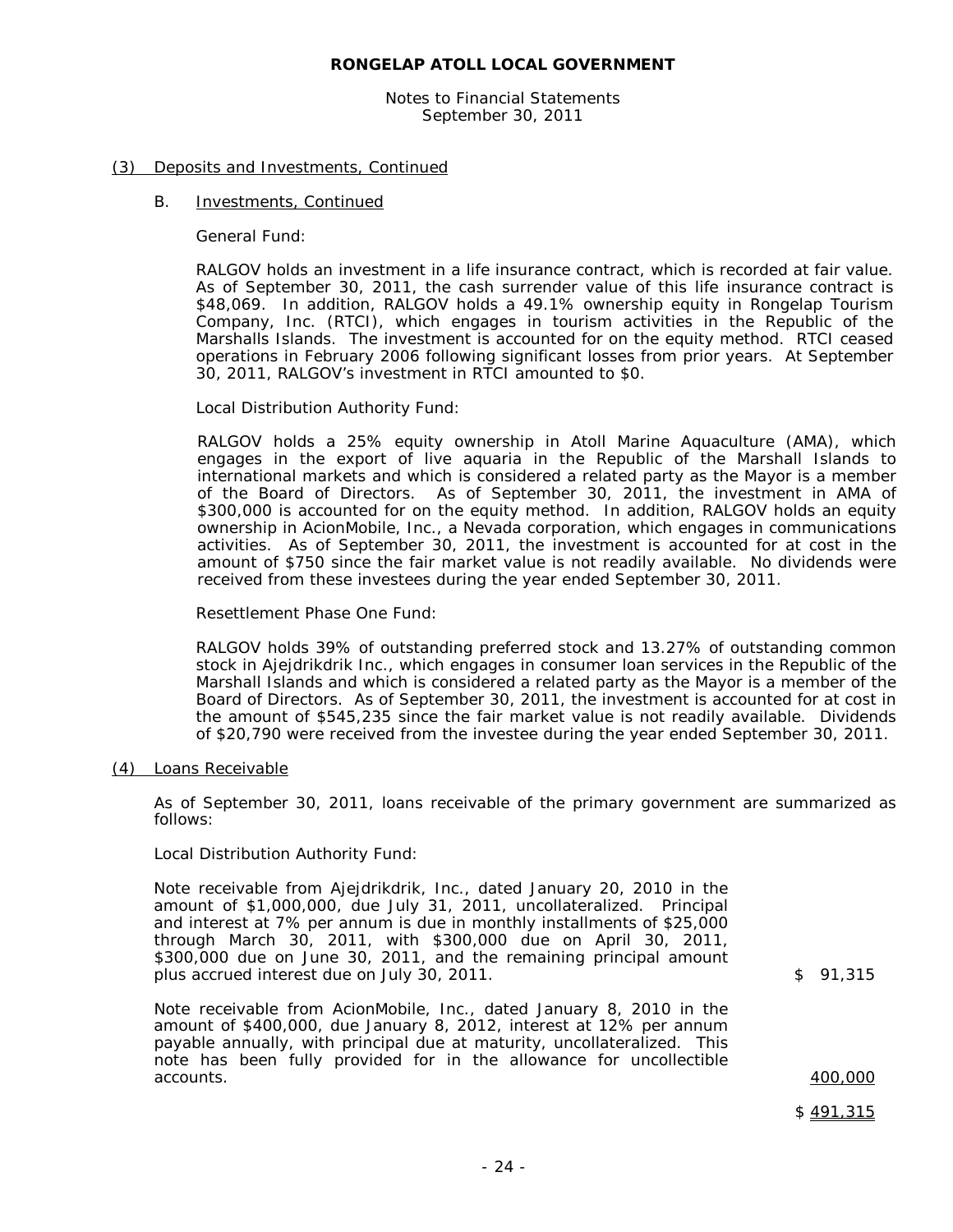#### Notes to Financial Statements September 30, 2011

#### (5) Interfund Receivables and Payables

Receivables and payables between funds reflected as due to/from other funds in the combined balance sheet at September 30, 2011, are summarized as follows:

| Receivable Fund<br>Payable Fund              |                                                                     | Amount                      |
|----------------------------------------------|---------------------------------------------------------------------|-----------------------------|
| General<br>General<br>Resettlement Phase One | Other governmental funds<br>Local Distribution Authority<br>General | 3,880<br>165,068<br>191,271 |
|                                              |                                                                     | \$360,219                   |

# (6) Capital Assets

Capital asset activities for the year ended September 30, 2011, are as follows:

|                                                                  | Balance<br>October<br>1, 2010             | Additions               | Retirements          | Balance<br>September<br>30, 2011          |
|------------------------------------------------------------------|-------------------------------------------|-------------------------|----------------------|-------------------------------------------|
| Airport and dock<br>Roads<br>Buildings/facility and improvements | 5,030,372<br>\$<br>2,393,680<br>2,529,579 | \$<br>36,841            | \$                   | 5,030,372<br>\$<br>2,393,680<br>2,566,420 |
| Motor vehicles<br>Other equipment                                | 278.141<br>803.152                        | 173,004<br>792.889      | (12,000)<br>(61.307) | 439,145<br>1,534,734                      |
| Office equipment<br>Furniture and fixtures                       | 23,566<br>8,647                           |                         |                      | 23,566<br>8,647                           |
| Less accumulated depreciation                                    | 11,067,137<br>(4,372,850)                 | 1.002.734<br>(439, 154) | (73, 307)<br>73,307  | 11,996,564<br>(4,738,697)                 |
| <b>Construction in Progress</b>                                  | 6,694,287<br>73,723                       | 563,580<br>2,802,804    | (73, 723)            | 7,257,867<br>2,802,804                    |
|                                                                  | 6.768.010                                 | 3.366.384<br>S          | (73,723)<br>S.       | \$10,060,671                              |

Depreciation expense was charged to functions/programs as follows:

| Council                          | 8,317<br>\$ |
|----------------------------------|-------------|
| Finance                          | 4,197       |
| Phase-1 Engineering              | 11,752      |
| Social services                  | 1,263       |
| Transportation and communication | 6,000       |
| Resettlement program             | 326,939     |
| Tourism                          | 38,131      |
| Rongelap Bungalows               | 42,555      |
|                                  | \$439.154   |

#### (7) Notes Payable

Represents notes payable for housing loans obtained by eligible Rongelapese under RALGOV housing projects with the United States Department of Agriculture's Rural Development Program. Individual Rongelapese were named as borrowers but RALGOV is ultimately liable for loan repayment. Promissory notes are payable in 32 to 35 years with interest rates between 4.875% and 6.38% per annum.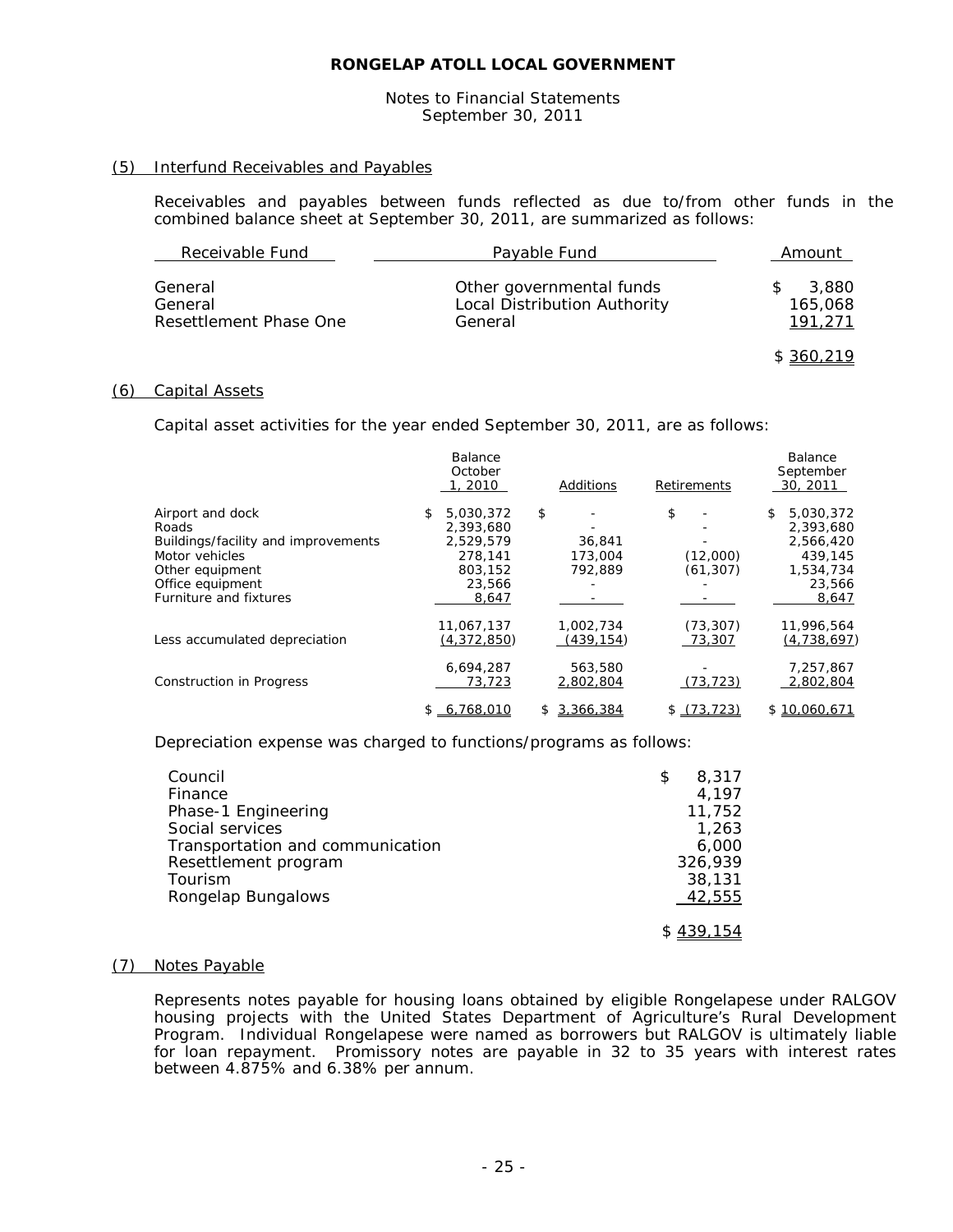Notes to Financial Statements September 30, 2011

#### (7) Notes Payable, Continued

The change in notes payable during the year ended September 30, 2011, is as follows:

| Balance<br>October 1, 2010 | Additions                | Payments   | <b>Balance</b><br>September 30, 2011 | Due Within<br>12 months |
|----------------------------|--------------------------|------------|--------------------------------------|-------------------------|
| 953.713                    | $\overline{\phantom{0}}$ | \$(19.199) | 934.514                              | 16.593                  |

Annual loan repayments to maturity for principal and interest are as follows:

| Year ending<br>September 30, | Principal    | Interest     | <u>Total</u> |
|------------------------------|--------------|--------------|--------------|
| 2012                         | 16,593<br>\$ | \$<br>55,215 | \$<br>71,808 |
| 2013                         | 17,903       | 53,905       | 71,808       |
| 2014                         | 18,993       | 52,815       | 71,808       |
| 2015                         | 20,150       | 51,658       | 71,808       |
| 2016                         | 21,235       | 50.573       | 71,808       |
| 2017 - 2021                  | 127.921      | 231.119      | 359,040      |
| $2022 - 2026$                | 172,025      | 187.015      | 359,040      |
| 2027 - 2031                  | 221,339      | 127.968      | 349.307      |
| 2032 - 2036                  | 223.078      | 60,187       | 283,265      |
| 2037 - 2041                  | 85,000       | 11,803       | 96,803       |
| $2042 - 2045$                | 10,277       | 568          | 10,845       |
|                              | \$934,514    | \$882,826    | \$1,817,340  |

#### (8) Loan Payable

In 2010, RALGOV entered into a \$5,326,000 term loan agreement with a bank for the purpose of funding claim beneficiary payments to eligible Rongelapese in lieu of liquidating securities of the Claims Trust Fund. The loan is secured by a first priority lien over future earning and distribution payments made from the Claims Trust Fund, bears interest at a fixed rate of 2.46% per annum, with interest due in quarterly installments commencing April 1, 2010 and principal due at maturity on December 9, 2011 (see Note 13).

The change in loan payable during the year ended September 30, 2011, is as follows:

| Balance<br>October 1, 2010 | Additions                | Payments | Balance<br>September 30, 2011 | Due Within<br>12 months |
|----------------------------|--------------------------|----------|-------------------------------|-------------------------|
|                            | $\overline{\phantom{0}}$ |          | റററ                           | -                       |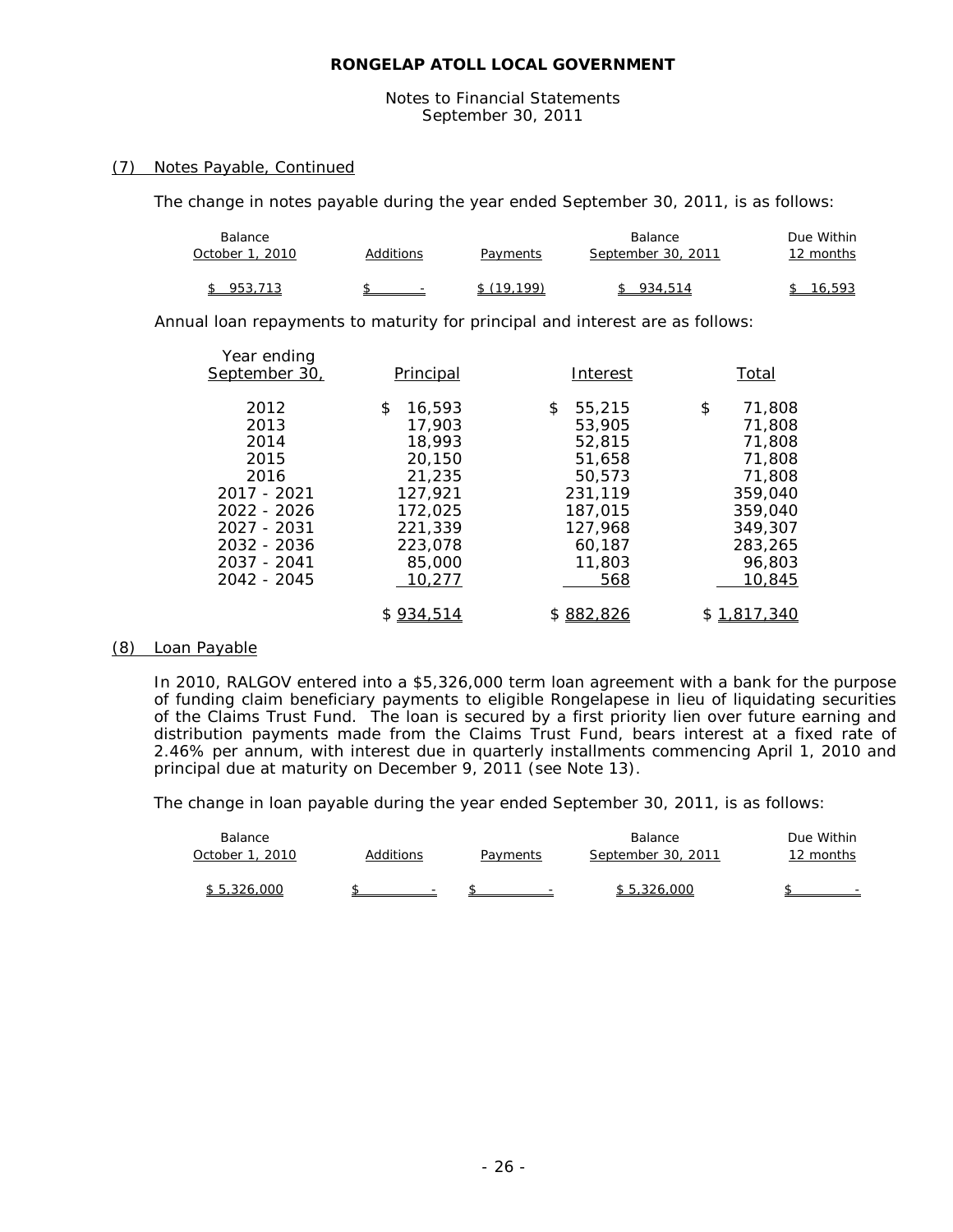#### Notes to Financial Statements September 30, 2011

#### (9) Transfers In/Out

Operating transfers in/out for all major fund types, for the year ended September 30, 2011, are as follows: Transfor Transfor

| Source             | Recipient                | 11d15d<br>Out | $11$ ali 51 <del>c</del> i |
|--------------------|--------------------------|---------------|----------------------------|
| Resettlement Trust | Resettlement Phase One   | \$4,445,849   | \$4,445,849                |
| Resettlement Trust | General                  | 524.359       | 524.359                    |
| Claims Trust       | General                  | 1,233,872     | 1,233,872                  |
| General            | Resettlement Phase One   | 236,226       | 236,226                    |
| General            | Other governmental funds | 34,445        | 34,445                     |
|                    |                          |               |                            |

#### \$ 6,474,751 \$ 6,474,751

Transfers are used to 1) move revenues from the fund that enabling legislation or budget requires to collect them to the fund that enabling legislation or budget requires to expend them, 2) use unrestricted revenues collected in the General Fund to finance various programs accounted for in other funds in accordance with budgetary authorizations, and 3) record reductions in interfund loans for amounts that are not expected to be repaid.

#### (10) Fund Balances

Classifications of fund balances comprise a hierarchy based primarily on the extent to which a government is bound to observe constraints imposed upon the use of the resources reported in governmental funds. The following table enumerates the fund balance classifications:

|                          | General  | Resettlement<br>Trust | Local<br><b>Distribution</b><br>Authority | Resettlement<br>Phase One | Claims<br>Trust | Other<br>Governmental<br>Funds | Total        |
|--------------------------|----------|-----------------------|-------------------------------------------|---------------------------|-----------------|--------------------------------|--------------|
| Nonspendable:            |          |                       |                                           |                           |                 |                                |              |
| Life insurance contract  | \$48.069 | \$<br>۰               | \$                                        | \$<br>$\sim$              | \$<br>۰         | \$<br>$\sim$                   | 48.069<br>\$ |
| Atoll Marine Aquaculture |          | ۰                     | 300,000                                   |                           |                 |                                | 300,000      |
| AcionMobile, Inc.        | ۰        | ۰                     | 750                                       |                           | ۰.              | ۰                              | 750          |
| Ajejdrikdrik, Inc.       | ۰        |                       | 91.315                                    | 545.235                   | ۰               | ۰                              | 636,550      |
| Restricted:              |          |                       |                                           |                           |                 |                                |              |
| Claims                   |          |                       | 92.984                                    |                           | 29.890.409      | ۰                              | 29,983,393   |
| Resettlement             |          | 11.484.673            |                                           | ۰                         | ۰               | ۰                              | 11.484.673   |
| Committed:               |          |                       |                                           |                           |                 |                                |              |
| Rongelap Museum          | 100,000  |                       | <b>1999</b>                               | ۰                         |                 | ۰                              | 100,000      |
| Unassigned               | (89,968) |                       |                                           | (545, 235)                |                 |                                | (635, 203)   |
|                          | \$58.101 | \$11,484,673          | \$485.049                                 | \$                        | \$29.890.409    |                                | \$41,918.232 |

#### (11) Commitments and Contingencies

#### Continuing Appropriation:

On December 28, 2008, RALGOV entered into an agreement with the Government of RepMar whereby RepMar provided funding in the amount of \$100,000 for the construction of the Rongelap Museum. As of September 30, 2011, construction of the museum has yet to commence.

#### Lease Commitments:

RALGOV entered into land lease agreements with various landowners for its office building and Rongelap Museum in Majuro Atoll and Rongelap Bungalows in Rongelap Atoll. Lease terms range from 10 years to 26 years, with options to renew.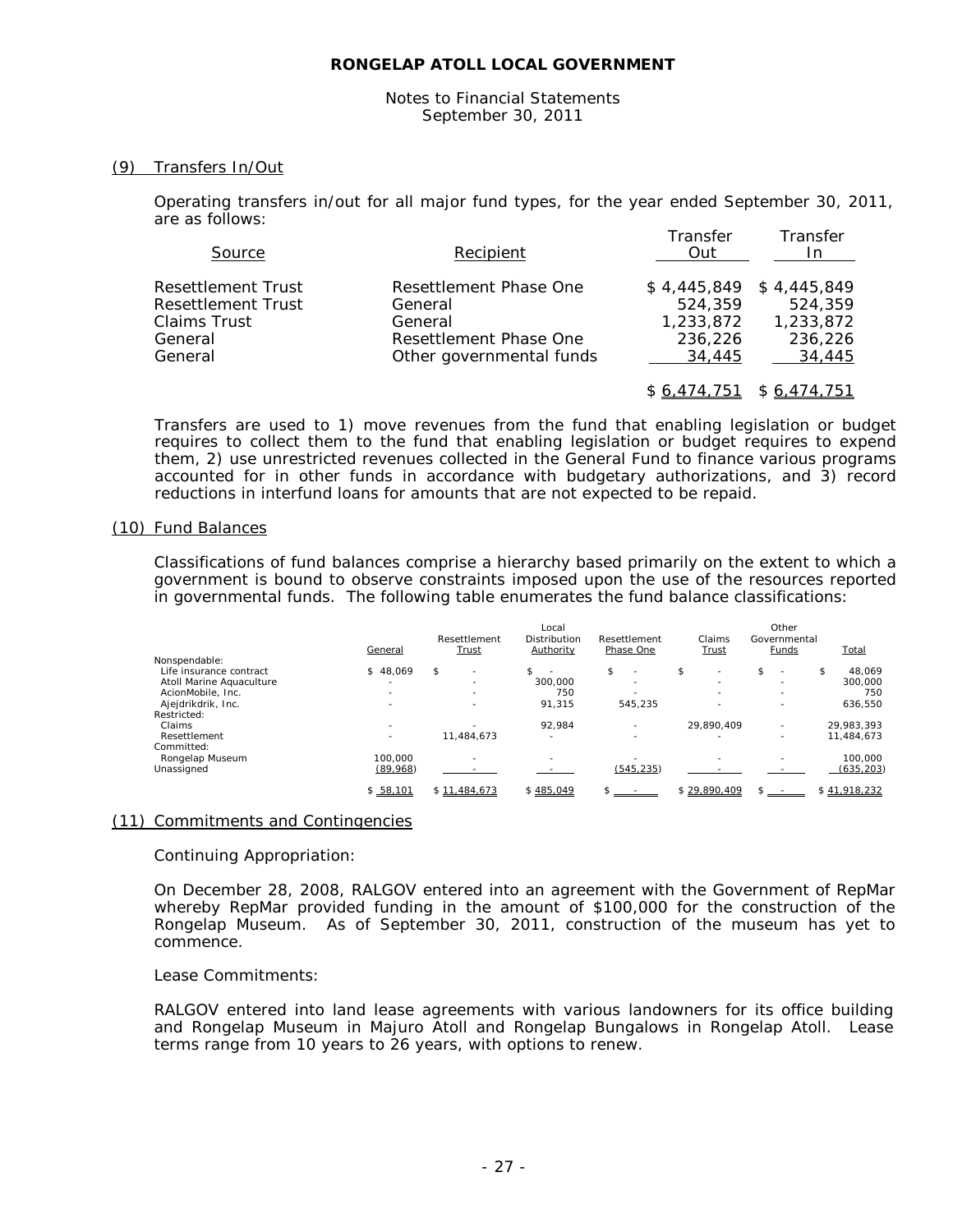#### Notes to Financial Statements September 30, 2011

# (11) Commitments and Contingencies, Continued

Lease Commitments, Continued:

Future minimum rental payments are as follows:

| Year ending<br>September 30,                                                      |                                                                             |
|-----------------------------------------------------------------------------------|-----------------------------------------------------------------------------|
| 2012<br>2013<br>2014<br>2015<br>2016<br>2017 - 2021<br>2022 - 2026<br>2027 - 2030 | 9,600<br>\$<br>9,600<br>9,600<br>9,600<br>9,600<br>18,000<br>8,700<br>4,800 |
|                                                                                   |                                                                             |

#### Questioned Costs:

RALGOV receives Compact Section 177 federal funds for its distribution to eligible individuals. Federally assisted funds can be subject to financial and compliance audits to ascertain if federal and other laws and guidelines have been followed. Cumulative questioned costs of \$2,134,764 have been set forth in prior year Single Audit reports of RALGOV. The ultimate disposition of these questioned costs can be determined only by final action of the grantor agency. Therefore, no provision for any liability that may result upon resolution of this matter has been made in the accompanying financial statements.

#### Litigation:

RALGOV is a party to an action filed on February 8, 2007 in the High Court of the Marshall Islands concurring rights to a leasehold interest in Rongelap Atoll, claims for rental payments from and after December 16, 2005. The suit also seeks a sublease where RALGOV is to provide, in the first year, over \$14 million to the claimant and a total of \$38 million, over the lease term of 25 years. However, legal counsel is currently unable to assess the likelihood of potential liabilities related to this claim. Hence, it is not possible to predict a reasonable estimation of this claim and, therefore, no provision for any liability that may result has been made in the accompanying financial statements.

#### (12) Risk Management

RALGOV is exposed to various risks of loss related to torts; theft of, damage to, and destruction of assets; errors and omissions; injuries to employees; and natural disasters. RALGOV has elected to purchase commercial insurance from independent third parties for the risks of loss to which it believes it to be exposed with the exception of its properties and projects in Rongelap Atoll, for which RALGOV believes it is more economical to manage its risk internally. Settled claims have not exceeded this commercial coverage in any of the past three years. Additionally, no material losses have resulted from RALGOV's risk management activities during the years ended September 30, 2011, 2010 and 2009.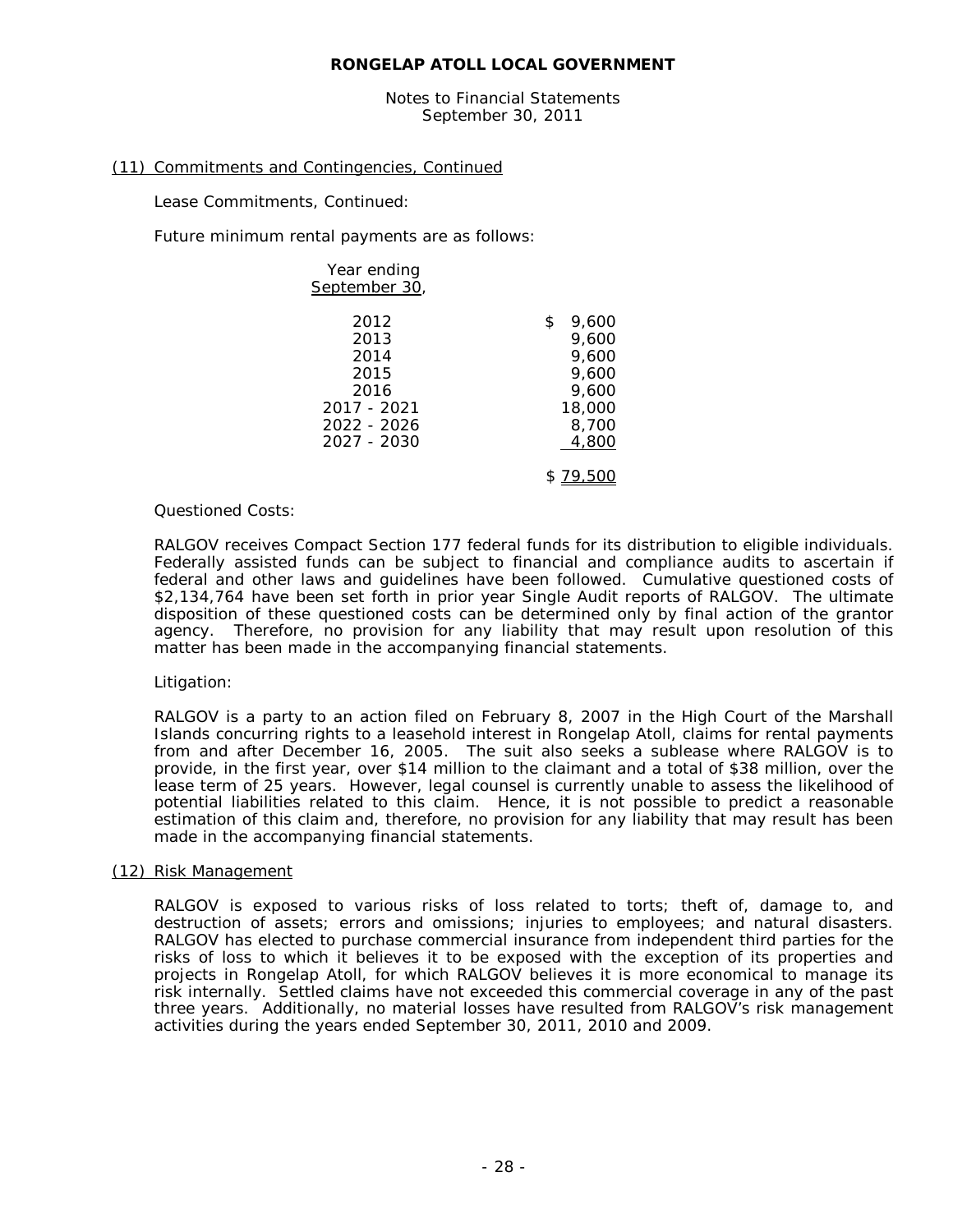Notes to Financial Statements September 30, 2011

#### (13) Subsequent Events

On December 9, 2011, RALGOV renegotiated the loan payable to bank of \$5,326,000 with interest of 2.44% per annum and extended the maturity date to December 9, 2013.

On January 5, 2012, RALGOV entered into a loan agreement with Ajejdrikdrik, Inc. whereby Ajejdrikdrik, Inc. borrowed \$350,000 from RALGOV with interest at 7% per annum and matures on April 1, 2013.

On February 21, 2012, RALGOV entered into a loan agreement with Ajejdrikdrik, Inc. whereby Ajejdrikdrik, Inc. borrowed \$200,000 from RALGOV with interest at 7% per annum and matures on February 20, 2013.

On March 13, 2012, RALGOV entered into a loan agreement with Ajejdrikdrik, Inc. whereby Ajejdrikdrik, Inc. borrowed \$200,000 from RALGOV with interest at 7% per annum and matures on March 13, 2013.

On June 1, 2012, RALGOV entered into a loan agreement with Ajejdrikdrik, Inc. whereby Ajejdrikdrik, Inc. borrowed \$100,000 from RALGOV with interest at 7% per annum and matures on June 1, 2013.

On July 2, 2012, RALGOV entered into a loan agreement with Ajejdrikdrik, Inc. whereby Ajejdrikdrik, Inc. borrowed \$100,000 from RALGOV with interest at 7% per annum and matures on July 2, 2013.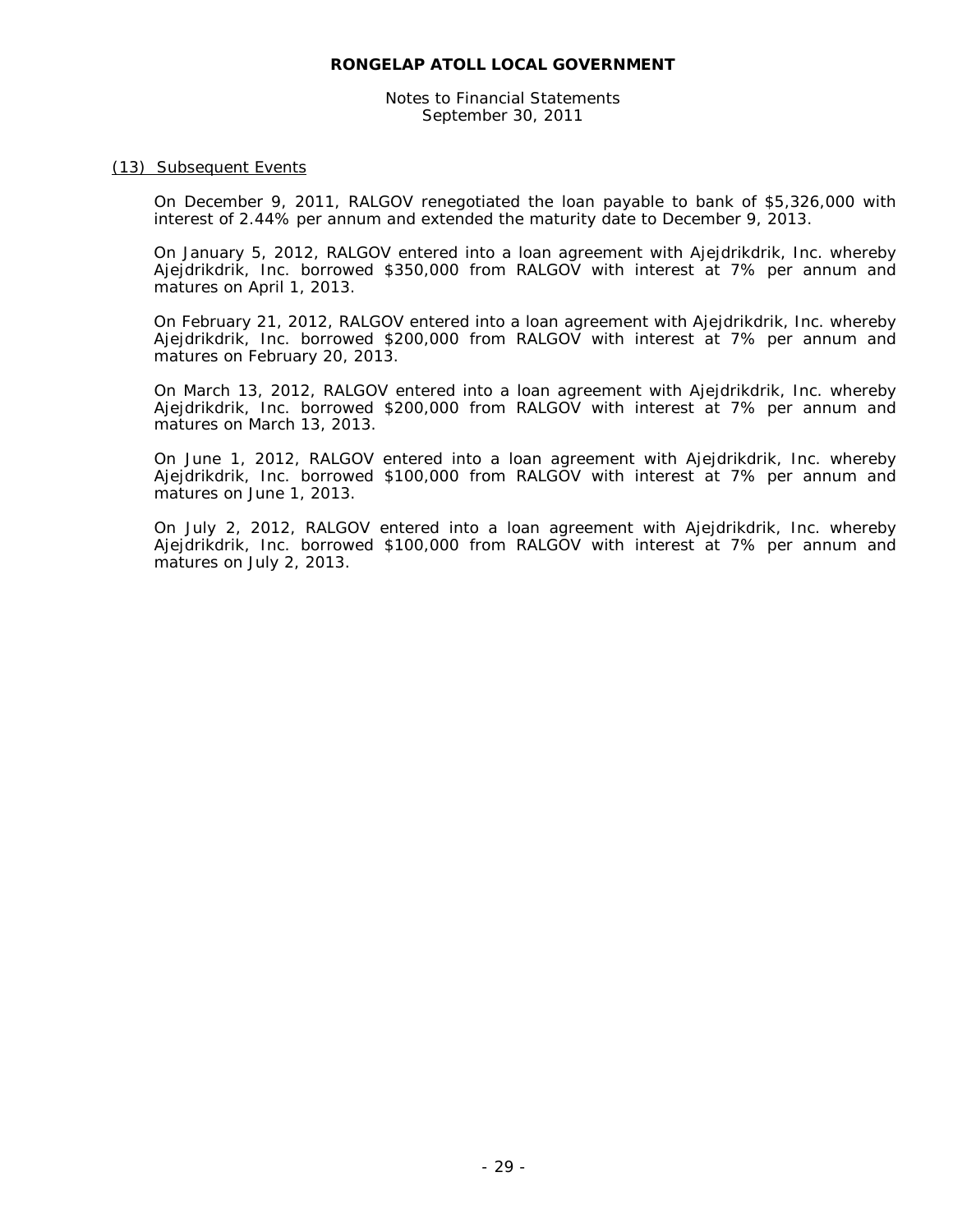# **REQUIRED SUPPLEMENTARY INFORMATION - BUDGETARY REPORTING**

**YEAR ENDED SEPTEMBER 30, 2011**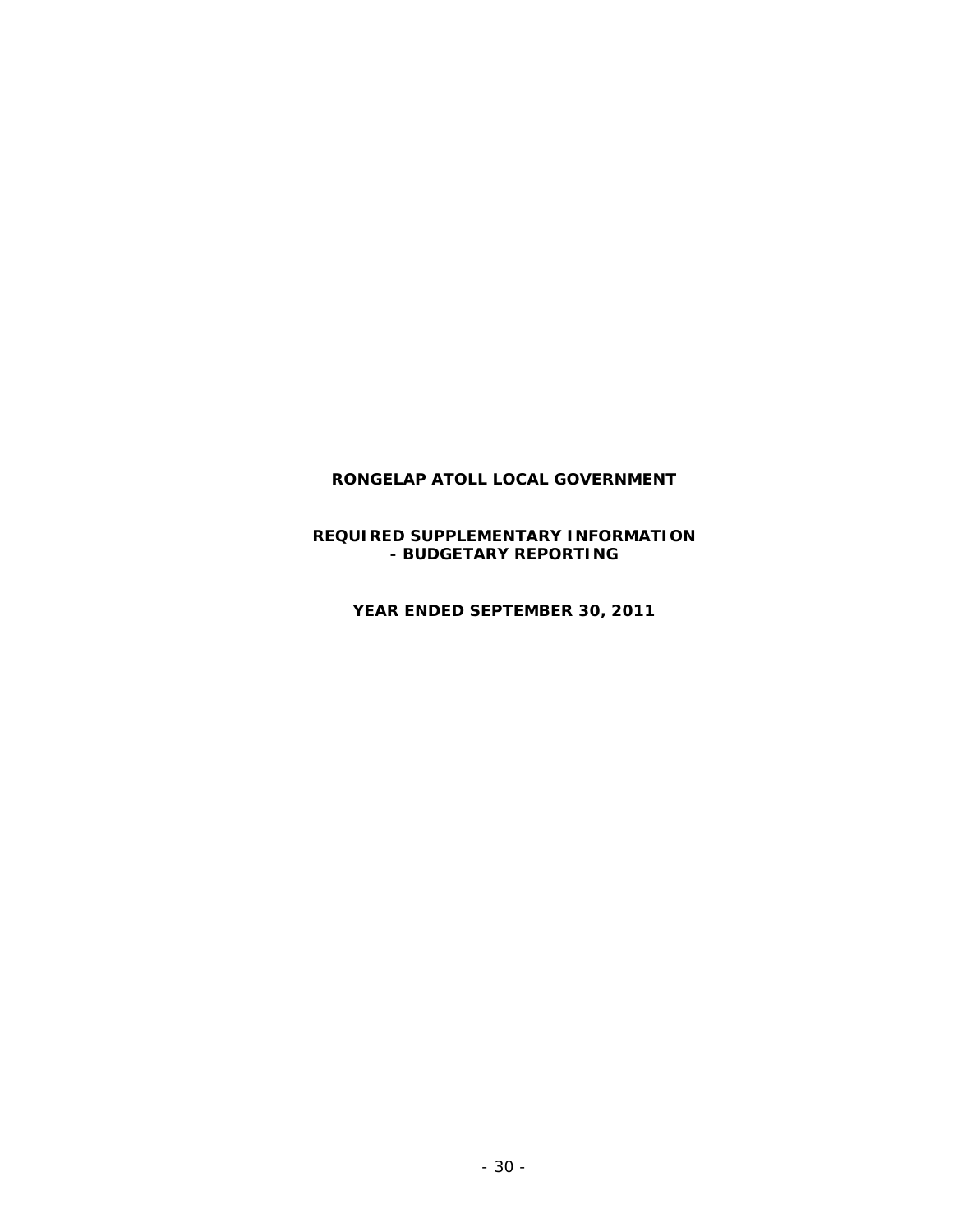#### Schedule of Revenues, Expenditures and Changes in Fund Balance (Deficit) - Budget and Actual - General Fund Year Ended September 30, 2011

|                                           |               |                         |               | Variance with<br>Final Budget - |
|-------------------------------------------|---------------|-------------------------|---------------|---------------------------------|
|                                           |               | <b>Budgeted Amounts</b> |               | Positive                        |
|                                           | Original      | Final                   | Actual        | (Negative)                      |
| Revenues:                                 |               |                         |               |                                 |
| Federal and other grants                  | \$<br>79,192  | \$<br>79,192            | \$<br>60,435  | \$<br>(18, 757)                 |
| Other                                     | 43,611        | 43,611                  | 316,874       | 273,263                         |
| Total revenues                            | 122,803       | 122,803                 | 377,309       | 254,506                         |
| Expenditures:                             |               |                         |               |                                 |
| Salaries and employee benefits            | 683,375       | 683,375                 | 628,362       | 55,013                          |
| Travel and per diem                       | 115,000       | 115,000                 | 97,414        | 17,586                          |
| Rental and charters                       | 22,000        | 22,000                  | 142,563       | (120, 563)                      |
| <b>Utilities</b>                          | 71,000        | 71,000                  | 66,922        | 4,078                           |
| Equipment                                 |               |                         | 21,984        | (21, 984)                       |
| Supplies                                  | 28,000        | 28,000                  | 10,848        | 17,152                          |
| Supplemental food program                 | 60,000        | 60,000                  | 90,762        | (30, 762)                       |
| Donations                                 | 130,000       | 130,000                 | 126,477       | 3,523                           |
| Scholarships and training                 | 62,000        | 62,000                  | 55,800        | 6,200                           |
| Maintenance                               | 40,000        | 40,000                  | 46,290        | (6, 290)                        |
| Miscellaneous                             | 200,696       | 200,696                 | 119,937       | 80,759                          |
| <b>Total expenditures</b>                 | 1,412,071     | 1,412,071               | 1,407,359     | 4,712                           |
| Deficiency of revenues under expenditures | (1, 289, 268) | (1, 289, 268)           | (1,030,050)   | 259,218                         |
| Other financing sources (uses):           |               |                         |               |                                 |
| Operating transfers in                    | 1,289,268     | 1,289,268               | 1,758,231     | 468,963                         |
| Operating transfers out                   |               |                         | (270, 671)    | (270, 671)                      |
| Total other financing sources (uses), net | 1,289,268     | 1,289,268               | 1,487,560     | 198,292                         |
| Net change in fund balance (deficit)      | \$            | \$                      | \$<br>457,510 | 457,510<br>\$                   |

See accompanying notes to required supplementary information - budgetary reporting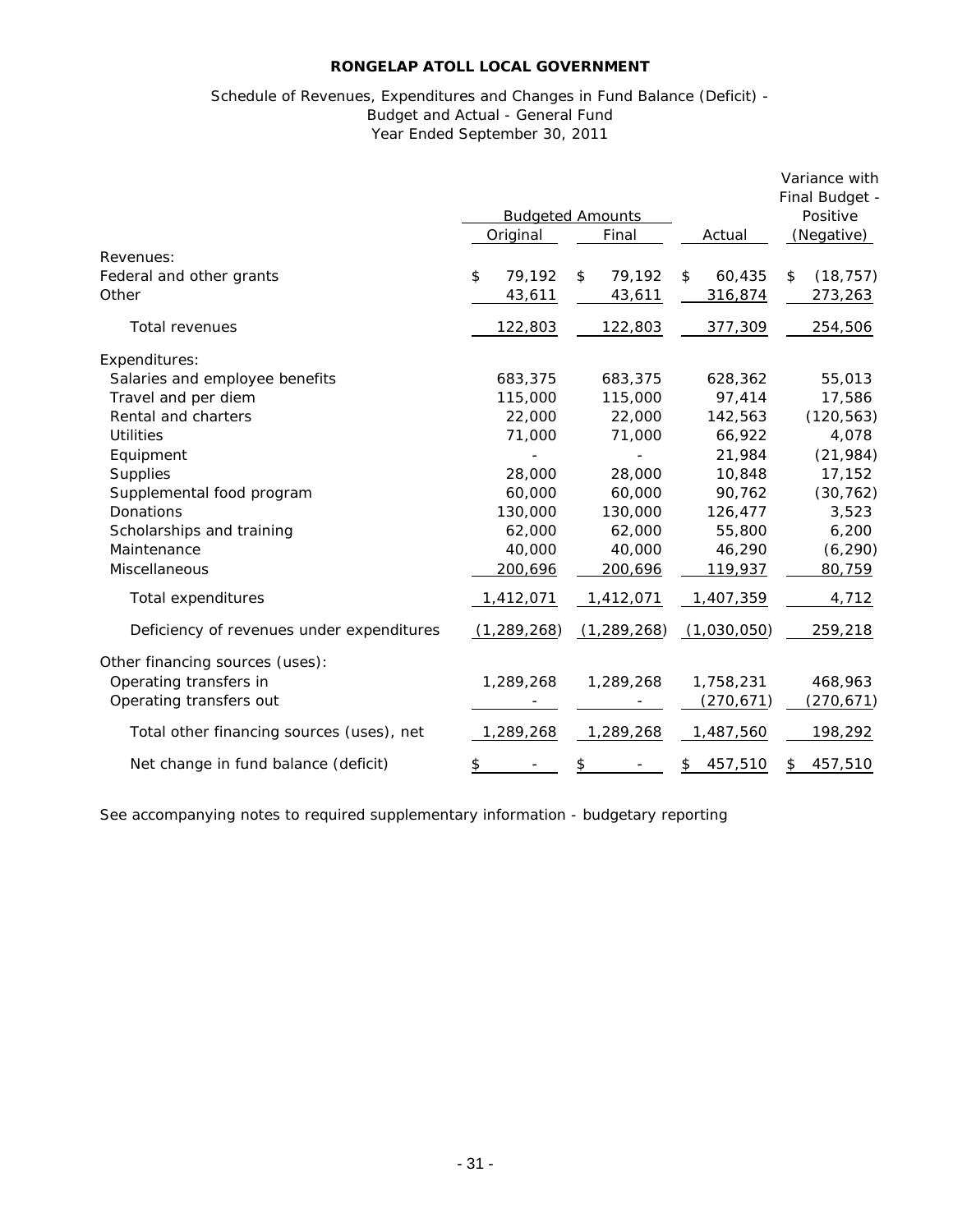#### Notes to Required Supplementary Information - Budgetary Reporting September 30, 2011

#### Budgetary Information

The RALGOV constitution provides for the Executive Committee to introduce into the council, the proposed budget for the Fiscal Year effective October 1. The budget includes estimates of the proposed expenditures for all the funds and the sources of funds. The Executive members of the RALGOV Council review and recommend changes to the proposed budget during the budget deliberation prior to presentation to the Council. RALGOV council meeting holds public hearing/s during which the council presents to the constituents the proposed budget for the coming fiscal year. After all of the feedbacks are heard, the council en banc amends if necessary, and then approves the budget through an ordinance duly enacted by the Local Government Council.

The Appropriation Ordinance for fiscal year 2011, Ordinance No. 2011-01, was passed by the Council on September 28, 2010. Formal budget integration is employed as a management control device during the year for all funds. The Executive Council has the authority to reprogram budgeted estimates in accordance with the RALGOV Constitution. All annual appropriations lapse at fiscal year end unless otherwise specified in the Ordinance. Supplemental appropriations may occur throughout the year. Unexpended encumbrances at each fiscal year end are carried forward until they are expended or canceled without further ordinance for the matter.

Encumbrance accounting has not been utilized by the General Fund.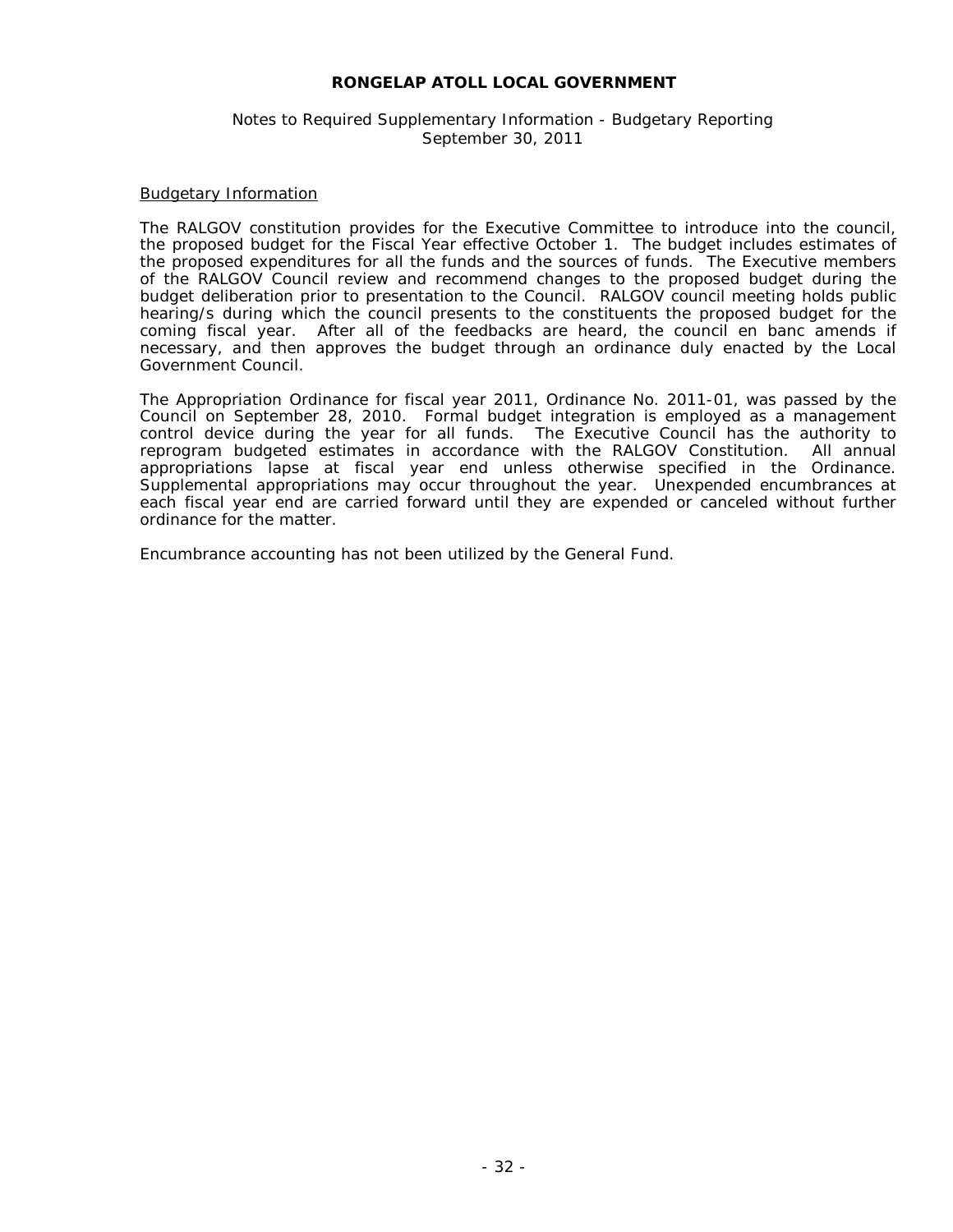

Deloitte & Touche LLP 361 South Marine Corps Drive Tamuning, GU 96913-3973 USA

Tel: +1 (671) 646-3884 Fax:  $+1$  (671) 649-4265

www.deloitte.com

#### **INDEPENDENT AUDITORS' REPORT ON INTERNAL CONTROL OVER FINANCIAL REPORTING AND ON COMPLIANCE AND OTHER MATTERS BASED ON AN AUDIT OF FINANCIAL STATEMENTS PERFORMED IN ACCORDANCE WITH** *GOVERNMENT AUDITING STANDARDS*

Mayor James Matayoshi Rongelap Atoll Local Government Republic of the Marshall Islands:

We have audited the financial statements of the governmental activities, each major fund, and the aggregate remaining fund information of the Rongelap Atoll Local Government (RALGOV) as of and for the year ended September 30, 2011, which collectively comprise RALGOV's basic financial statements and have issued our report thereon dated December 29, 2017. Our report includes a qualification regarding inadequacies in RALGOV's accounting records. Except as discussed in the preceding sentence, we conducted our audit in accordance with auditing standards generally accepted in the United States of America and the standards applicable to financial audits contained in *Government Auditing Standards*, issued by the Comptroller General of the United States.

#### Internal Control Over Financial Reporting

Management of RALGOV is responsible for establishing and maintaining effective internal control over financial reporting. In planning and performing our audit, we considered RALGOV's internal control over financial reporting as a basis for designing our auditing procedures for the purpose of expressing our opinions on the financial statements, but not for the purpose of expressing an opinion on the effectiveness of RALGOV's internal control over financial reporting. Accordingly, we do not express an opinion on the effectiveness of RALGOV's internal control over financial reporting.

Our consideration of internal control over financial reporting was for the limited purpose described in the preceding paragraph and was not designed to identify all deficiencies in internal control over financial reporting that might be significant deficiencies or material weaknesses and therefore, there can be no assurance that all deficiencies, significant deficiencies, or material weaknesses have been identified. However, as described in the accompanying Schedule of Findings and Questioned Costs, we identified certain deficiencies in internal control over financial reporting that we consider to be material weaknesses.

A *deficiency in internal control* exists when the design or operation of a control does not allow management or employees, in the normal course of performing their assigned functions, to prevent, or detect and correct misstatements on a timely basis. A *material weakness* is a deficiency, or a combination of deficiencies, in internal control such that there is a reasonable possibility that a material misstatement of the entity's financial statements will not be prevented, or detected and corrected on a timely basis. We consider the deficiencies described in the accompanying Schedule of Findings and Questioned Costs as items 2011-001 through 2011-004, 2011-007 and 2011-008 to be material weaknesses.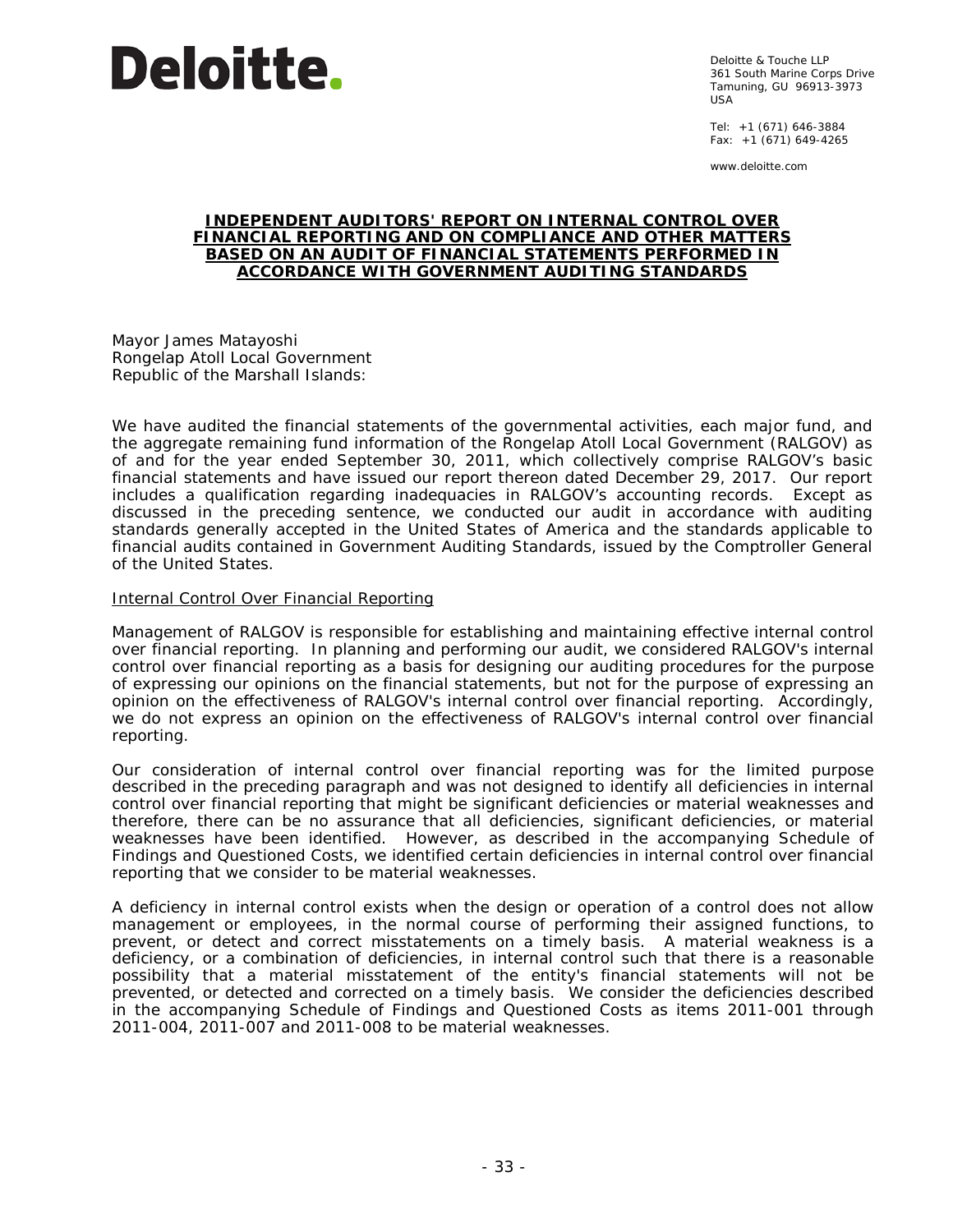# Deloitte.

#### Compliance and Other Matters

As part of obtaining reasonable assurance about whether RALGOV's financial statements are free of material misstatement, we performed tests of its compliance with certain provisions of laws, regulations, contracts, and grant agreements, noncompliance with which could have a direct and material effect on the determination of financial statement amounts. However, providing an opinion on compliance with those provisions was not an objective of our audit, and accordingly, we do not express such an opinion. The results of our tests disclosed instances of noncompliance or other matters that are required to be reported under *Government Auditing Standards* and which are described in the accompanying Schedule of Findings and Questioned Costs as items 2011-005 and 2011-006.

We noted certain matters that we reported to management of RALGOV in a separate letter dated December 29, 2017.

RALGOV's responses to the findings identified in our audit are described in the accompanying Schedule of Findings and Questioned Costs. We did not audit RALGOV's responses and, accordingly, we express no opinion on them.

This report is intended solely for the information and use of management, the Council, federal awarding agencies, pass-through entities, the cognizant audit and other federal agencies, and others within the entity and is not intended to be and should not be used by anyone other than these specified parties.

December 29, 2017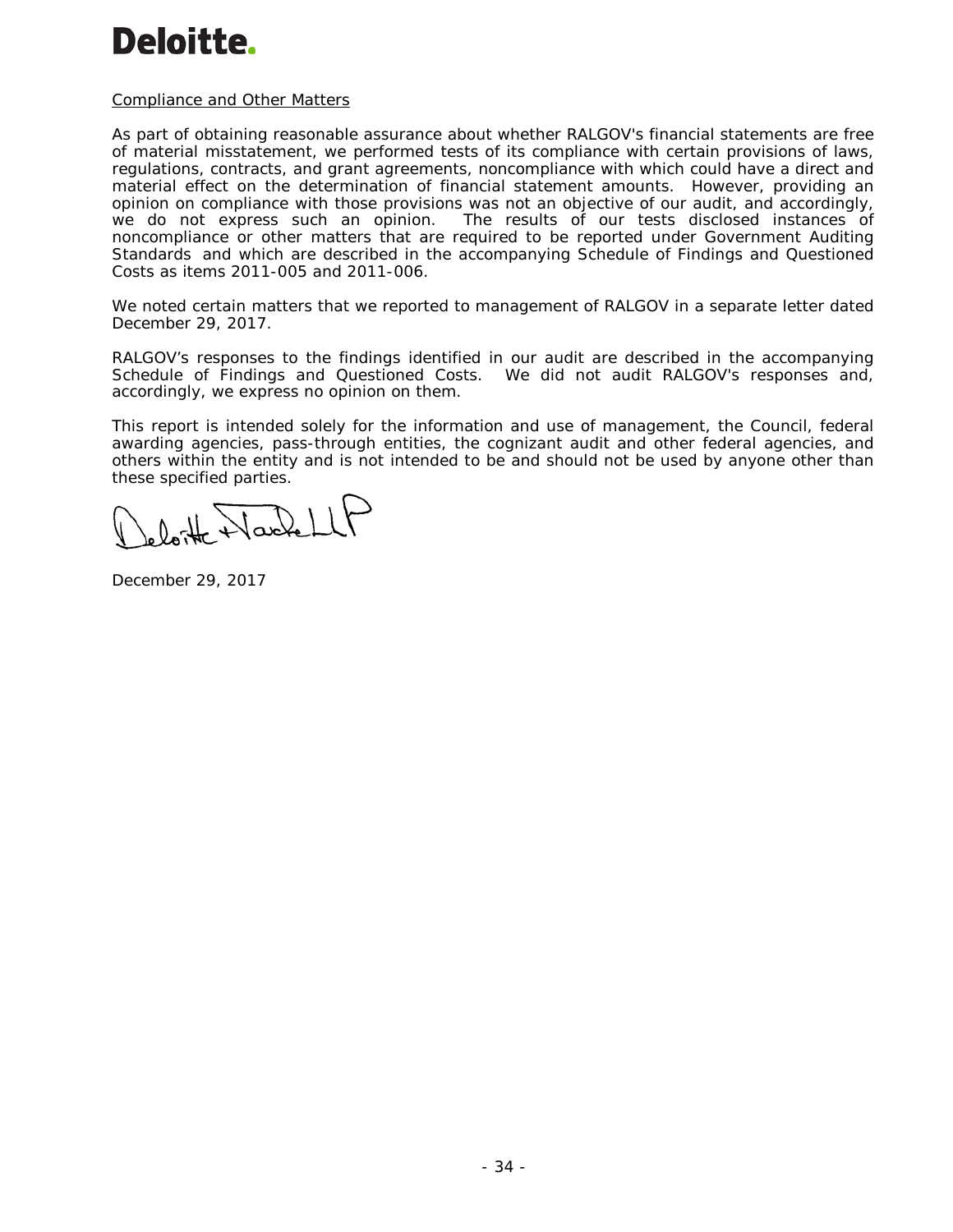

Deloitte & Touche LLP 361 South Marine Corps Drive Tamuning, GU 96913-3973 USA

Tel: +1 (671) 646-3884 Fax:  $+1$  (671) 649-4265

www.deloitte.com

#### **INDEPENDENT AUDITORS' REPORT ON COMPLIANCE WITH REQUIREMENTS THAT COULD HAVE A DIRECT AND MATERIAL EFFECT ON EACH MAJOR PROGRAM AND ON INTERNAL CONTROL OVER COMPLIANCE IN ACCORDANCE WITH OMB CIRCULAR A-133 AND ON THE SCHEDULE OF EXPENDITURES OF FEDERAL AWARDS**

Mayor James Matayoshi Rongelap Atoll Local Government Republic of the Marshall Islands:

#### Compliance

We have audited the Rongelap Atoll Local Government's (RALGOV) compliance with the types of compliance requirements described in the *OMB Circular A-133 Compliance Supplement* that could have a direct and material effect on its major federal program for the year ended September 30, 2011. RALGOV's major federal program is identified in the summary of auditors' results section of the accompanying Schedule of Findings and Questioned Costs. Compliance with the requirements of laws, regulations, contracts, and grants applicable to its major federal program is the responsibility of RALGOV's management. Our responsibility is to express an opinion on RALGOV's compliance based on our audit.

We conducted our audit of compliance in accordance with auditing standards generally accepted in the United States of America; the standards applicable to financial audits contained in *Government Auditing Standards*, issued by the Comptroller General of the United States; and OMB Circular A-133, *Audits of States, Local Governments, and Non-Profit Organizations*. Those standards and OMB Circular A-133 require that we plan and perform the audit to obtain reasonable assurance about whether noncompliance with the types of compliance requirements referred to above that could have a direct and material effect on a major federal program occurred. An audit includes examining, on a test basis, evidence about RALGOV's compliance with those requirements and performing such other procedures as we considered necessary in the circumstances. We believe that our audit provides a reasonable basis for our opinion. Our audit does not provide a legal determination of RALGOV's compliance with those requirements.

As described in item 2011-005 in the accompanying Schedule of Findings and Questioned Costs, RALGOV did not comply with requirements regarding allowable costs/cost principles that are applicable to its Compact of Free Association Section 177 (CFDA # 15.875) major program. Compliance with such requirements is necessary, in our opinion, for RALGOV to comply with the requirements applicable to that program.

In our opinion, except for the noncompliance described in the preceding paragraph, RALGOV complied, in all material respects, with the compliance requirements referred to above that could have a direct and material effect on its Compact of Free Association Section 177 (CFDA #15.875) major program.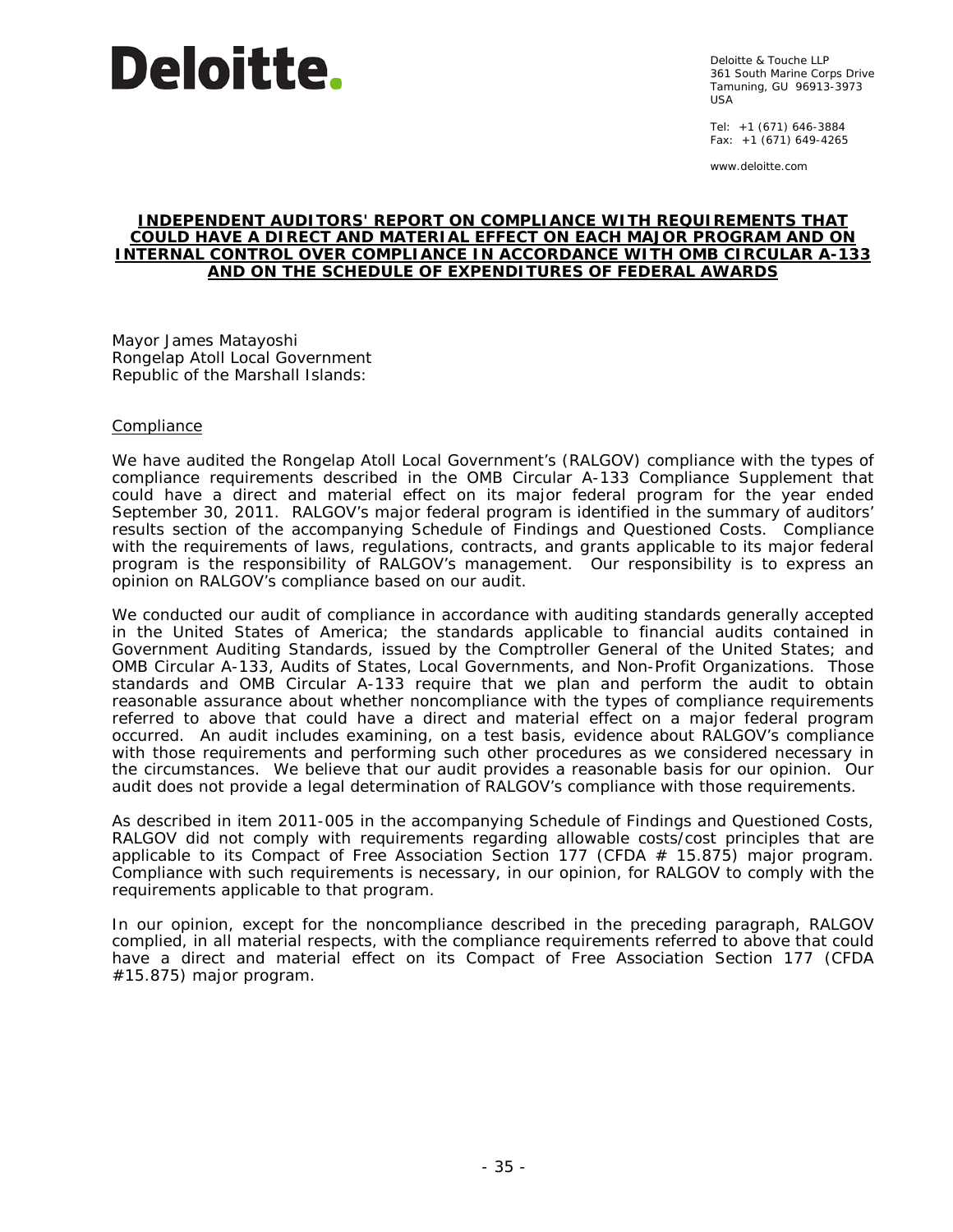# Deloitte.

# Internal Control Over Compliance

Management of RALGOV is responsible for establishing and maintaining effective internal control over compliance with the requirements of laws, regulations, contracts, and grants applicable to federal programs. In planning and performing our audit, we considered RALGOV's internal control over compliance with the requirements that could have a direct and material effect on a major federal program to determine the auditing procedures for the purpose of expressing our opinion on compliance and to test and report on internal control over compliance in accordance with OMB Circular A-133, but not for the purpose of expressing an opinion on the effectiveness of internal control over compliance. Accordingly, we do not express an opinion on the Accordingly, we do not express an opinion on the effectiveness of RALGOV's internal control over compliance.

Our consideration of internal control over compliance was for the limited purpose described in the preceding paragraph and was not designed to identify all deficiencies in internal control over compliance that might be significant deficiencies or material weaknesses and therefore, there can be no assurance that all deficiencies, significant deficiencies, or material weakness have been identified. However, as discussed below, we identified certain deficiencies in internal control over compliance that we consider to be material weaknesses.

A *deficiency in internal control over compliance* exists when the design or operation of a control over compliance does not allow management or employees, in the normal course of performing their assigned functions, to prevent, or detect and correct, noncompliance with a type of compliance requirement of a federal program on a timely basis. A *material weakness in internal control over compliance* is a deficiency, or combination of deficiencies, in internal control over compliance, such that there is reasonable possibility that material noncompliance with a type of compliance requirement of a federal program will not be prevented, or detected and corrected, on a timely basis. We consider the deficiencies in internal control over compliance described in the accompanying Schedule of Findings and Questioned Costs as item 2011-005 to be material weaknesses.

RALGOV's responses to the findings identified in our audit are described in the accompanying Schedule of Findings and Questioned Costs. We did not audit RALGOV's responses and, accordingly, we express no opinion on the responses.

#### Schedule of Expenditures of Federal Awards

We have audited the financial statements of the governmental activities, each major fund, and the aggregate remaining fund information of RALGOV as of and for the year ended September 30, 2011, and have issued our report thereon dated December 29, 2017. Our report includes a qualification regarding inadequacies in RALGOV's accounting records. Our audit was performed for the purpose of forming our opinions on the financial statements that collectively comprise RALGOV's basic financial statements. The accompanying Schedule of Expenditures of Federal Awards is presented for purposes of additional analysis as required by OMB Circular A-133 and is not a required part of the basic financial statements. This schedule is the responsibility of the management of RALGOV. Such information has been subjected to the auditing procedures applied in the audit of the basic financial statements and, in our opinion, is fairly stated, in all material respects, in relation to the basic financial statements taken as a whole.

This report is intended solely for the information and use of management, the Council, federal awarding agencies, pass-through entities, the cognizant audit and other federal agencies, and others within the entity and is not intended to be and should not be used by anyone other than these specified parties.

December 29, 2017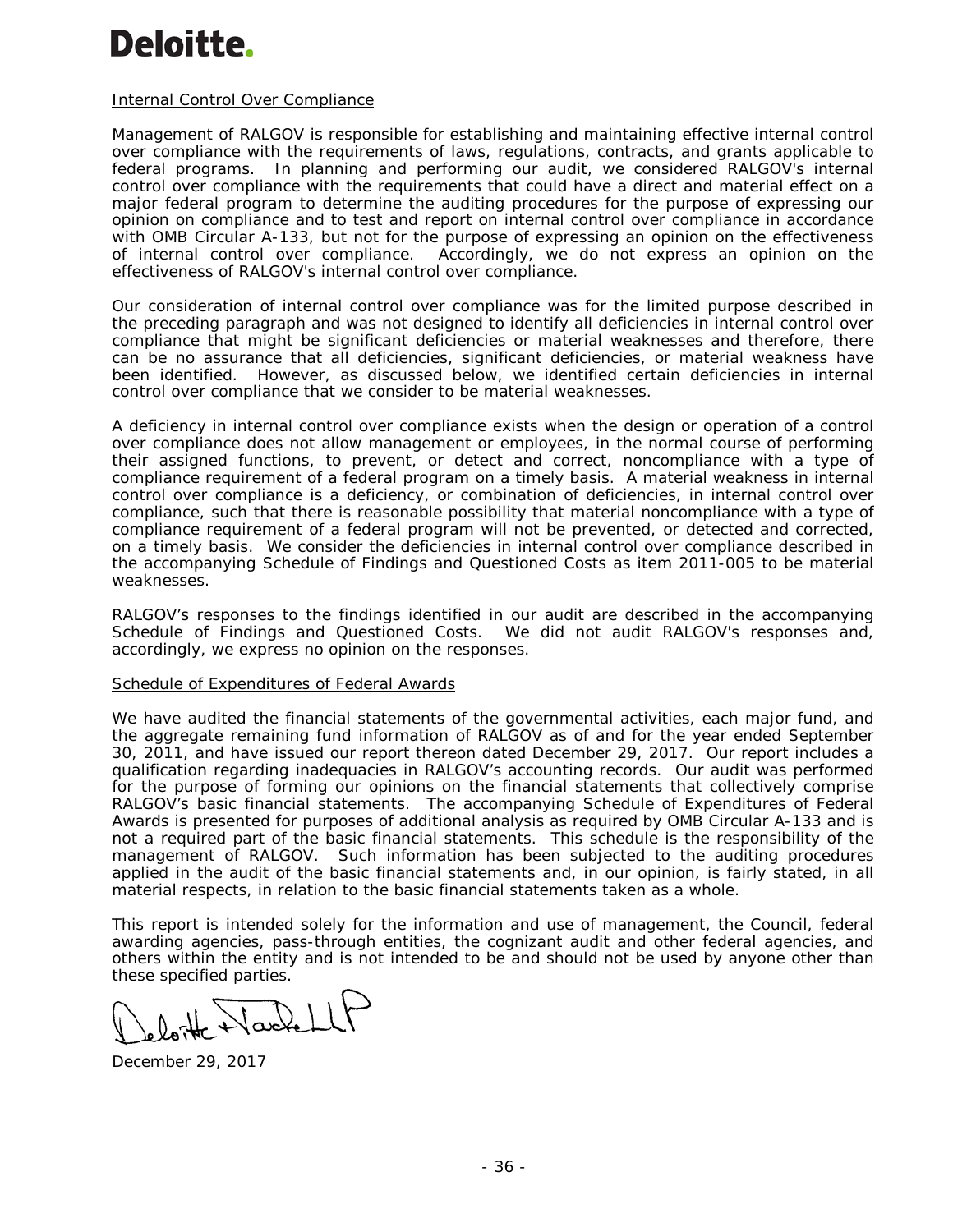Schedule of Expenditures of Federal Awards Year Ended September 30, 2011 Compact of Free Association, Public Law 99-239

| CFDA#  | Agency/Program                                                                                                                                                                                                                                                                             | Prior Year Fund<br>Carried Over<br>October 1, 2010 |            | Net Earnings on<br>Funds | Federal<br>Expenditures | Available Funds<br>September 30,<br>2011 |
|--------|--------------------------------------------------------------------------------------------------------------------------------------------------------------------------------------------------------------------------------------------------------------------------------------------|----------------------------------------------------|------------|--------------------------|-------------------------|------------------------------------------|
| 15.875 | U.S. Department of the Interior<br>Funds passed through the Republic of the<br>Marshall Islands:<br>The Agreement between the Government of the<br>United States and the Government of the Marshall Islands<br>for the Implementation of Section 177 of the Compact<br>of Free Association |                                                    | 31,288,257 | 177,431                  | 1,575,279               | 29,890,409                               |

Of funds received per the agreement between the Government of the United States and the Government of the Marshall Islands for the implementation of Section 177 of the Compact of Free Association, the cumulative amount of \$29,890,409 remains invested in the Rongelap Claims Trust Fund, a permanent fund of RALGOV. Funds expended during the year ended September 30, 2011, are represented by fund manager fees of \$241,285, interest payments on outstanding loan of \$100,122, and a transfer out to the General Fund of \$1,233,872 for operations.

See accompanying notes to schedule of expenditures of federal awards.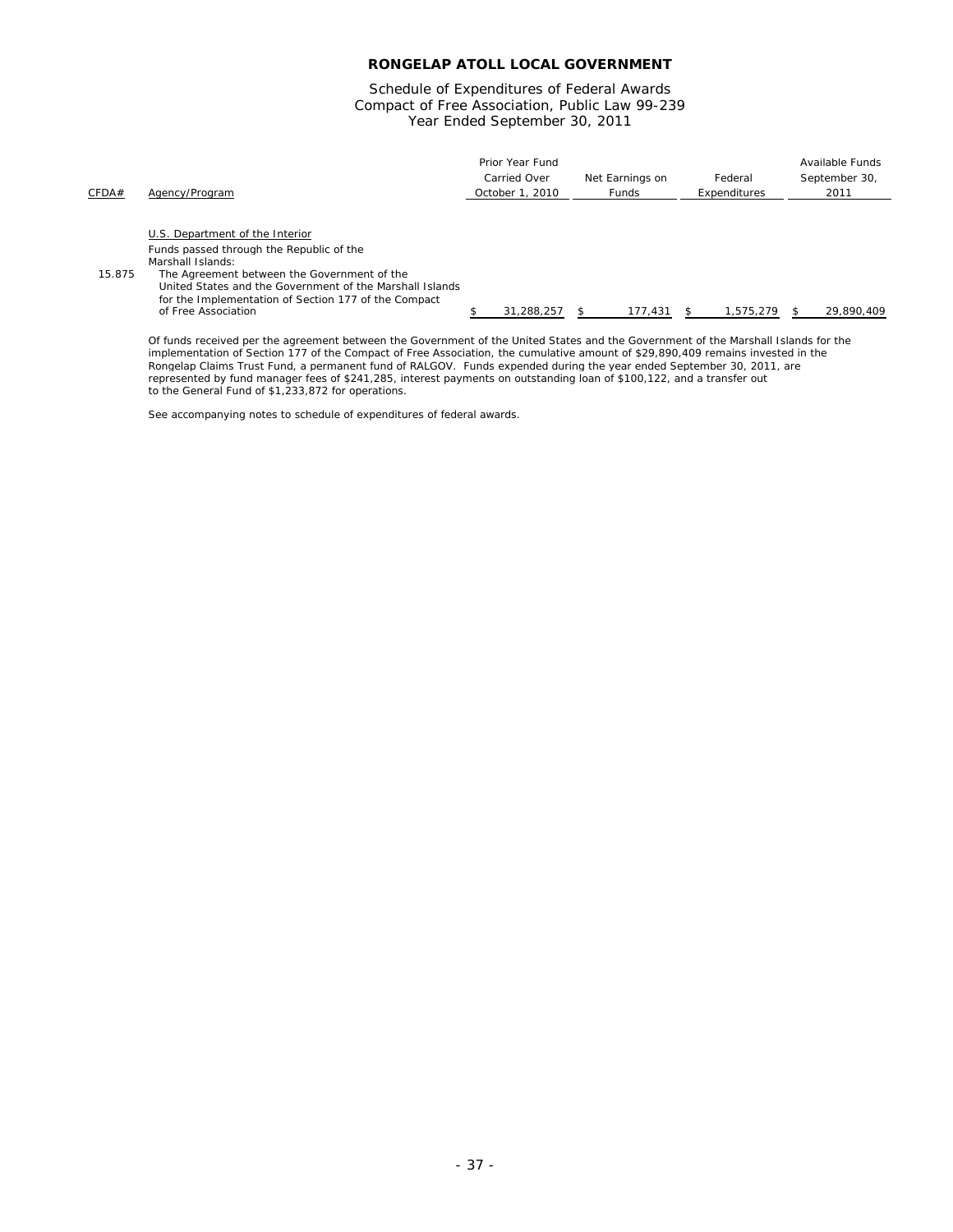#### Schedule of Expenditures of Federal Awards U.S. Federal Grants Year Ended September 30, 2011

|        |                                                                                                                                       | Accrued                  |                     |              | Accrued              |
|--------|---------------------------------------------------------------------------------------------------------------------------------------|--------------------------|---------------------|--------------|----------------------|
|        |                                                                                                                                       | (Deferred)               |                     |              | (Deferred)           |
|        |                                                                                                                                       | Balance at               | <b>Federal Cash</b> |              | Balance at           |
|        |                                                                                                                                       | September                | Receipts and        | Federal      | September            |
| CFDA#  | Agency/Program                                                                                                                        | 30, 2010                 | Adjustments         | Expenditures | 30, 2011             |
| 10.582 | U.S. Department of Agriculture<br>Fund passed through the Republic of the<br>Marshall Islands:<br>Commodity Supplemental Fund Program | \$                       | 60,435<br>\$        | \$<br>60,435 | \$                   |
|        | U.S. Department of the Interior<br>Fund passed through the Republic of the<br>Marshall Islands:                                       |                          |                     |              |                      |
| 15.875 | Rongelap Atoll Tourism Promotion Project<br>Direct award:                                                                             | $(5,876)$ \$<br>\$       |                     | \$           | (5,876)<br>\$        |
| 15.875 | Rongelap Visitors Compound Project<br>Total U.S. Department of the Interior                                                           | 138,392<br>132,516<br>\$ | \$                  | \$           | 138,392<br>\$132,516 |
| 81.XXX | U.S. Department of Energy<br>Direct award:<br>Environmental Monitoring Support Plan                                                   | 14,418<br>\$             | \$<br>14,418        | \$           |                      |
|        | TOTAL U.S. FEDERAL GRANTS                                                                                                             | 146,934                  | 74,853<br>\$        | 60,435<br>\$ | \$132,516            |

The above federal expenditures are included within the expenditures of the General Fund of \$1,407,359.

See accompanying notes to schedule of expenditures of federal awards.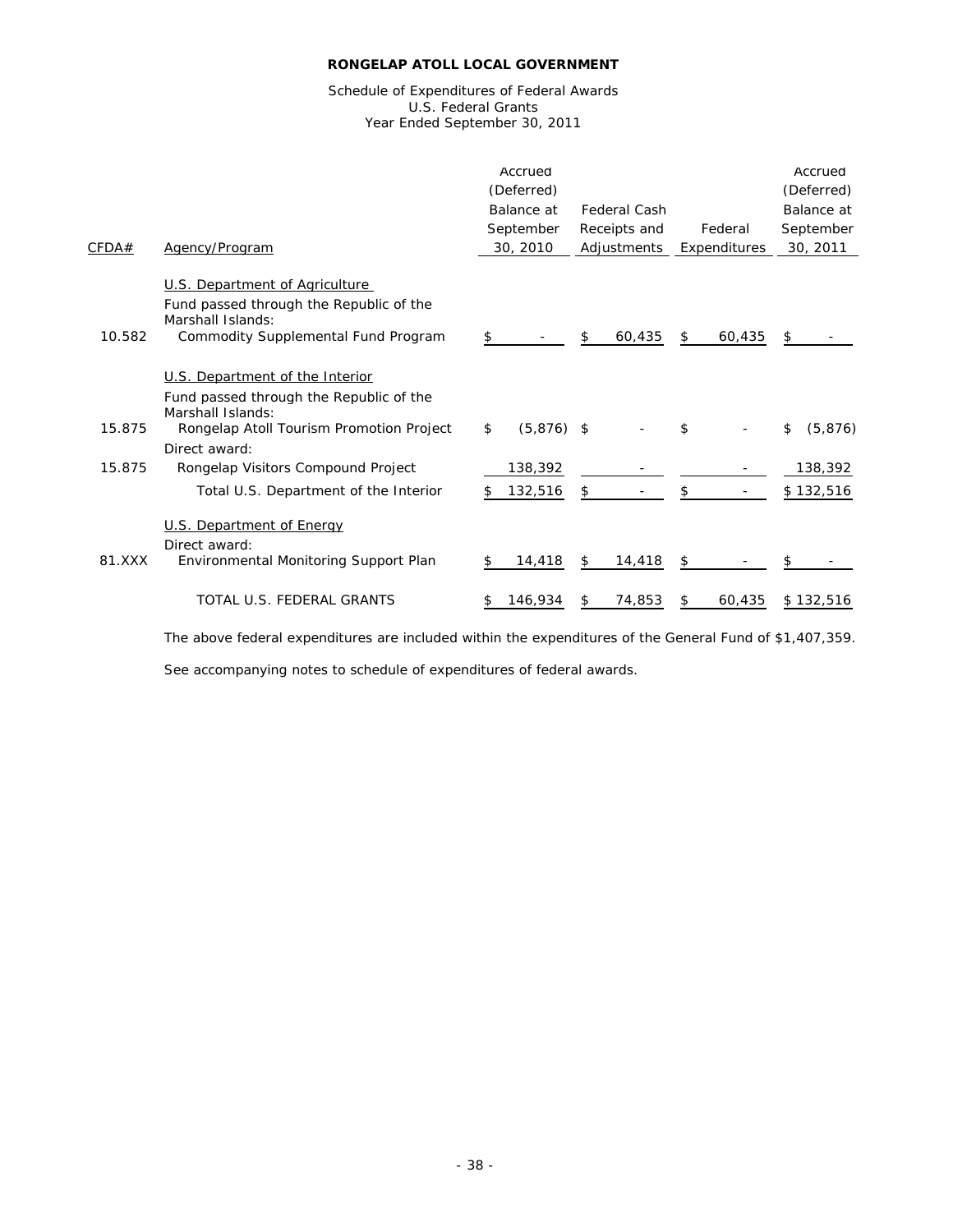#### Notes to Schedule of Expenditures of Federal Awards Year Ended September 30, 2011

#### (1) Scope of Audit

The Rongelap Atoll Local Government (RALGOV) is a governmental entity governed by its own Constitution. All significant operations of RALGOV are included in the scope of the OMB Circular A-133 audit (the "Single Audit"). The U.S. Department of the Interior has been designated as RALGOV's cognizant agency for the Single Audit.

#### a. Programs Subject to Single Audit

The accompanying Schedule of Expenditures of Federal Awards presents each Federal program related to the following agencies:

- U.S. Department of Agriculture
- U.S. Department of Energy
- U.S. Department of the Interior

#### b. Section 177 of the Compact of Free Association (the Compact)

RALGOV is the subrecipient of funds received through Section 177 of the Compact of Free Association from the Republic of the Marshall Islands (RepMar). These funds must be distributed in accordance with the agreement concerning procedures for the implementation of United States economic assistance, programs and services provided in the Compact of Free Association between the Government of the United States and the Government of the Marshall Islands, dated July 31, 1986. It has been determined these funds are not subject to general U.S. federal requirements such as OMB's Circular A-87 and Circular A-102, but rather must be expended in compliance with local laws and regulations and Compact intent.

#### (2) Summary of Significant Accounting Policies

#### Basis of Accounting

Expenditures reported on the Schedule of Expenditures of Federal Awards are reported on the modified accrual basis of accounting, consistent with the manner in which RALGOV maintains its accounting records. All expenditures and capital outlays that represent the federal share are reported as expenditures. The information in the Schedule of expenditures of Federal Awards is presented in accordance with the requirements of OMB Circular A-133, *Audits of States, Local Governments, and Non-Profit Organizations*.

#### Matching Costs

Matching costs, i.e., the nonfederal share of certain program costs, are not included in the accompanying Schedule of Expenditures of Federal Awards.

#### Indirect Cost Allocation

RALGOV has not entered into an approved indirect cost negotiation agreement covering fiscal year 2011. RALGOV did not charge federal programs for indirect costs during fiscal year 2011.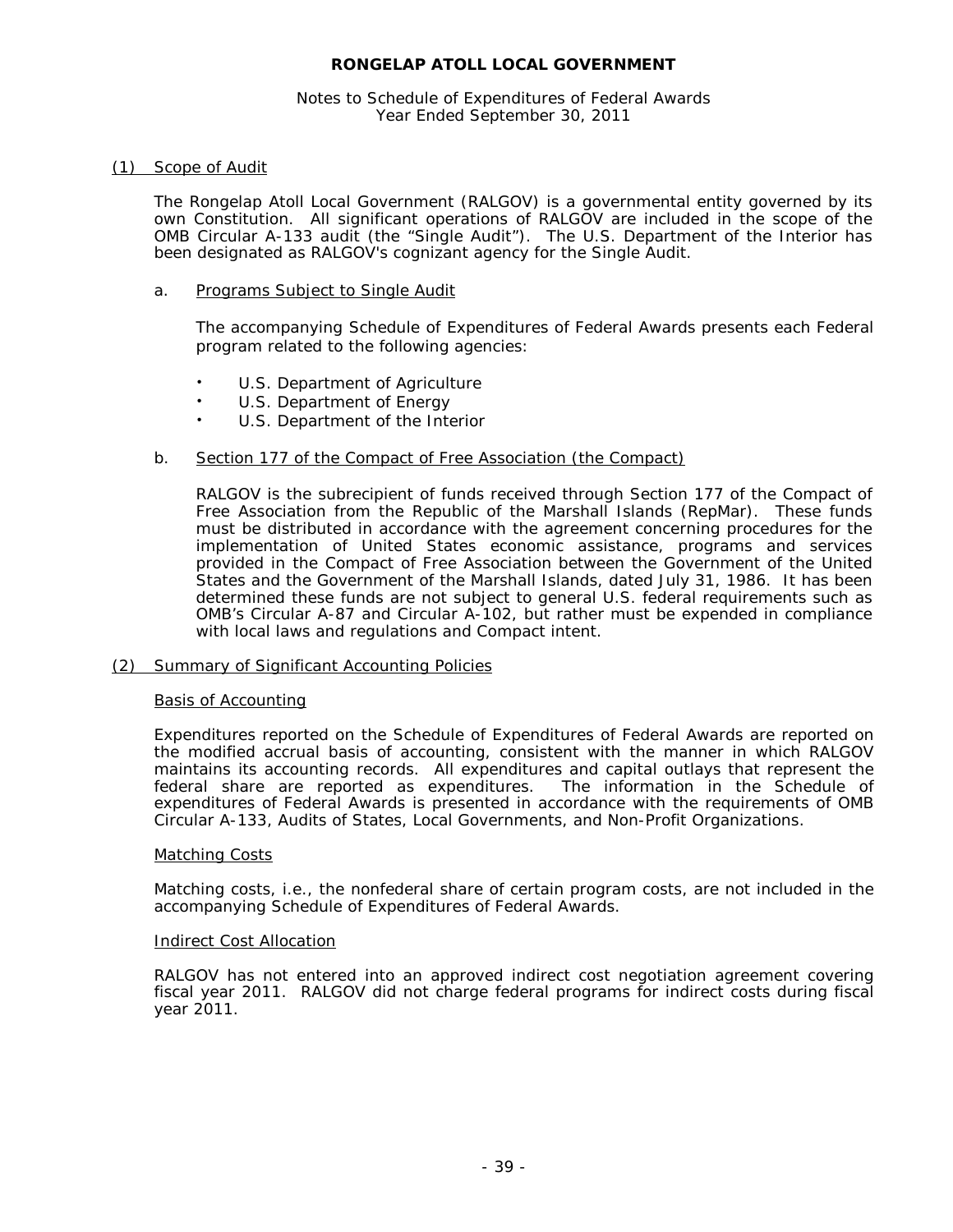Schedule of Findings and Questioned Costs Year Ended September 30, 2011

# **Section I - Summary of Auditor's Results**

# *Financial Statements*

|     | 1. Type of auditors' report issued:      | Qualified                                                                                                                                            |               |  |
|-----|------------------------------------------|------------------------------------------------------------------------------------------------------------------------------------------------------|---------------|--|
|     |                                          | Internal control over financial reporting:                                                                                                           |               |  |
| 2.  |                                          | Material weakness(es) identified?                                                                                                                    | Yes           |  |
| 3.  |                                          | Significant deficiency(ies) identified?                                                                                                              | None reported |  |
|     |                                          | 4. Noncompliance material to the financial statements noted?                                                                                         | Yes           |  |
|     | <b>Federal Awards</b>                    |                                                                                                                                                      |               |  |
|     |                                          | Internal control over major programs:                                                                                                                |               |  |
| 5.  |                                          | Material weakness(es) identified?                                                                                                                    | Yes           |  |
| 6.  |                                          | Significant deficiency(ies) identified?                                                                                                              |               |  |
| 7.  |                                          | Type of auditors' report issued on compliance for major programs:                                                                                    |               |  |
| 8.  |                                          | Any audit findings disclosed that are required to be reported in<br>accordance with section 510(a) of OMB Circular A-133?                            | Yes           |  |
| 9.  |                                          | RALGOV's major programs were as follows:                                                                                                             |               |  |
|     | CFDA#                                    | Name of Federal Program                                                                                                                              |               |  |
|     | 15.875                                   | Economic, Social and Political Development of the<br>Territories and the Freely Associated States:<br>Section 177 of the Compact of Free Association |               |  |
| 10. | Programs:                                | Dollar threshold used to distinguish between Type A and Type B                                                                                       | \$300,000     |  |
| 11. | Auditee qualified as a low-risk auditee? | No                                                                                                                                                   |               |  |

# **Section II - Financial Statement Findings**

| Finding<br>Number | <b>Findings</b>                         |
|-------------------|-----------------------------------------|
| 2011-001          | Cash and Investments                    |
| 2011-002          | <b>Distributions</b>                    |
| 2011-003          | Documentation and File Maintenance      |
| 2011-004          | Loan Receivable                         |
| 2011-005          | Claims Trust Fund Withdrawals           |
| 2011-006          | Legal Services/Procurement              |
| 2011-007          | Employee Advances and Other Receivables |
| 2011-008          | Minutes of Council Meetings             |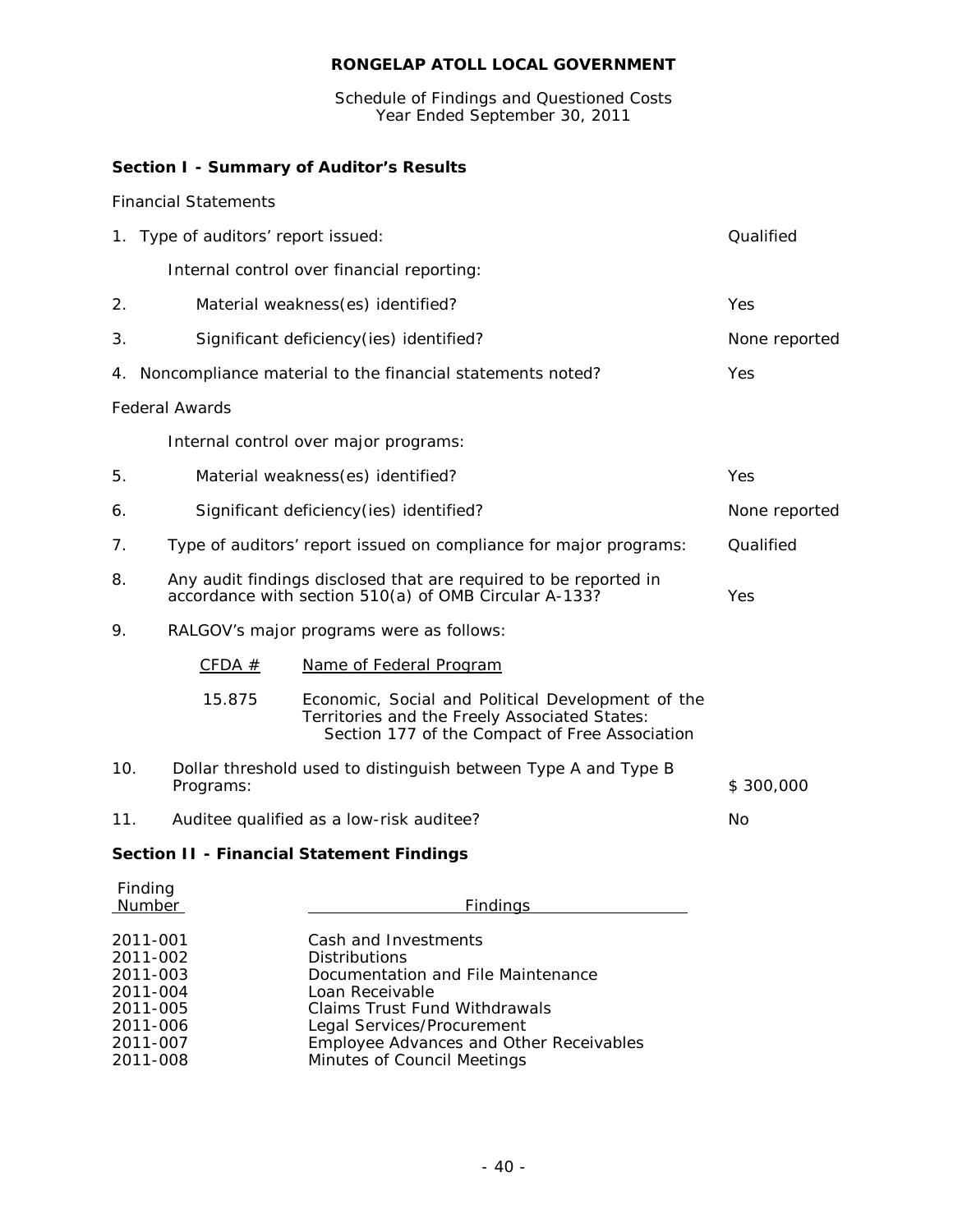Schedule of Findings and Questioned Costs, Continued Year Ended September 30, 2011

# **Section III - Federal Award Findings and Questioned Costs**

| Finding<br>Number | CFDA# | Findinas                        | Questioned<br>Costs |
|-------------------|-------|---------------------------------|---------------------|
| 2011-005 15.875   |       | Allowable Costs/Cost Principles | \$1,233,872         |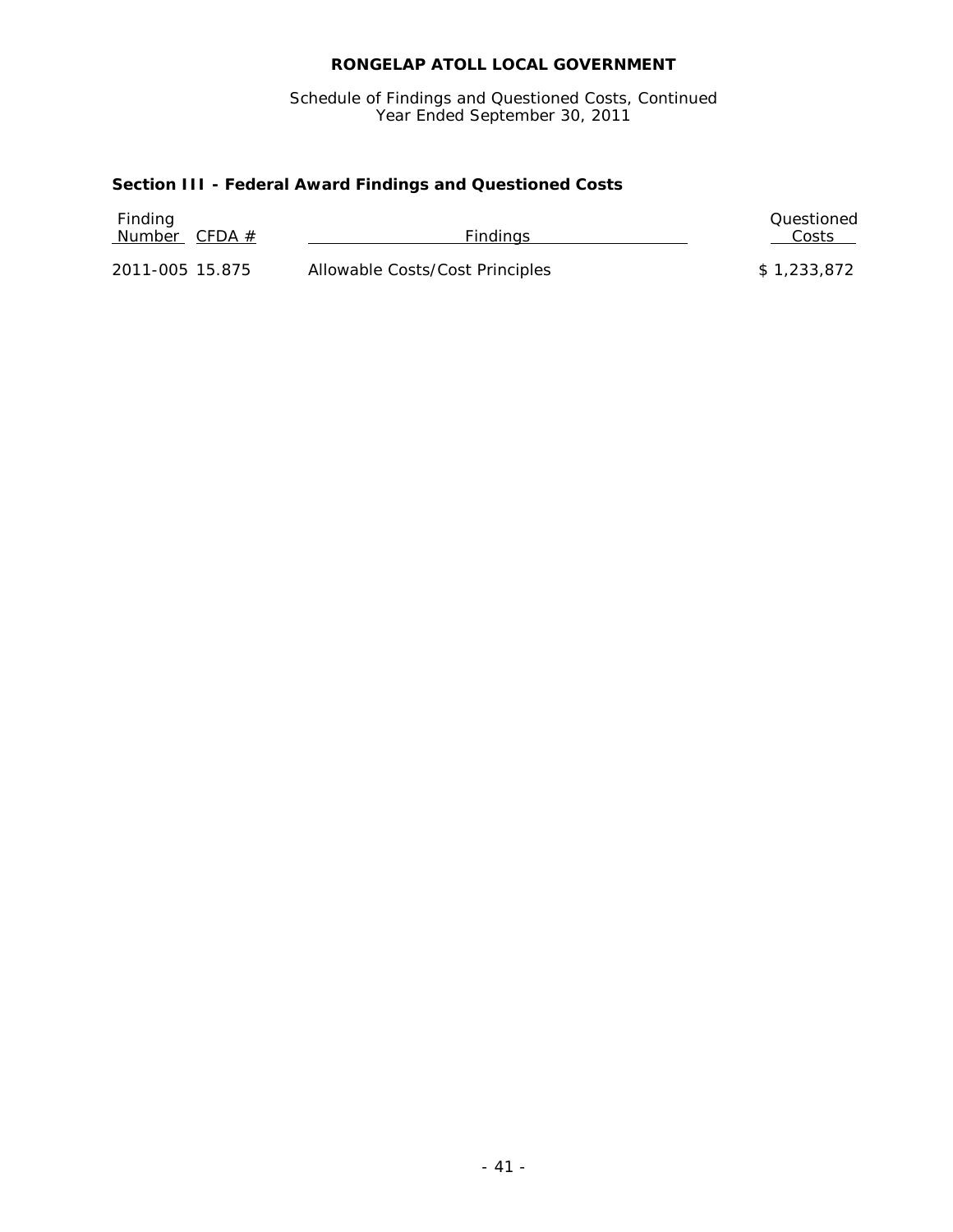Schedule of Findings and Questioned Costs, Continued Year Ended September 30, 2011

Finding No.: 2011-001 Area: Cash and Investments

Criteria: In accordance with Council Resolutions 2010-01 and 2010-05, RALGOV authorized the purchase of 25% of the shares of Atoll Marine Aquaculture (AMA) at a cost of \$300,000. Furthermore, Council resolution 2010-05 indicates that AMA agreed to provide RALGOV an investment rate of return of at least 10% per annum. RALGOV has collateralized a bank loan for AMA with a time certificate of deposit in accordance with Council Resolution 2010-06, which indicates that AMA agreed to pay RALGOV interest in the amount of 4.42% per annum for the use of RALGOV's time certificate of deposit.

Condition: RALGOV acquired a 25% equity interest in AMA for \$300,000. RALGOV's investment in AMA was supported by a stock certificate indicating 100,000 shares of common stock, which equates to \$100,000 based on a par value of \$1.00 per share per AMA's articles of incorporation. No explanation was available supporting the \$200,000 variance. RALGOV has provided unaudited financial statements of AMA for the year ended September 30, 2011. Based on those financial statements, the \$200,000 variance was not recorded as additional paid in capital and an investment loss of \$182,230 should be recorded. Furthermore, RALGOV has not received dividends from AMA that equate to an investment rate of return of at least 10% per annum on RALGOV's equity investment of \$300,000. RALGOV has not received or recorded interest income from AMA for the use of RALGOV's time certificate of deposit as of September 30, 2011. Finally, Council Resolution 2010-06 indicates that all AMA assets will be pledged to RALGOV as security for RALGOV's time certificate of deposit. No formal procedures appear to have been initiated to document the pledge of AMA assets.

Cause: The cause of the above condition is the lack of evidential documentation supporting the \$200,000 variance, the absence of accounting for the investment on the equity method, and the lack of an agreement between RALGOV and AMA formalizing the documented arrangement.

Effect: The effect of the above condition is a scope limitation resulting in an opinion modification on investments and a potential loss or an impairment of RALGOV assets and the lack of maximizing RALGOV's investment rate of return on assets. Currently, the interest rate on RALGOV's time certificate of deposit collateralizing AMA's bank loan is 0.58% per annum in comparison with 6% per annum offered by another financial institution.

Recommendation: We recommend that RALGOV document the \$200,000 variance and account for the investment on the equity method. Further, we recommend that RALGOV formalize the above arrangements in a written agreement and require that agreed-upon investment rates of return be adhered to.

Prior Year Status: The lack of evidential documentation supporting the \$200,000 variance was reported as a finding in the prior single audit as item 2010-004. Further, the lack of a formal agreement between RALGOV and AMA was reported as a finding in the prior single audit as item 2010-001.

Auditee Response and Corrective Action Plan: As response to the Finding no. 2011-1 and the corresponding recommendation, RALGov met a couple of times with AMA management demanding the interests on collateralized AMA loan at Bank of Guam, and dividends relating to the Investment.

AMA agreed to issue replacement stocks certificate worth the actual investment of RALGov and proposed reconstruction of RALGov claims from AMA, to possibly increase RALGov's ownership shares over AMA. Final talks are yet to be done to eventually settle the issue fairly between both parties.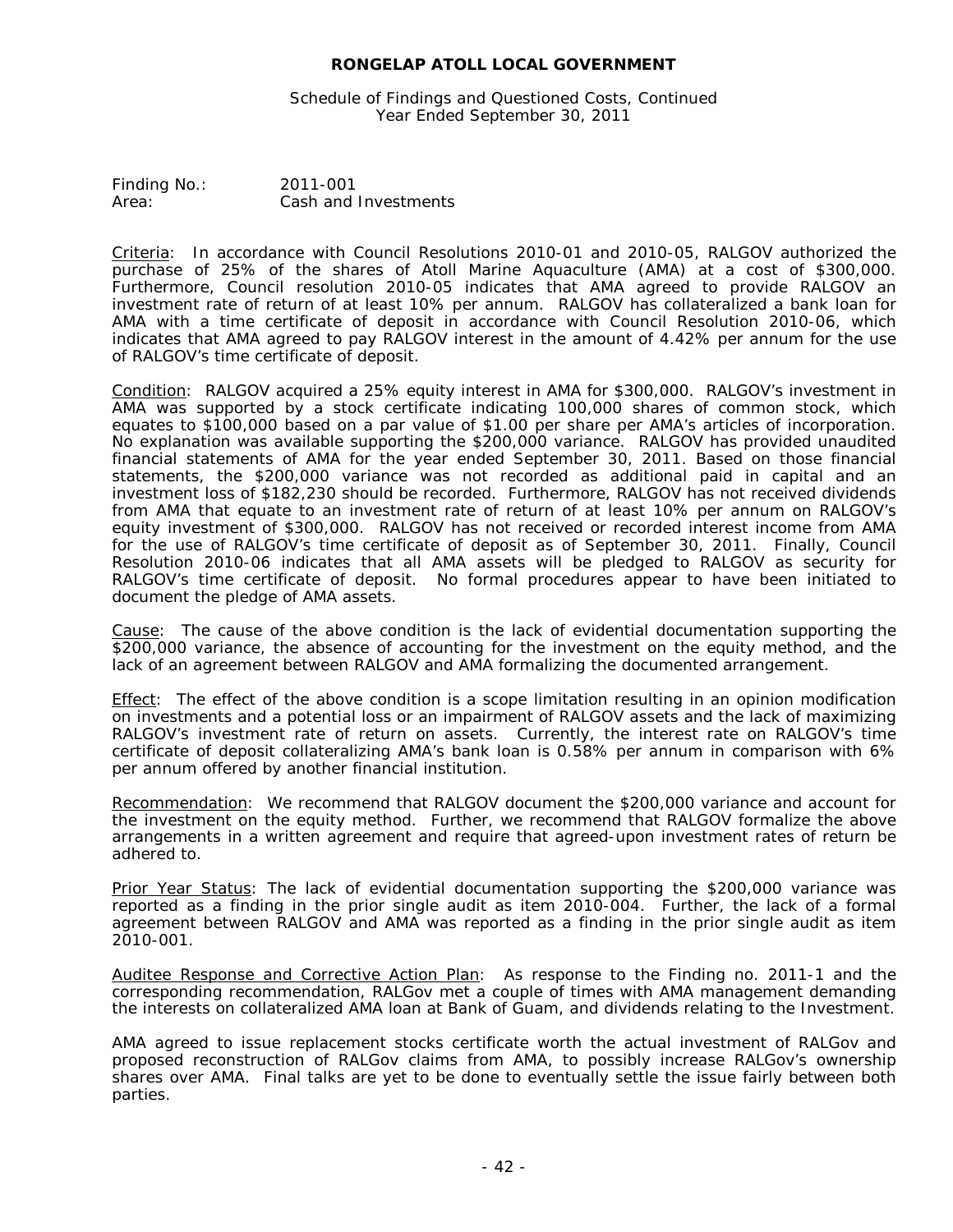Schedule of Findings and Questioned Costs, Continued Year Ended September 30, 2011

| Finding No.: | 2011-002             |
|--------------|----------------------|
| Area:        | <b>Distributions</b> |

Criteria: Disbursements from the Local Distribution Authority (LDA) should be made to designated eligible payees and should be based on the number of eligible household members per the Quarterly Distribution Listing.

Condition: Of seventy-five disbursements to the people of Rongelap tested, the following exceptions were noted.

- 1. Four (check #s 79911, 81709, 82450 and 83268) were released to persons other than the recipients. However, there is no evidence of authorization to release checks other than to the recipients.
- 2. Twenty-five (check #s 80492, 80498, 80520, 80552, 80557, 80708, 80818, 81024, 81133, 81243, 81372, 81504, 82119, 84021, 84024, 84296, 85152, 86223, 86391, 86500, 86589, 86697, 86803, 86899, and 86988) showed no indication of the recipients signing as evidence of the check receipt.

In addition, adequate documentation was not provided to support a rate change, from \$76.51 to \$79.57, on the special quarterly payment distributed on September 30, 2011 that resulted in an overstatement of \$11,894.

Cause: The cause of the above condition is a potential lack of adequate controls over per capita and food distribution payments.

**Effect:** The effect of the above condition is a potential inability to determine whether the designated payees actually received per capita and food distribution payments or whether the per capita and food distribution payments were executed in accordance with prescribed policies and procedures.

Recommendation: We recommend that management obtain written authorization and that such be kept on file before per capita and food distribution checks are released to anyone other than the designated payee. In addition, we recommend that the designated payee, upon receipt, designated payee in addition, we recommend that acknowledge receipt of the disbursement in writing. management document the eligibility of recipients of food distribution payments by obtaining a copy of valid documentation such as birth certificate, passport or drivers' license.

Prior Year Status: The potential lack of adequate controls over per capita and food distribution payments was reported as a finding in the prior single audit as item 2010-002.

Auditee Response and Corrective Action Plan: RALGov agrees that proper written authorization should be obtained and kept on file for checks released to anyone other than the designated payees; and RALGov finance office disbursement list should be properly acknowledged and signed by the authorized receiver / payee.

RALGov already obtained some copies of valid identifications and documents from some of Food Distribution eligible recipients to support eligibility; and is continuing to complete the aforesaid supporting documents.

Ralgov's disbursement in-charge started to strictly implement proper and authorized receiving of the checks back in the late part of FY2014; to ensure that only payees themselves or their authorized person would receive the checks. Improvement on this particular aspect can be noticed from FY2015 onwards.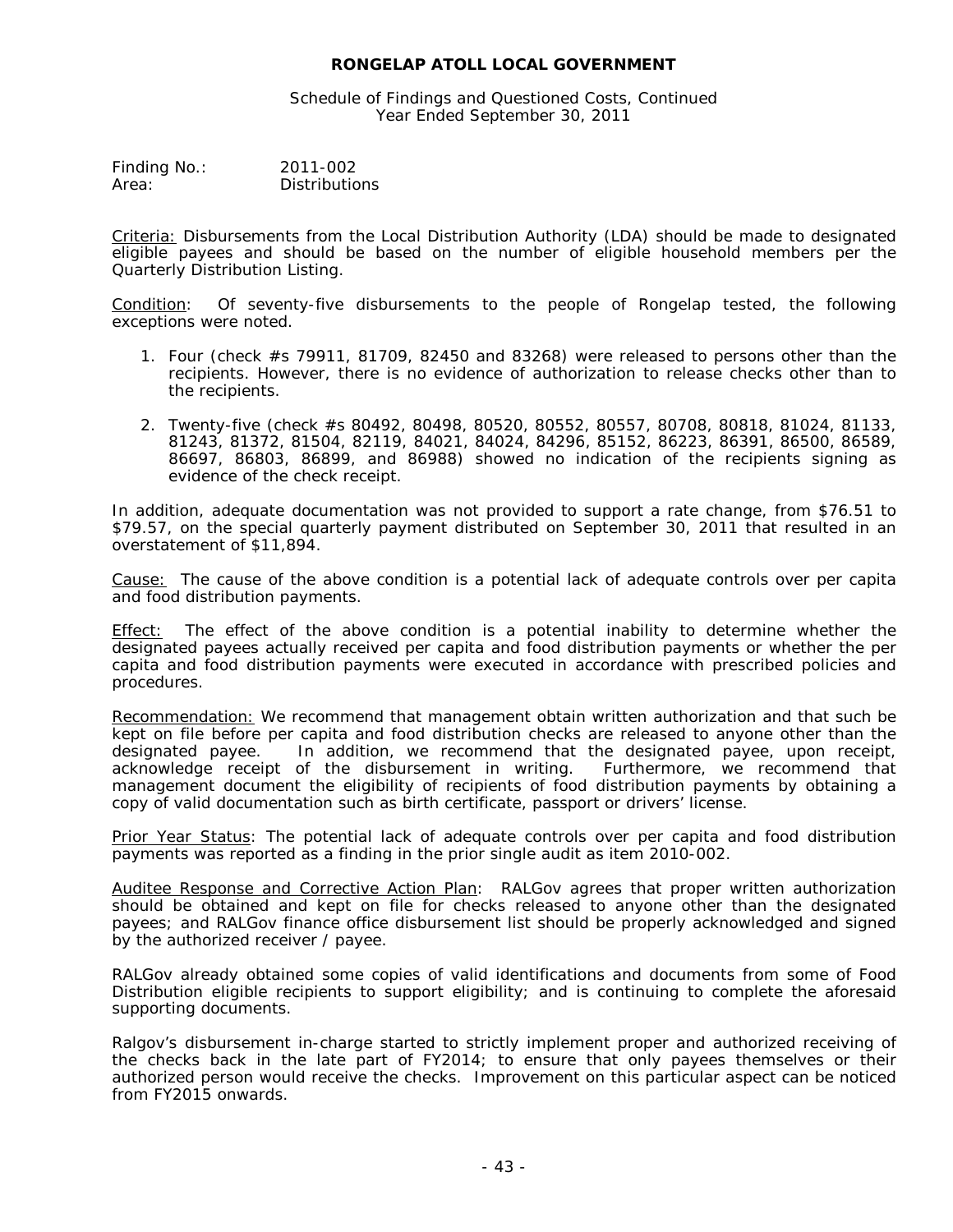Schedule of Findings and Questioned Costs, Continued Year Ended September 30, 2011

Finding No.: 2011-003 Area: Documentation and File Maintenance

Criteria: Adequate internal control policies should be adopted and established to facilitate reliable and relevant accounting records.

#### Conditions:

- Rongelap Bungalows Fund:
	- 1. Twenty-three expenditures tested aggregating \$72,057 were not supported by adequate invoices and checks.
	- 2. Four check disbursements (check #s 1018, 1019, 1020, and 1102) paid subsequent to September 30, 2011 aggregating \$10,629 were not supported by supporting invoices and checks.
- General Fund:

In addition, \$7,698 of General Fund check disbursements were not supported by adequate invoices and checks.

• Resettlement Project Fund:

Two check payments aggregating \$522,965 and related invoices were not available.

Thus, we were not able to verify the propriety of these disbursements.

Cause: The cause of the above condition is lack of adequate internal control policies and procedures for filing and maintaining accounting records.

Effect: The effect of the above condition is a potential inability to support the authenticity and correctness of recorded disbursement transactions and a modification of audit opinion.

Recommendation: We recommend that management establish and implement appropriate internal control policies and procedures that facilitate efficient filing.

Auditee Response and Corrective Action Plan: RALGov current management is monitoring in a regular manner, implementation of established procedures on filing of check vouchers and other related documents supporting disbursements. In doing such, we expect that misfiling and missing documents can be minimized to acceptable limit or better be avoided.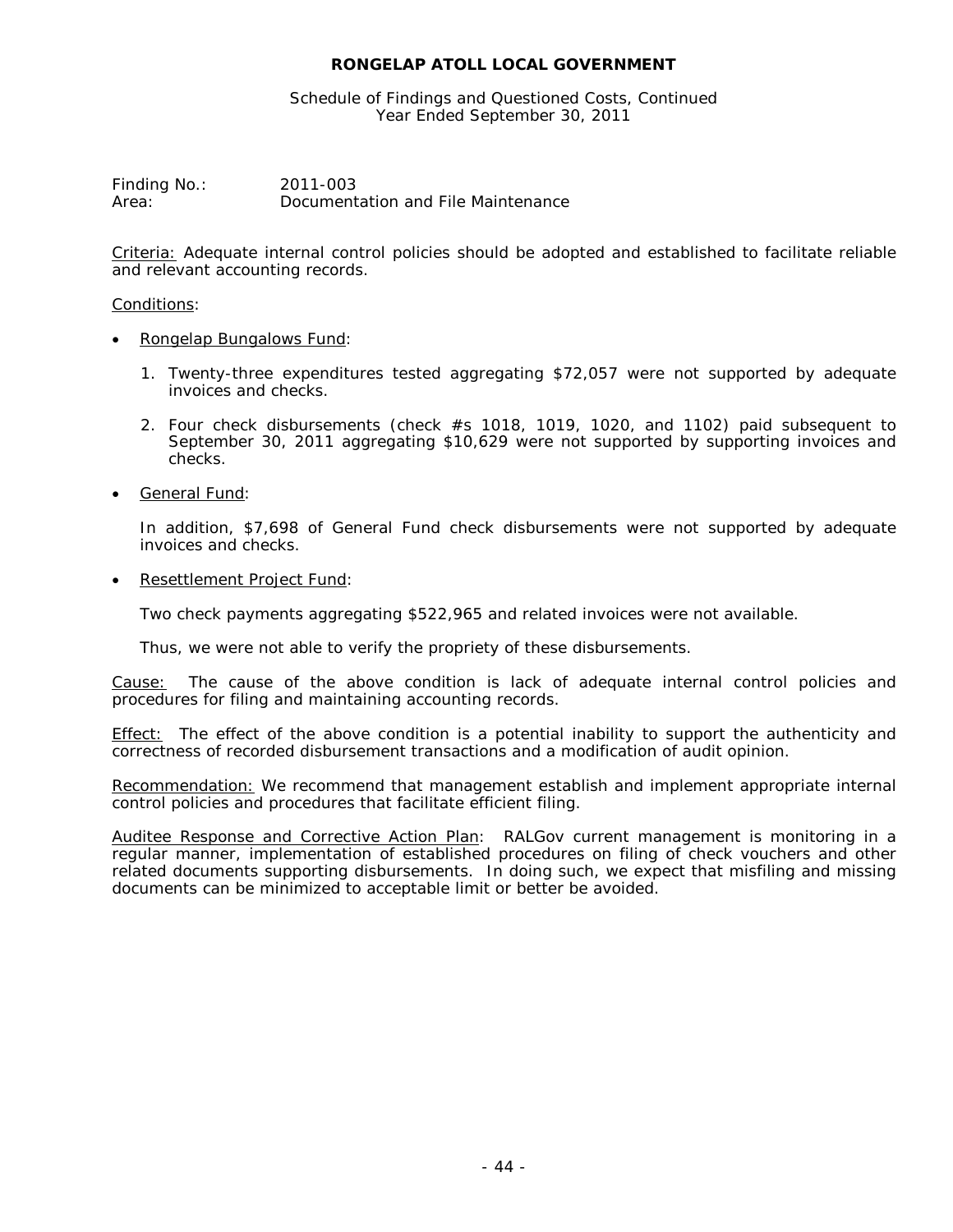Schedule of Findings and Questioned Costs, Continued Year Ended September 30, 2011

Finding No.: 2011-004 Area: Loan Receivable

Criteria: In accordance with the Agreement between the Government of the United States and the Government of the Marshall Islands for the Implementation of Section 177 of the Compact of Free Association (the "Agreement"), the Rongelap Local Distribution Authority shall receive and distribute, invest, or otherwise expend proceeds from the Claims Trust Fund. Such shall be in accordance with customary law and traditional practice of the Marshall Islands, the Constitution of the Republic of the Marshall Islands, and this Agreement. RALGOV authorized the investment of \$4,726,000 in loan proceeds collateralized by Claims Trust Fund investments in time certificates of deposit with interest rates higher than the loan interest rate (2.46% per annum) and in higher yielding securities such as stocks and bonds in accordance with Council Resolution 2010-01.

Condition: In 2010, RALGOV acquired a \$5,000 equity interest in AcionMobile, Inc., a Nevada corporation, and entered into an unsecured \$400,000 loan with this corporation with interest at 12% per annum for a period of two years and maturing on January 8, 2012. As of September 30, 2011, the equity share was valued at \$750 after selling 85% of the shares originally acquired.

No interest has been received by RALGOV per this agreement and repayment of the loan has not occurred as of September 30, 2011. This agreement does not appear to meet the criteria outlined in Council Resolution 2010-01. Based on the Nevada Secretary of State website, this corporation's Nevada business license has been revoked. This unsecured loan was provided with an allowance of \$400,000 as of September 30, 2011. As the \$750 equity interest is not considered material to the financial statements, no audit adjustment was proposed.

Cause: The cause of the above condition is entering into an unsecured loan with AcionMobile, Inc., which does not appear to meet investment guidelines outlined in Council Resolution 2010-01.

Effect: The effect of the above condition is potential noncompliance with the Agreement and Council Resolution 2010-01.

Recommendation: We recommend that RALGOV comply with requirements of the Agreement and Council Resolution 2010-01.

Prior Year Status: The potential noncompliance with the Agreement and Council Resolution 2010-01 was reported as a finding in the prior single audit as item 2010-005.

Auditee Response and Corrective Action Plan: RALGov commits to be more cautious in entering future investments and on the validity of all the relevant documentations and agreements, to avoid instances like that of AcionMobile, Inc.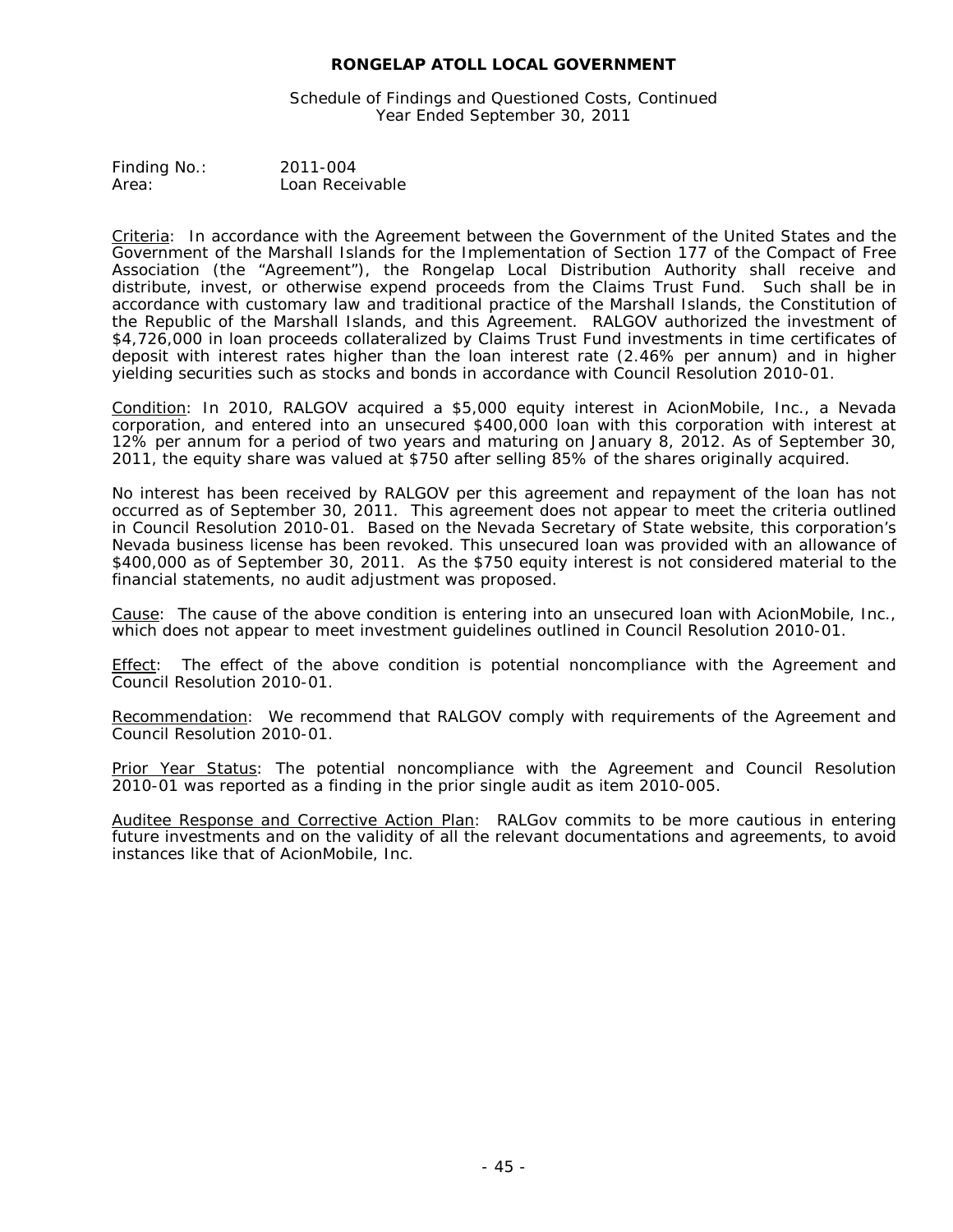Schedule of Findings and Questioned Costs, Continued Year Ended September 30, 2011

| Finding No.:      | 2011-005                                                          |
|-------------------|-------------------------------------------------------------------|
| Federal Agency:   | U.S. Department of the Interior                                   |
| CFDA Program:     | 15.875 Compact of Free Association, Section 177                   |
| Area:             | Claims Trust Fund Withdrawals and Allowable Costs/Cost Principles |
| Questioned Costs: | \$1,233,872                                                       |

Criteria: Section 4.1 of the Amended Trust Agreement states that the Trustee, as instructed by the Rongelap Local Distribution Authority, shall distribute fund payments sufficient to enable the Rongelap Local Distribution Authority to continue to provide annual compensation to the beneficiaries of the Trust.

Condition: During the year ended September 30, 2011, distributions from the Claims Trust Fund of \$1,233,872 were utilized to fund General Fund operations rather than annual compensation payments to the people of Rongelap. No written approval was provided authorizing the use of Claims Trust Fund distributions for General Fund operations.

Cause: The cause of the above condition is the lack of written approval authorizing the use of Claims Trust Fund distributions for General Fund operations.

**Effect:** The effect of the above condition is possible noncompliance with the Amended Trust Agreement and questioned costs of \$1,233,872 result.

Recommendation: We recommend that RALGOV adhere to the terms of Amended Trust Agreement requiring Claims Trust Fund distributions be utilized for the purpose of providing annual compensation payments to the people of Rongelap.

Auditee Response and Corrective Action Plan: Utilization of Claims Trust Fund to partially fund the Local Government's conduct of normal operations and addressing some basic needs of its constituents are being approved by RALGov's Executive Committee, through the Annual Local Government Budget being passed every Fiscal Year in which Budget Ordinance is being issued.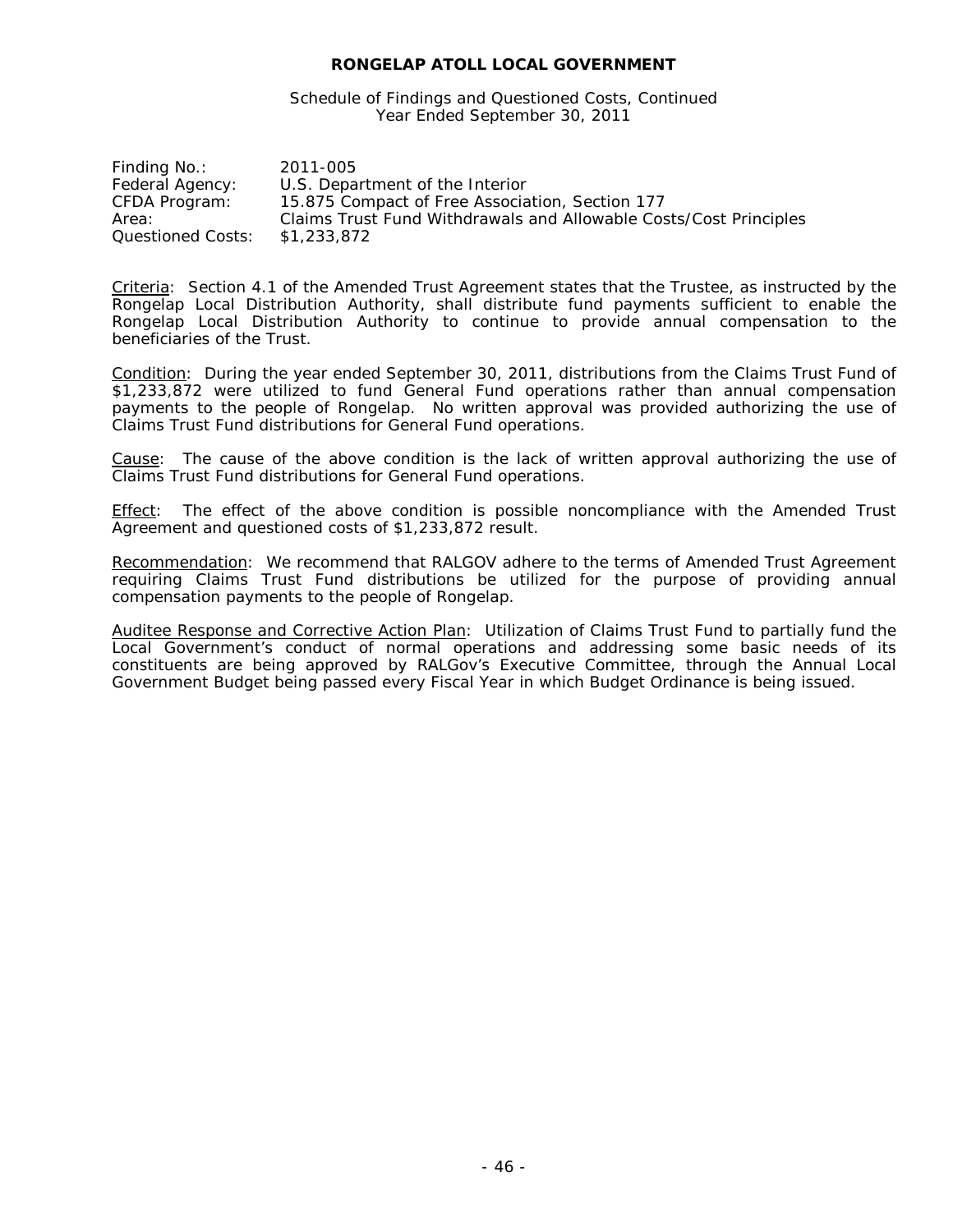Schedule of Findings and Questioned Costs, Continued Year Ended September 30, 2011

Finding No.: 2011-006 Area: Legal Services/Procurement

Criteria: Section 118 (2) of 44 MIRC Chapter 1 of the RMI Procurement Code states that no contract for the services of legal counsel may be awarded without the approval of the Attorney-General.

Condition: During the year ended September 30, 2011, RALGOV incurred contractual services totaling \$81,510 for an independent legal counsel. No approval was provided by RALGOV to indicate that these services were approved by the Attorney-General.

Cause: The cause of the above condition is the lack of adequate controls over the procurement of legal services in accordance with the RMI Procurement Code.

Effect: The effect of the above condition is potential noncompliance with the RMI Procurement Code regarding authority to contract for certain services.

Recommendation: We recommend that management comply with the RMI Procurement Code and obtain written approval of the Attorney-General for contracts for the services of independent legal counsel.

Auditee Response and Corrective Action Plan: RALGOV will write a letter to the Atty. General to get an approval of John Masek as RALGov legal counsel.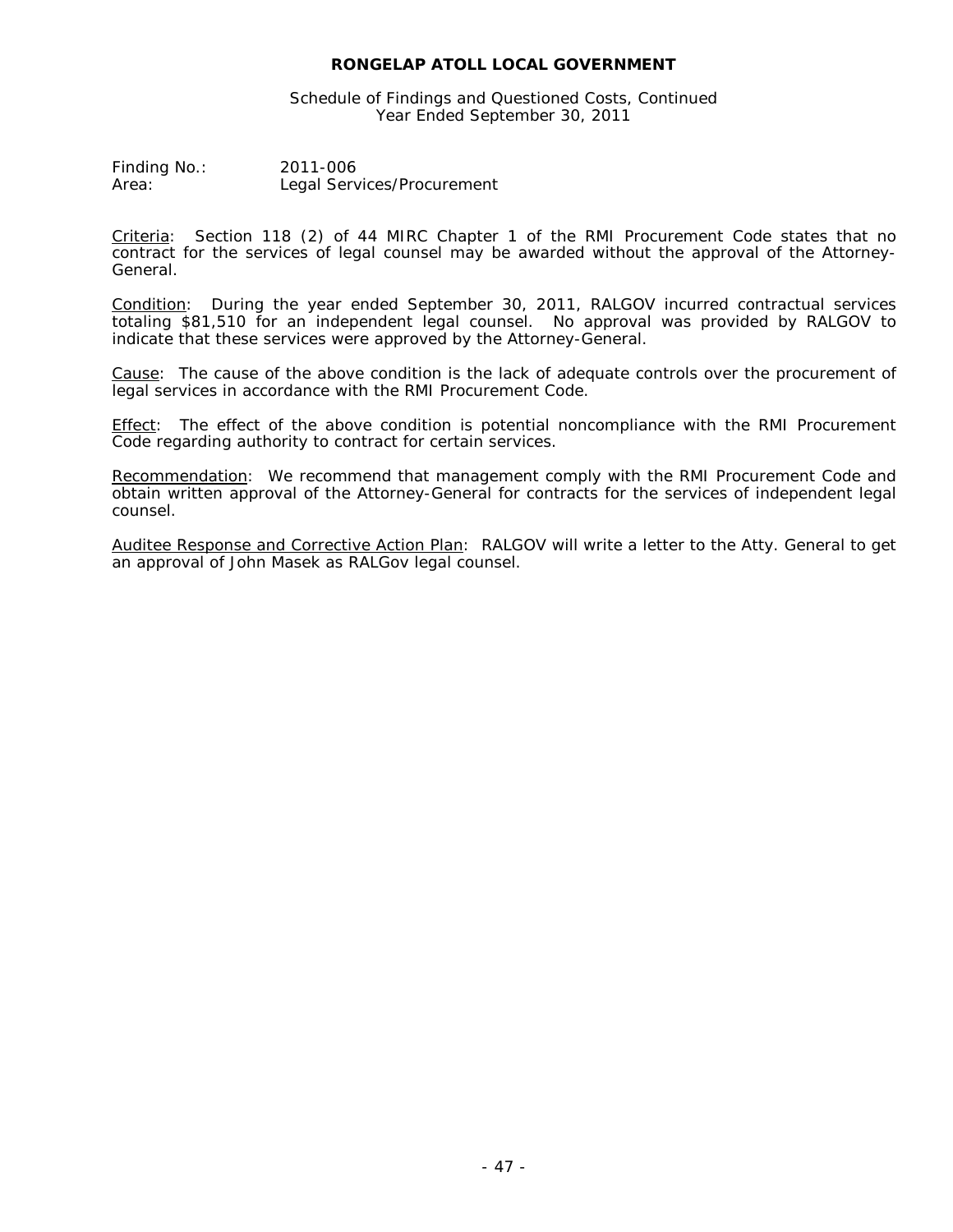Schedule of Findings and Questioned Costs, Continued Year Ended September 30, 2011

Finding No.: 2011-007 Area: Employee Advances and Other Receivables

Criteria: Effective internal control necessitates that receivables are collected in timely manner to allow RALGOV conducts its governmental operations efficiently and avoiding possible losses of noncollection.

#### Condition:

1. At September 30, 2011, employee advances and other receivables have the following balances:

|                              | Employee    | Other       |              |
|------------------------------|-------------|-------------|--------------|
| Fund                         | advances    | receivables | Allowance    |
| General                      | \$35.762    | 51.848      | \$ (37, 732) |
| Resettlement Phase One       | \$11.462    | 310,395     | \$(323, 714) |
| Local Distribution Authority | 8.311<br>S. | 37.717      | -            |

- 2. One employee advance with an outstanding balance of \$3,226 did not have payroll deductions.
- 3. One employee advance with an outstanding balance of \$9,913 did not have a consistent application of payroll deductions.
- 4. One employee advance with an outstanding balance of \$14,532 did not have a signed payroll deduction form in the personnel permanent file.
- 5. Local Distribution Authority beginning balances of employee advances and other receivables with corresponding balances of \$5,826 and \$10,364, respectively, did not have adequate details.
- 6. Documentation was not available that RALGOV performs a periodic allowance assessment.

Cause: The cause of the above condition is a lack of adequate internal controls governing proper approval of advances and enforcement of timely collection and receivables monitoring.

Effect: The effect of the above condition limits the government's ability to spend and implement essential and priority projects that would benefit the public. In addition, risk of noncollection of long outstanding receivables may result in a possible loss and may influence a lack of funds to carry out operations.

Recommendation: We recommend that RALGOV adopt internal controls facilitating adequate collection of long outstanding receivables. We also recommend a formal policy be establish governing approval and scope and limitations of advancing government funds to employees.

Auditee Response and Corrective Action Plan: As for now, RALGov Finance Department has already collected on most of long outstanding advances, we are able to increase collections by imposing regular Bi-weekly, Quarterly and Yearly deductions. Controls to minimize and/or limit advances from employees and other check recipients are being implemented to improve funds proper utilization.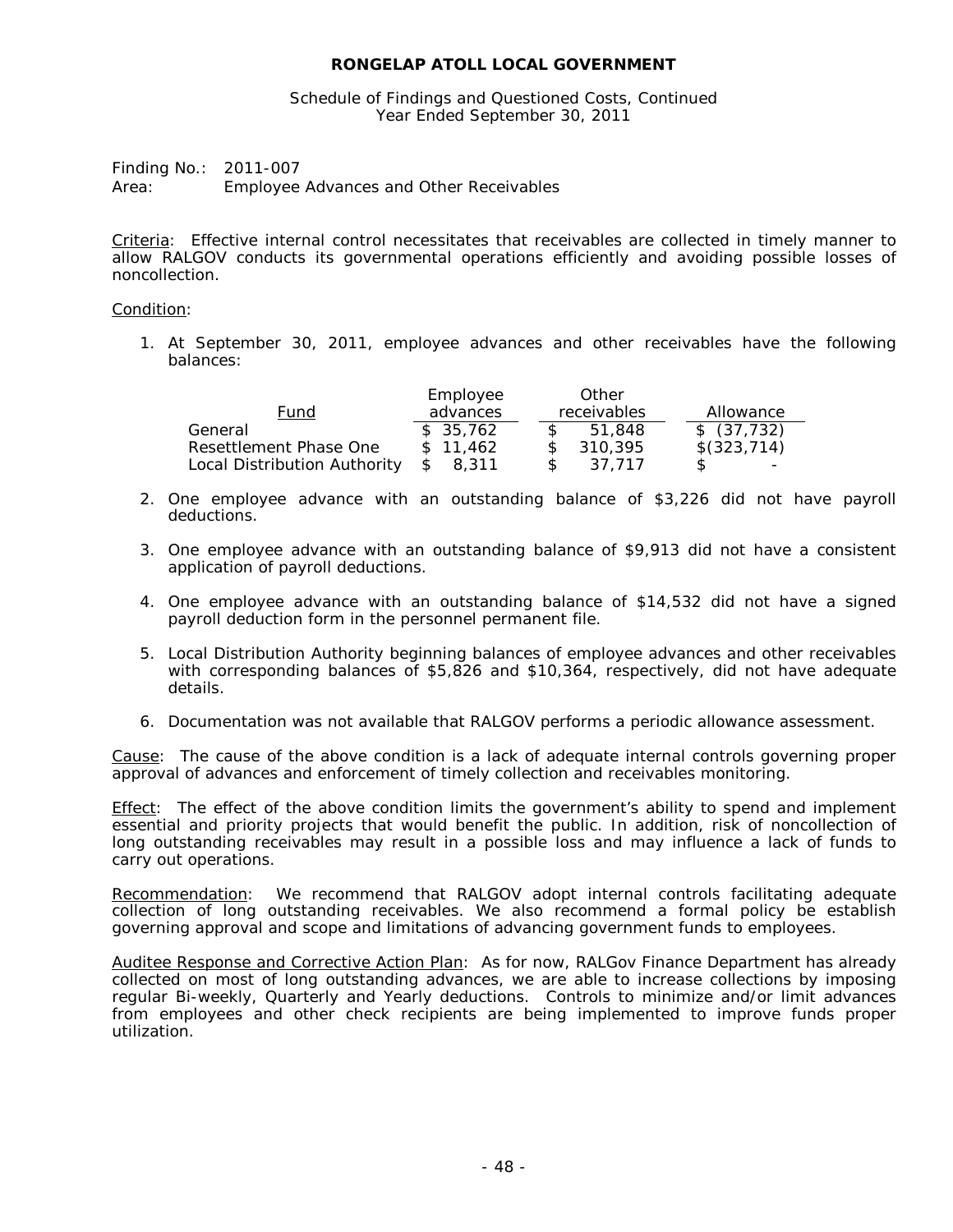Schedule of Findings and Questioned Costs, Continued Year Ended September 30, 2011

Finding No.: 2011-008 Area: Minutes of Council Meetings

Criteria: Resolutions and minutes of Council meetings are a primary means by which regulatory agencies document the administration of RALGOV operations.

Conditions: With the exception of the Council resolution for appropriation ordinance approval, no other resolutions or minutes of Council meetings were available.

Cause: The cause of the above condition is the lack of adherence to established policies and procedures relating to documentation of Council minutes and resolutions.

Effect: The effect of the above condition is possibility that directives of the Council are not properly disclosed or recorded in the financial statements.

Recommendation: We recommend that the RALGOV Council require that all resolutions and minutes of Council meetings be formally documented by the Council Clerk and be approved by the Mayor.

Auditee Response and Corrective Action Plan: RALGov understands the importance of documenting every official Executive meeting and Council Meeting. The local government is addressing this issue and intends to be consistently documenting the minutes of meetings in the future by adopting measures necessary.